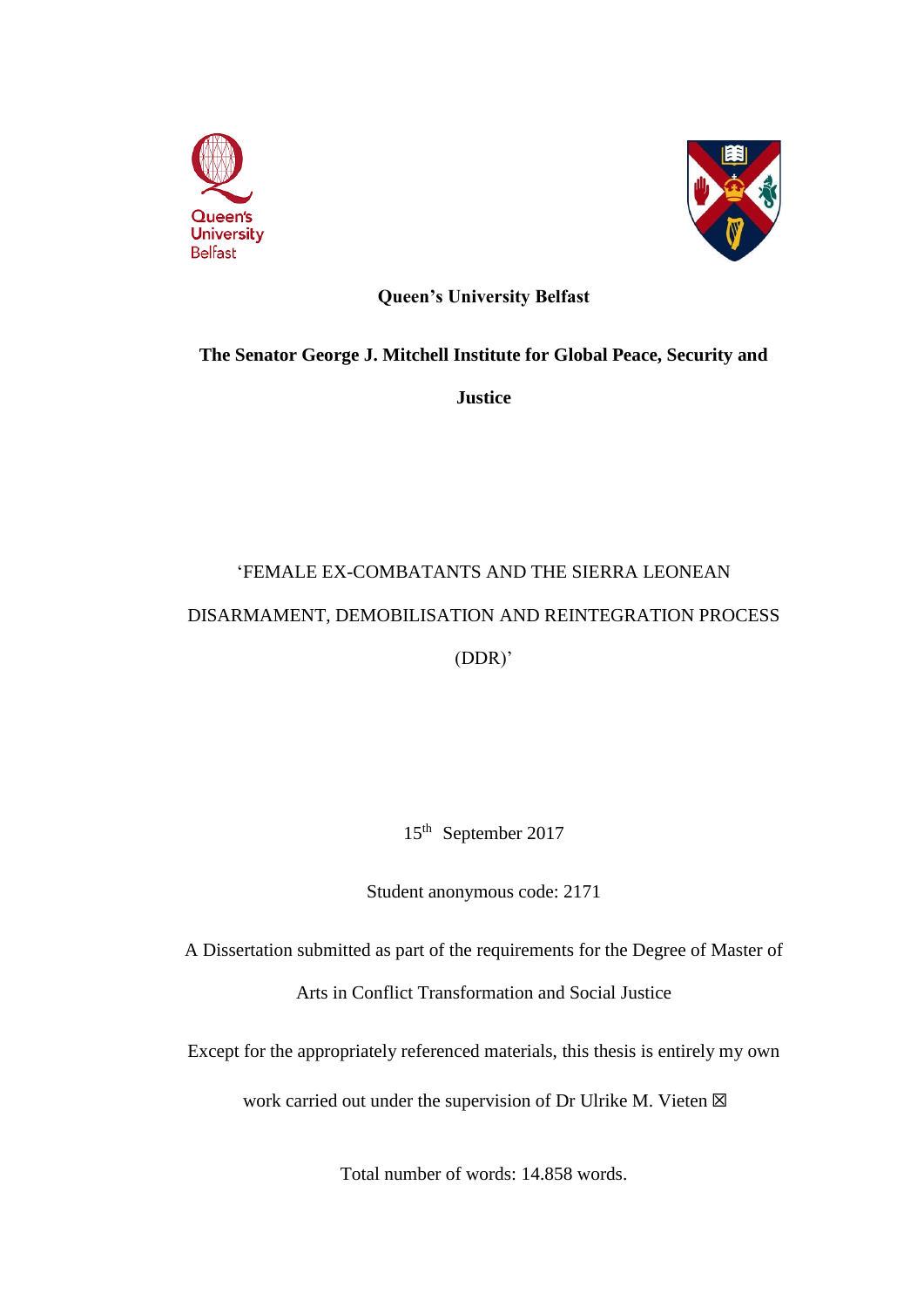## **Acknowledgements**

I offer my sincerest gratitude to my supervisor Dr Ulrike M. Vieten for her brilliant guidance and to The Senator George J. Mitchell Institute for Global Peace, Security and Justice for giving me the opportunity of writing this dissertation. Thank you to my parents for supporting me and to the North Ireland people who have accompanied me during the process of writing this dissertation.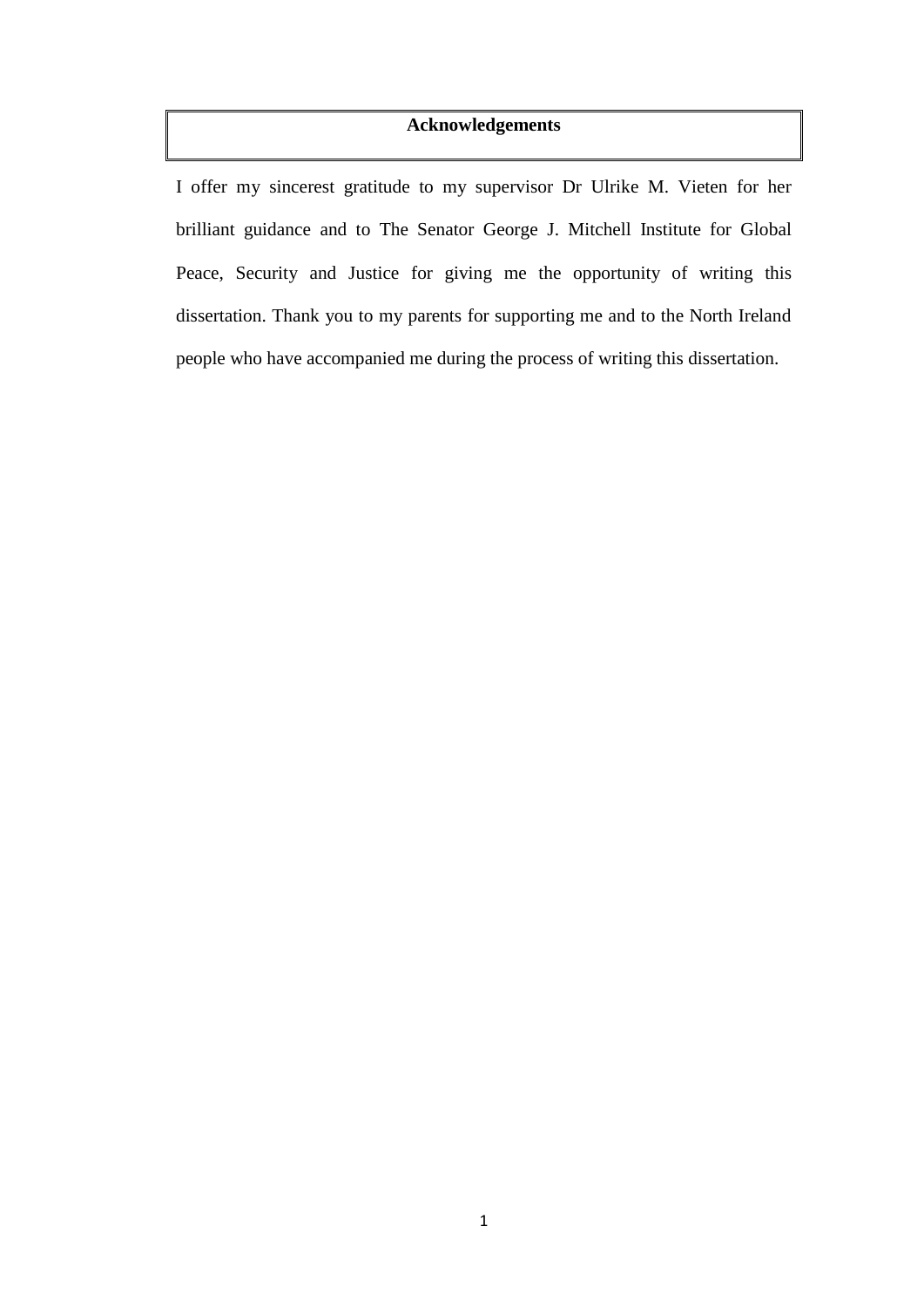#### **Abstract**

The Sierra Leonean civil conflict (1991-2002) involved a high number of women in war, not only as victims but also as part of both the confronted armies. Women were abducted and forced to recruit by the fighting groups, being one of the most targeted groups during the conflict. Once the war ended, they were still suffering from further violence due to the difficulties they faced in their social reintegration.

Since the female combatant's role transgressed the Sierra Leonean established gender stereotypes, women ex-soldiers experienced social exclusion during the aftermath. They were discriminated by their family and their community- what made it very difficult for them becoming and being part of the society again. This situation was aggravated by their limited turnout in the DDR programs. As a consequence, Sierra Leonean female ex-combatants did not participate in the DDR process and could not enjoy its economic benefits, neither to attend the vocational training and education programs. Moreover, many of the few women who attended the DDR faced several problems such as difficulties in accessing the DDR, social rejection, security's issues and deficient reintegration.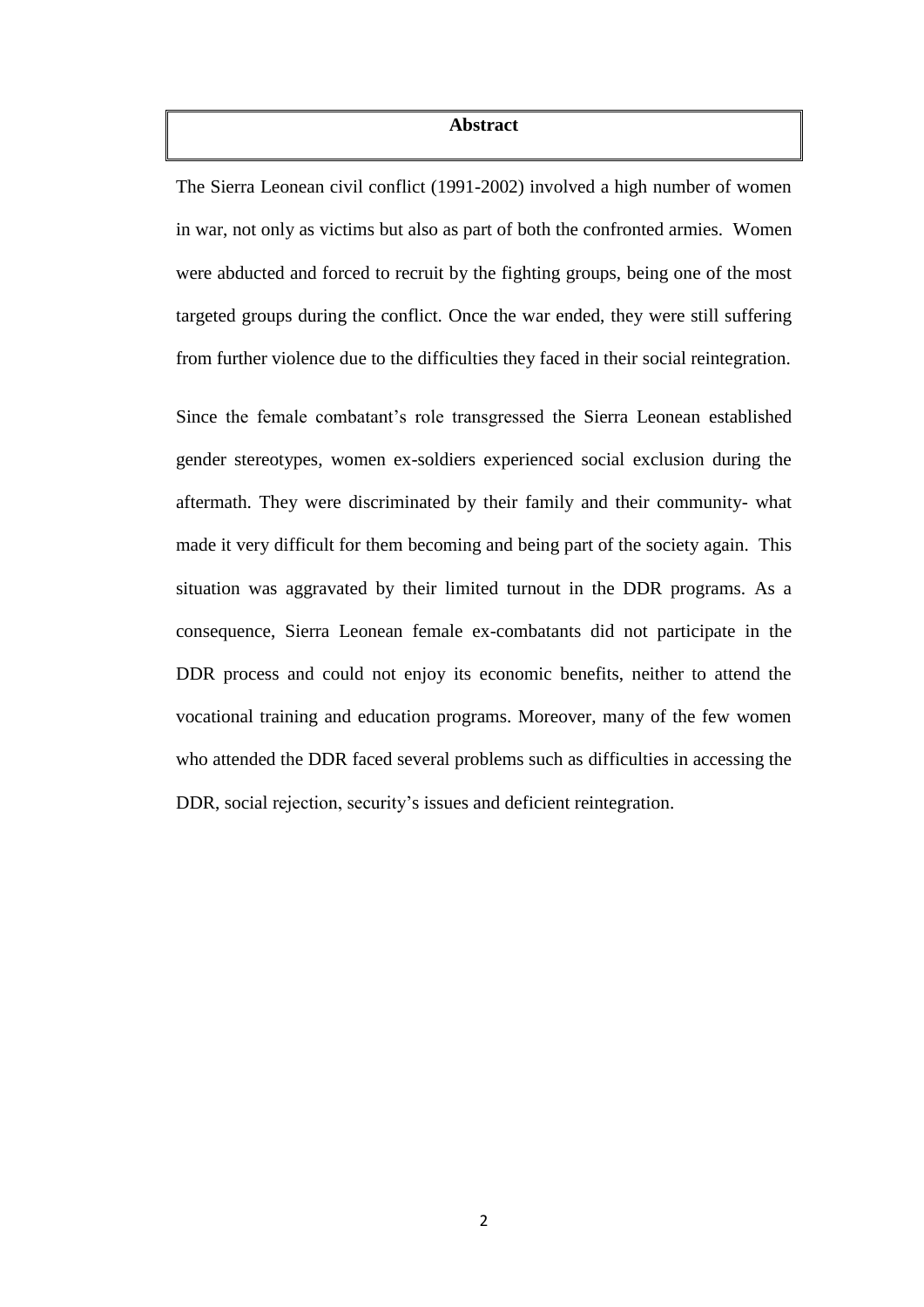# **Contents**

| 2.1. Feminine and Masculine Dichotomies in Gender Theory20 |  |  |  |
|------------------------------------------------------------|--|--|--|
|------------------------------------------------------------|--|--|--|

|--|--|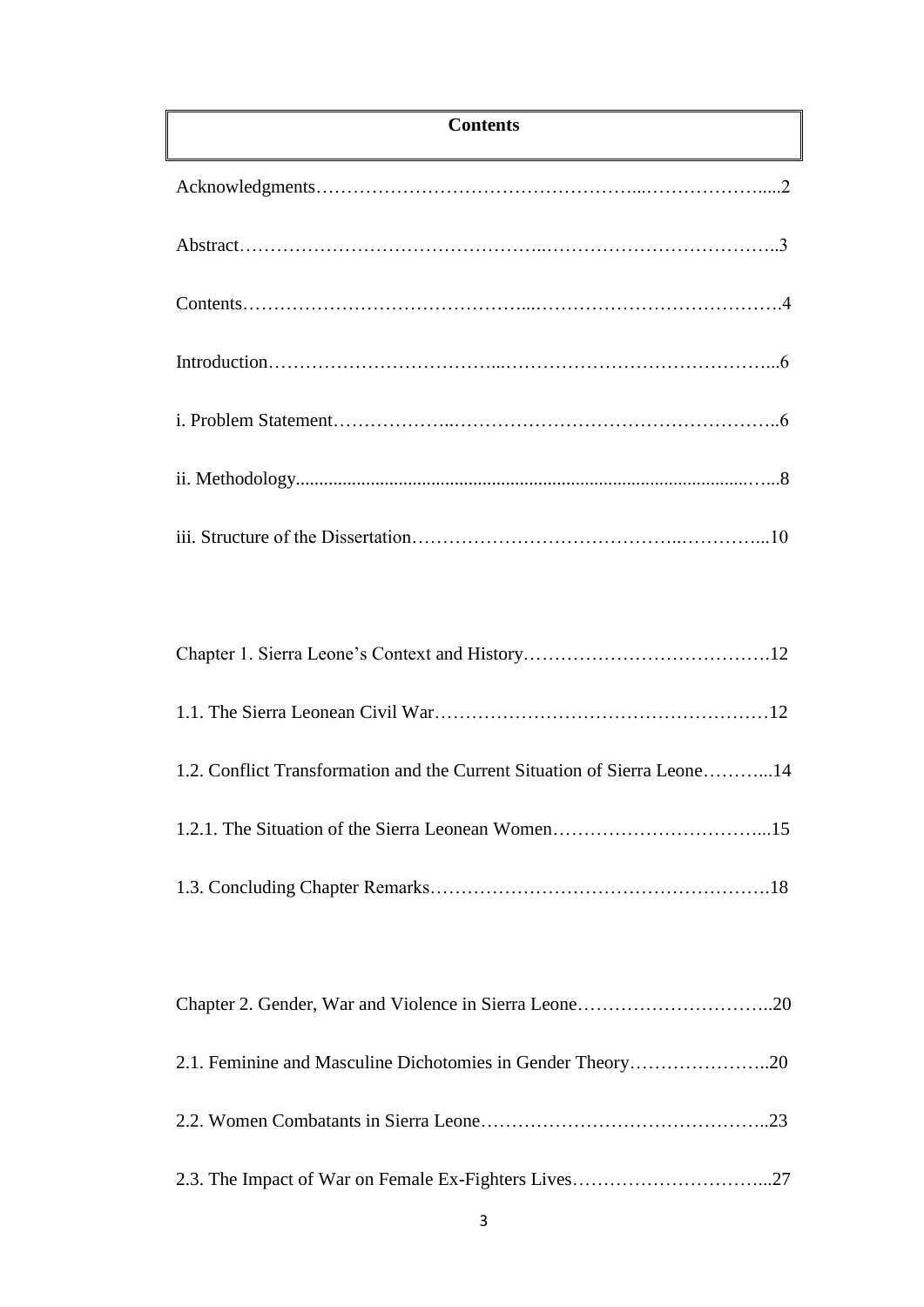| 3.1. The Disarmament, Demobilisation and Reintegration Process (DDR)32 |  |
|------------------------------------------------------------------------|--|
|                                                                        |  |
| 3.3. The Importance of Female Attendance to DDR Processes39            |  |
|                                                                        |  |

| Chapter 4. DDR into Practice: Unresolved Issues for Female Ex-Combatants44 |
|----------------------------------------------------------------------------|
|                                                                            |
|                                                                            |
|                                                                            |
|                                                                            |
|                                                                            |
|                                                                            |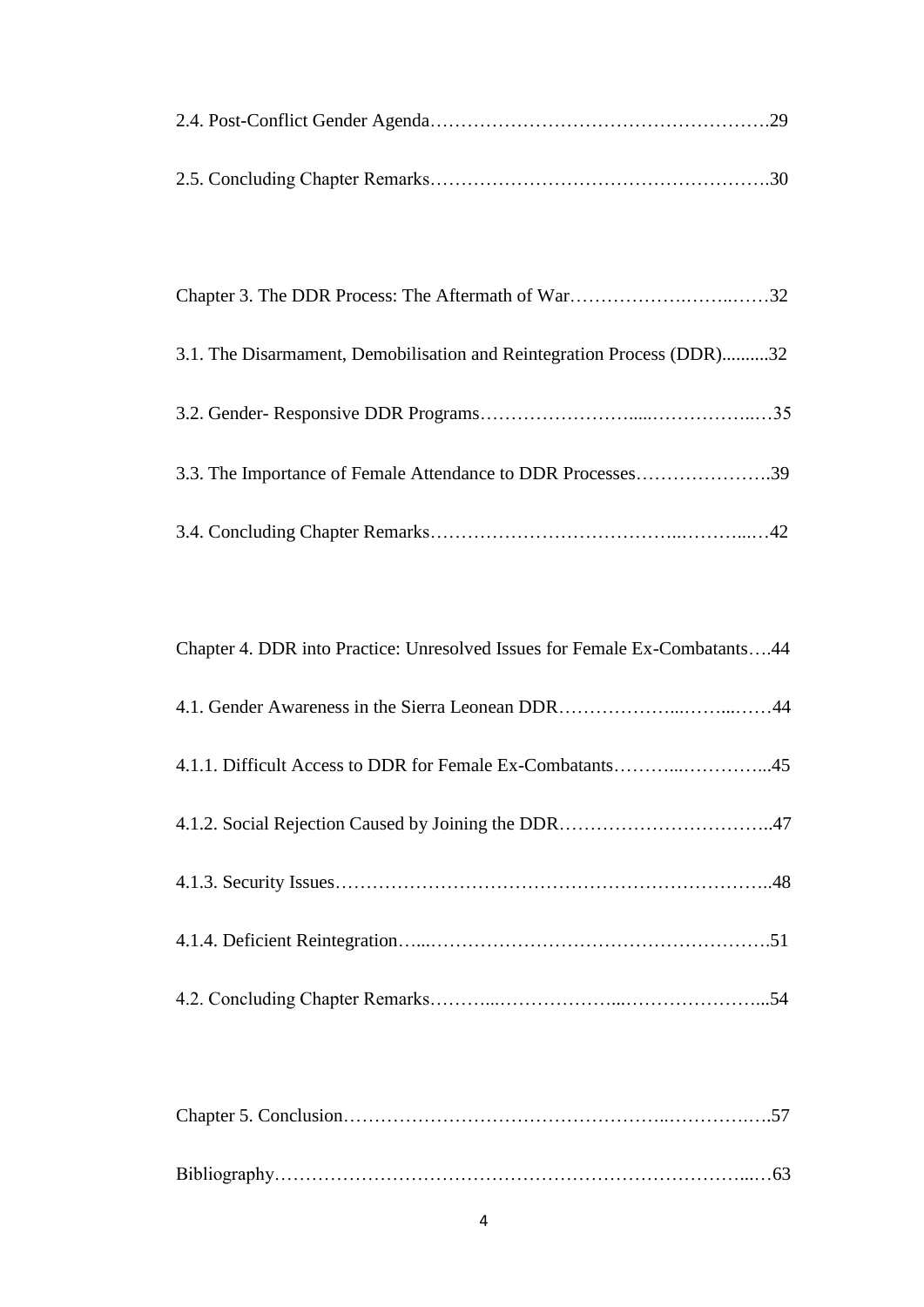## **Introduction**

#### **i) Problem Statement**

Traditionally war has been perceived as a men's domain (D'Amico, 1998) in which women are portrayed as passive victims. However, women always have participated in violent conflicts and battles. According to D'Amico (1998) women have been silenced since women's social constructions depict them as naturally peaceful. Then, they remain invisible in history narrative as far as their role is concerned: during conflict women *"are often associated with their reproductive capacities and their ability to nurture, cooperate and sustain life"* (MacKenzie, 2012: 48). The understandings of female victim and male perpetrator are shaped by gendered assumptions about suitable behaviour and the so-called normal social order (MacKenzie, 2012).

It is true that women are one of the most vulnerable groups during wars. They are also one of the most targeted groups during civil confrontations. Nevertheless, women can also be perpetrators of terror and violent acts during wars*.* Especially in civil wars,

*Women are also combatants; women resist and fight back; they take sides, spy, and fight among themselves; and even when they don't see active service, they often support war efforts in multiple ways, willingly or unwillingly* (Turshen, 1998: 1).

There are multiple cases that give evidence to female involvement in fighting forces, such as in Mozambique, in the Democratic Republic of Congo, in Eritrea, Liberia, Sri Lanka, Sudan and Northern Ireland, among other examples. But, since women perpetrators deviate from norms associated with so-called feminine behaviour (MacKenzie, 2012), their involvement in war is denied.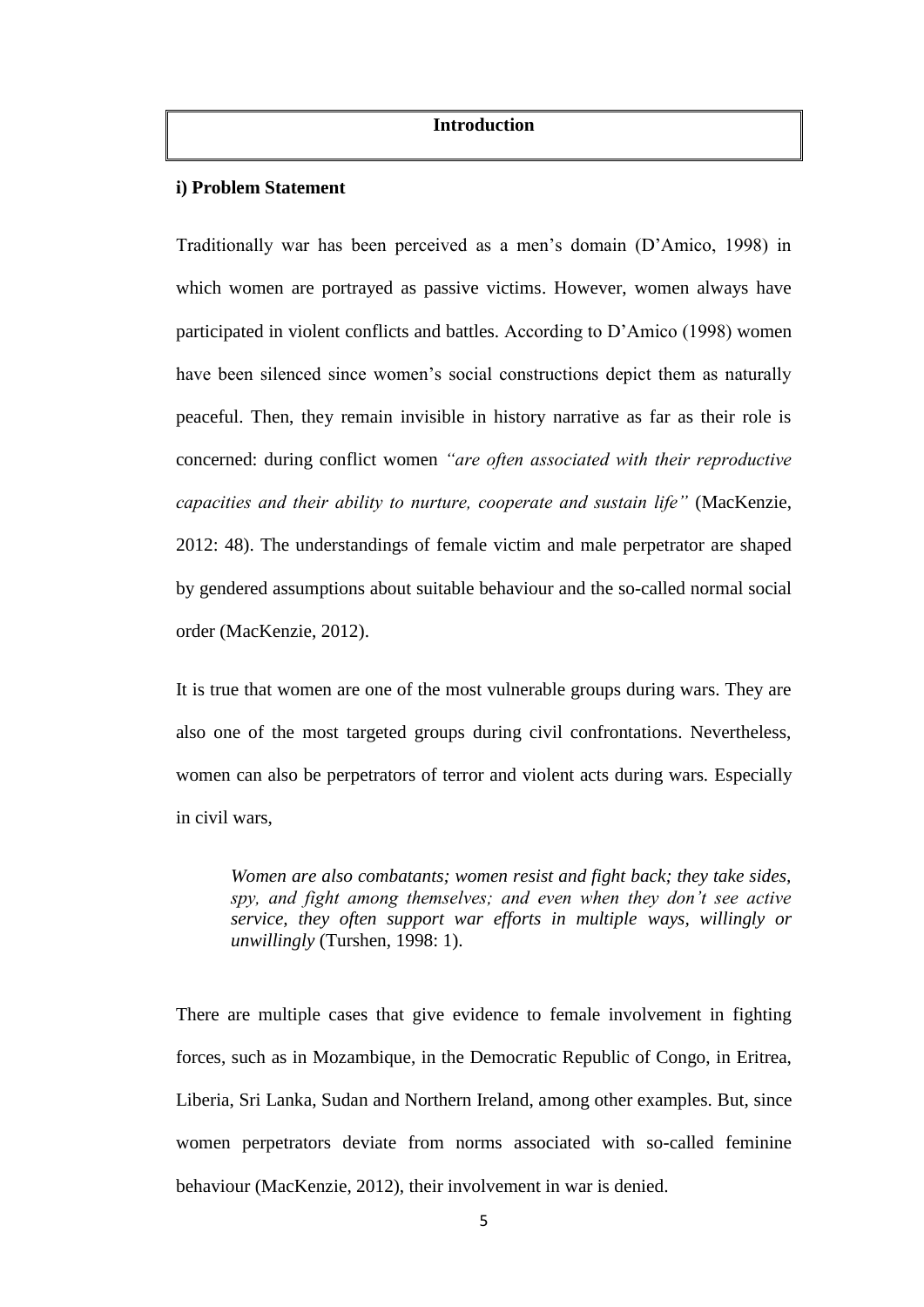As a consequence, women are less included and not a specific group relevant to post-conflict reconstruction processes, including the DDR. This situation leaves them unprotected and silenced in the aftermath of combat and war. Thus, women's lives are at risk as *"violence and the threat of violence against women do not end when the peace accords are signed" (*Turshen, 1998: 8). There is a need for incorporating a gender perspective into the post-conflict process in order to avoid these situations. Gender sensitive initiatives are required to achieve sustainable long-term peace and development (Moser, 2001). This process should start by *"recognizing that violence and conflict are both gendered acts because these acts involve ideologically ascribed male and female gender roles, relations and stereotypical identities"* (Moser, 2001: 30).

Contrarily, the lack of post-conflict intervention for and on behalf of women who have been actively involved with armed groups will increase their difficulties to become reintegrated members of their community. This situation is aggravated in highly patriarchal societies where gender stereotypes shape the social order. For this reason, this research aims to analyse the female ex-combatants participation in the DDR process of Sierra Leone.

The objective of this study is to provide some answers to the question: was there a gender perspective taken by the Sierra Leonean DDR? This question will be answered by looking at how the DDR was designed and implemented and at the female ex-combatants reintegration in their former community. My argument will support that there is a need of promoting post-conflict gender responsive measures for ensuring that unequal gender power relations are addressed. The transitional period between war and peace is particularly difficult for female ex-combatants, as they are stigmatized and socially rejected when they come back from the armed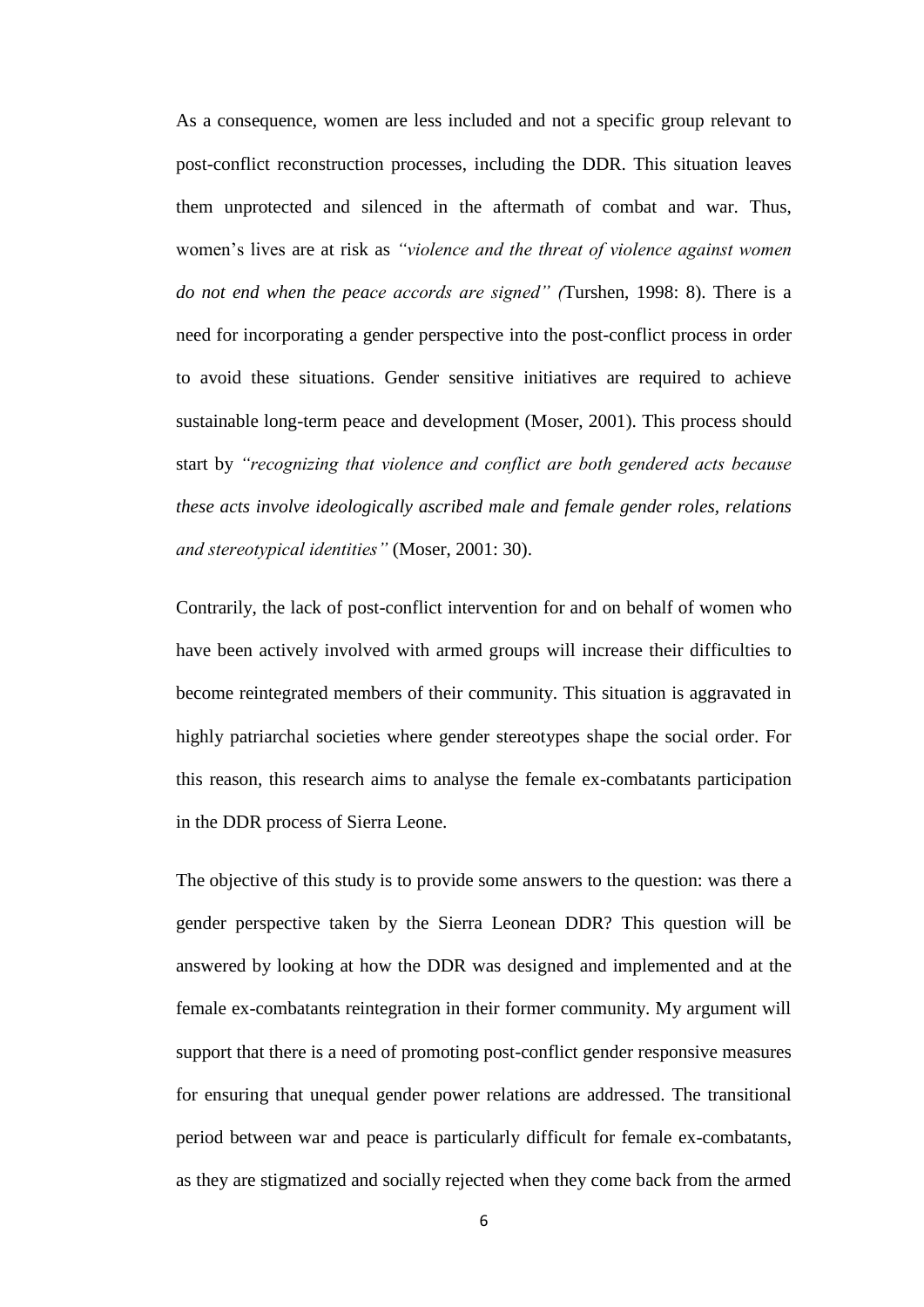groups. Therefore, this dissertation aims to highlight the importance of taking into account the particular needs of women's ex-soldiers during the DDR in order to facilitate their reintegration and their participation in a more peaceful society.

The methodology in this dissertation is based on document analysis. The revised material includes institutional reports, articles, United Nations documents and other secondary data that study the women's situation during the DDR process in Sierra Leone.

## **ii) Methodology**

This qualitative research will use literature review and will analyse the data of United Nations documents and reports to explore the situation of female excombatants during the DDR in Sierra Leone. Since I will do a content analysis of documents, I will approach them as primary sources about the women`s situation during the DDR process. The authors of the documents are the United Nations; women´s research institutes, non-governmental organizations, African study centres and individual researchers.

The Sierra Leonean DDR practice will be investigated in order to determine some of the main issues that women suffered during this period. The collected information will be compared with gender- responsive DDR standards in order to check if there was a lack of attention to women's special needs in the aftermath. It will allow the reader to detect the absence of gender awareness during the DDR while defending the requirement of taking into account women's rights and vulnerabilities during the aftermath.

One difficulty that this study will face is the fact that some of the women excombatants were former child-soldiers. But, once the war ended, they were not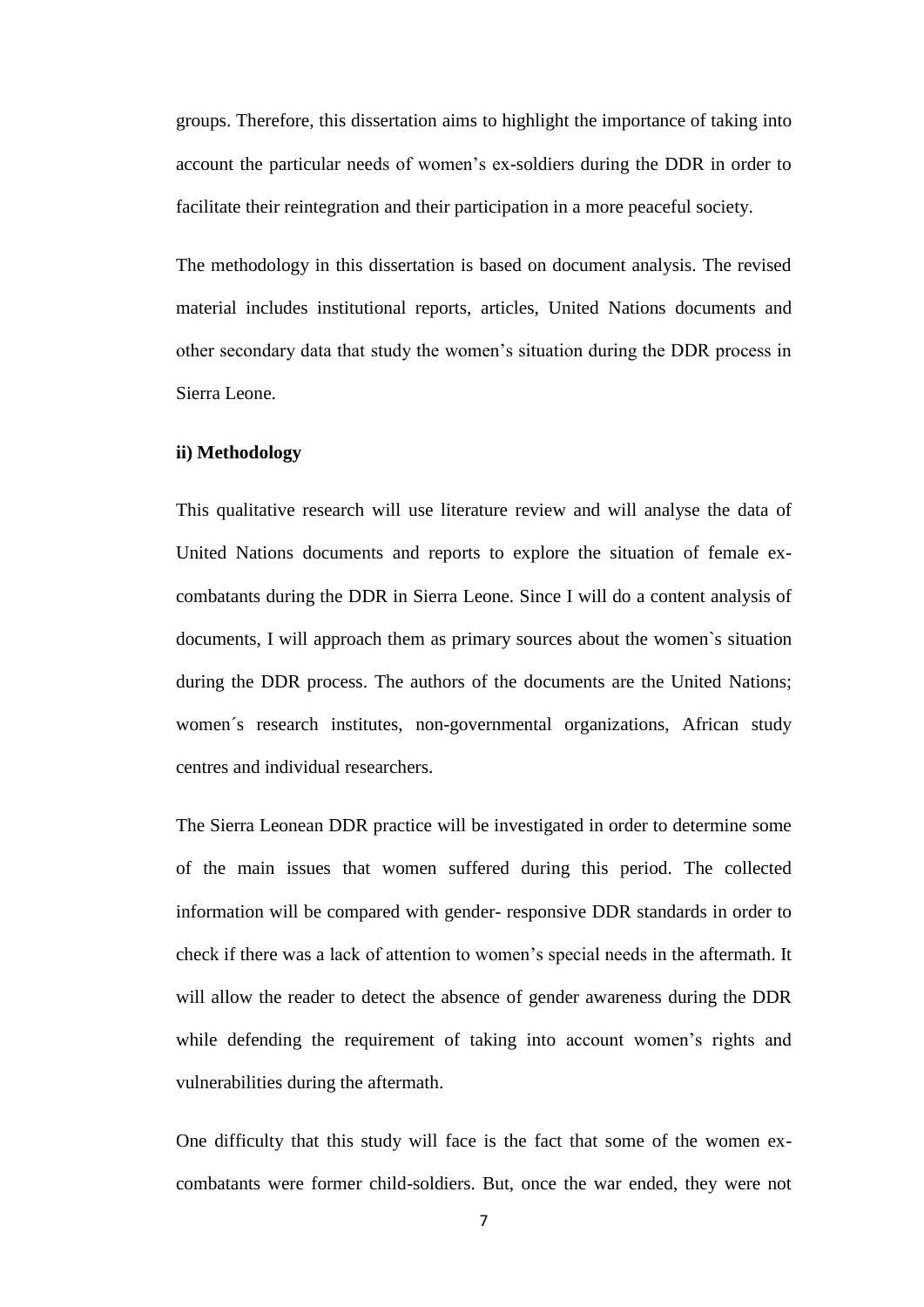children anymore. Moreover, the social construction of childhood differs in each country, and an adult in one state could be considered a child in other. To avoid confusions, the material analysed studies the war experiences of women adults. Therefore, I would not take into account the age where they were abducted by the army.

Underpinning these strategies for collecting information, the research adopts a feminist methodology and feminist standpoint. The ultimate reason for carrying out a feminist research is to achieve "*the eventual end of social and economic conditions that oppress women (…) because society is still 'man-made'" (Letherby, 1003: 74).* This critical methodological approach supports the "new research ethics" since *"the point of producing feminist knowledge is both to understand the realities of gendered lives, and to be able to transform them"*  (Ramazanoglu and Holland, 2002: 163)*.* Therefore, the Sierra Leonean patriarchal system will be taken into account in order to analyse the situation of female excombatants in the country. Moreover, taking a feminist point of view while studying the post-conflict Sierra Leone is central to this investigation because this period had different repercussions for men and women ex-fighters.

Furthermore, since I am using document analysis and I am relying on findings of other feminist researchers I have to reflect the material I use: I depend on their standpoints, and consequently, their work will become part of my narrative. Therefore, I am aware of the consequences of using the referenced authors' subjective ideas. However, as MacKinnon's (1982, cited in Maynard, 1994: 18) affirms, *"Although objectivity and science represent supposedly neutral positions, they are, in fact, gendered and partial"*. Like Maynard and Purvis (1994: 7) note,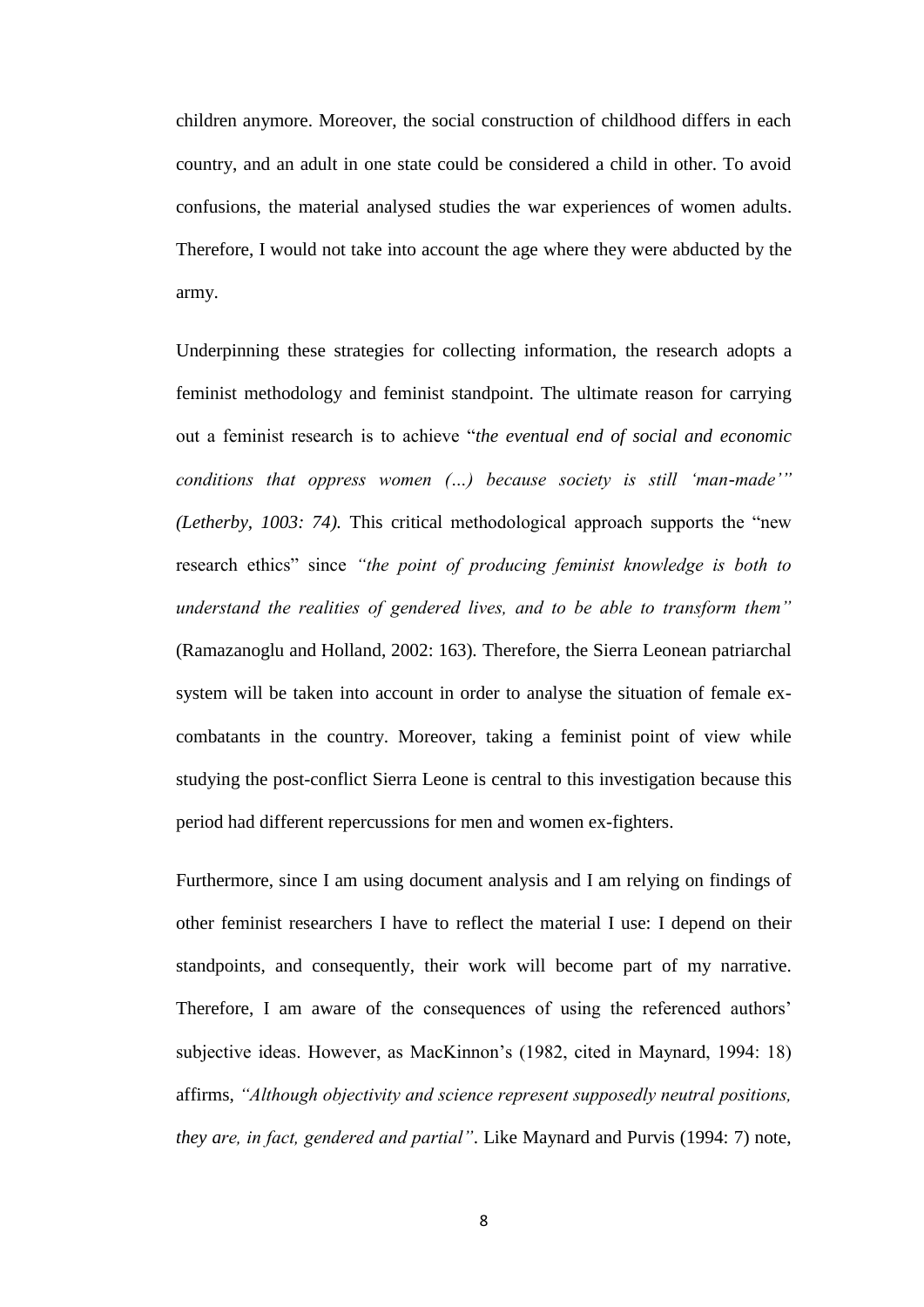"*Feminists have to accept that there is no technique of analysis or methodological logic that can neutralize the social nature of interpretation".*

As a female researcher, I feel especially in debt to society to study gender inequality and to fight injustice, which shapes situations of women. As a woman, I have also experienced social subordination and sexual violence's threats in my life time. Therefore, I can identify structurally with the situation of other women and the structural vulnerability we all share. Stanley and Wise (1993: 161) remark that *"There is no way we can avoid deriving theoretical constructs from experience, because we necessarily attempt to understand what is going on as we experience it".* However, I recognise my *"own intellectual privilege"* (Letherby, 2003: 77) as a woman researcher in front of the population studied.

Despite women sharing some common conditions of gendered existence (Ramazanoglu and Holland, 2002), there are social and cultural divisions that make women's lifetimes extremely different. For this reason, it will be assumed that the concept of 'woman' is not the same in all countries. As Ramazanoglu and Holland (2002: 4) claim, there are *"intellectual and ethical implications of producing knowledge of gender as if 'women' were a unified category of being throughout history and all over the world"*.

## **iii) Structure of the Dissertation**

Chapter 1 presents the history of the Sierra Leonean Civil War (1991-2002) and how it affects the current situation of the country. It puts attention to the current situation of Sierra Leonean women. Then, Chapter 2 examines the theoretical framework around gender and violence. First of all, the fundamental dichotomies that structure the wider gender debate are exposed. Then these dichotomies are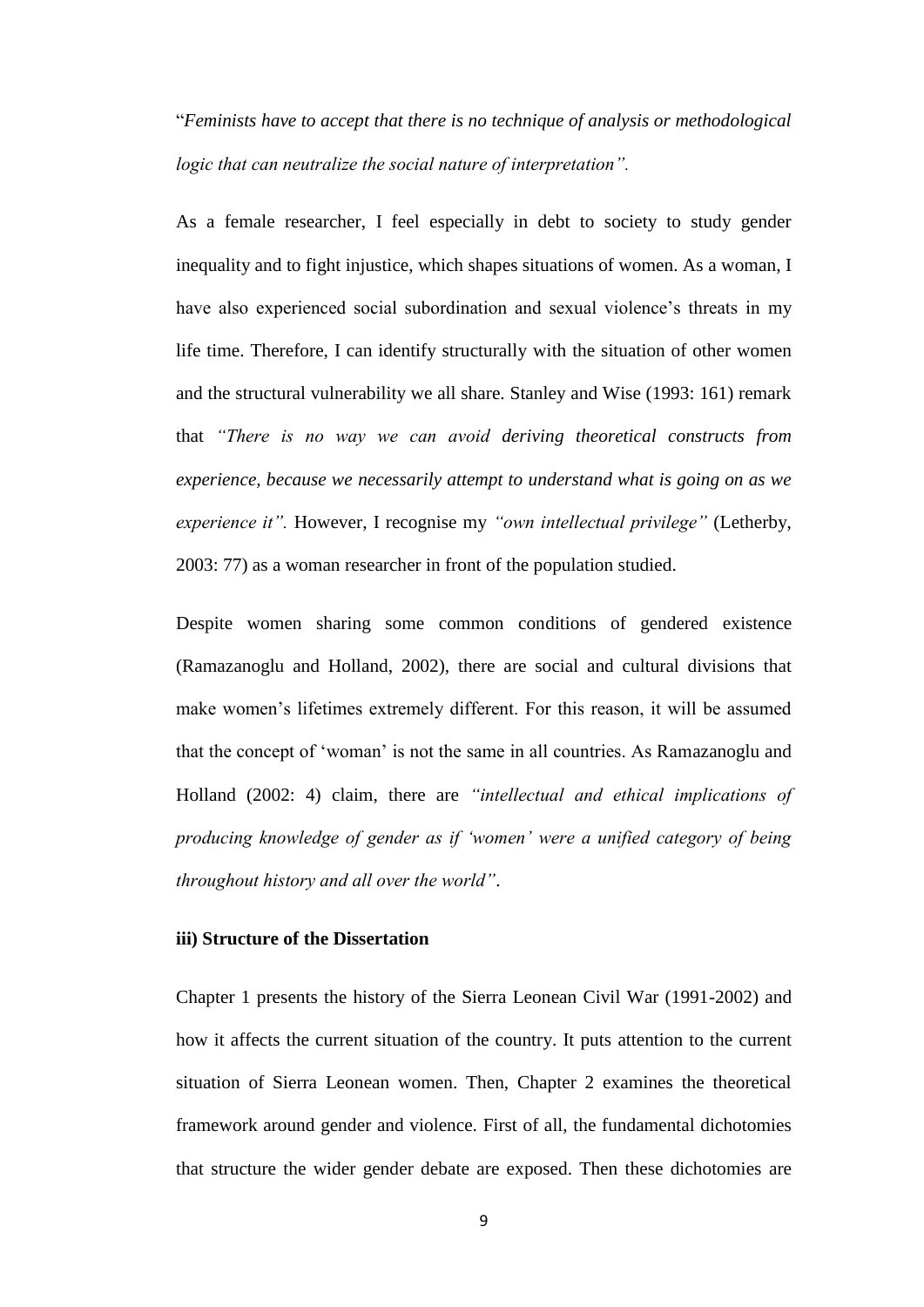applied to the Sierra Leonean female ex-combatants situation. The last part of the chapter shows the international post-conflict gender agenda that should lead the post-conflict intervention in war-torn societies.

In Chapter 3 a theoretical approach to the DDR process is given in order to help to understand the DDR practices in the aftermath of war. Moreover, it gives an insight of how gender responsive DDR should be designed and implemented in order to avoid the most common problems that women suffer during the programmes. Finally, it exposes the obstacles that many women encounter during the DDR.

Chapter 4 resumes the main issues that female ex-combatants faced during the Sierra Leonean DDR (1998-2002), such as difficult access to DDR, social rejection caused by joining the DDR, security issues and deficient reintegration. Further, the problems that female fighters experienced there are examined to deepen gender awareness as far as the Sierra Leonean DDR is concerned. Finally, the conclusion will summarize the main findings.

According to this outline, the next chapter will address particularly the current situation of the Sierra Leonean women. Firstly, an insight of the historical context of the war will be given in order to facilitate the understanding of the topic. Secondly, the general impact of the Sierra Leonean civil war will be explained. Finally, the living conditions of Sierra Leone's women will be studied to show how the social dynamics and the history of the country shape the women's lives.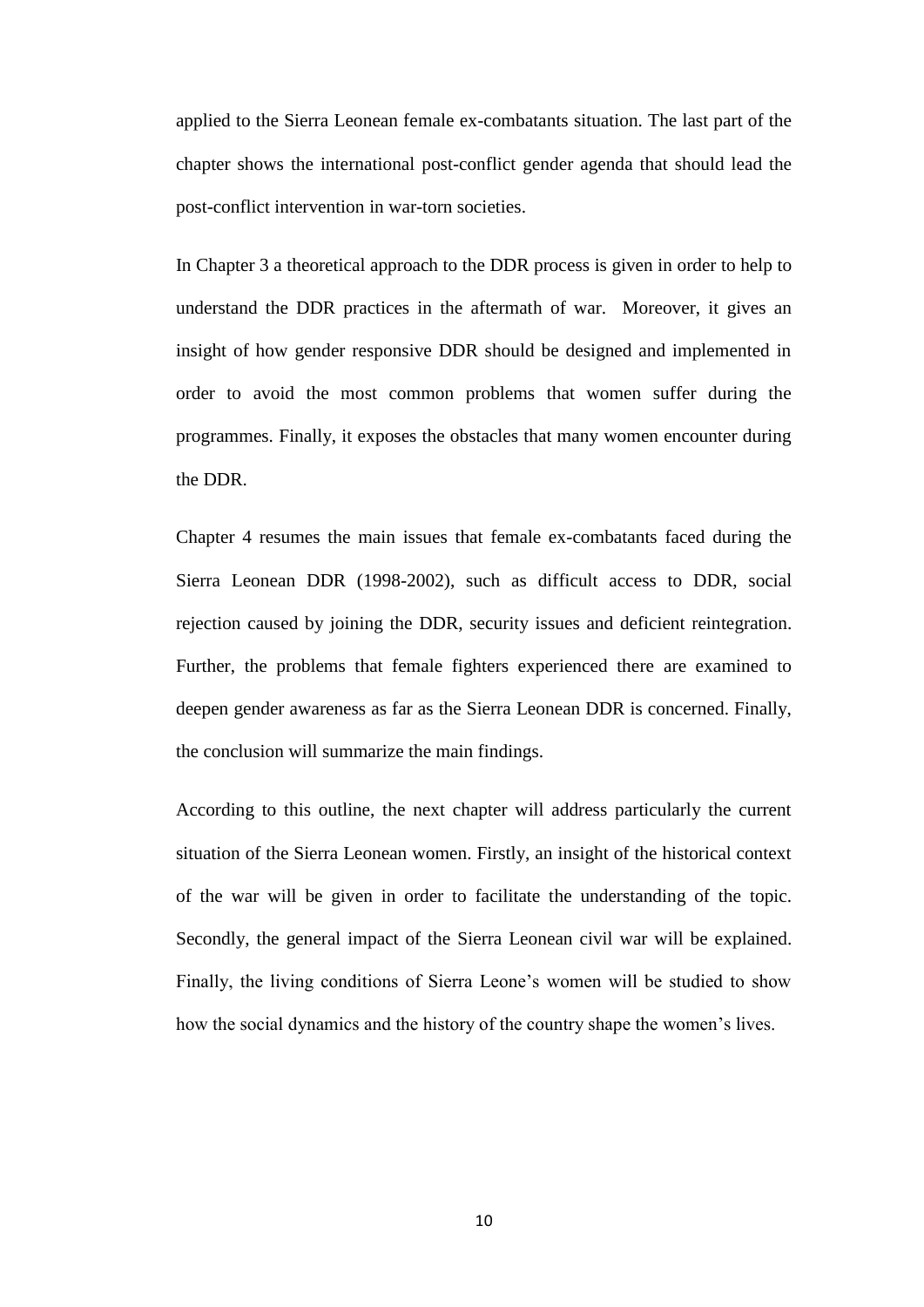## **Chapter 1. Sierra Leone's Context and History**

### **1.1 The Sierra Leonean Civil War**

The complex roots of the Sierra Leonean conflict and the involved actors should be explained in order to understand its consequences and the current situation of the country. First of all, the Sierra Leone's Civil War (1991-2002) is considered to have several sources of conflict, such as: *"the legacies of colonialism, international and local exploitation of resources, systemic government corruption, extreme poverty and inequality, and the outside influence of Charles Taylor and his troops from Liberia"* (MacKenzie, 2012: 30). Moreover, the dissatisfaction of some sections of the society produced by unemployment, the economic recession and the lack of educational opportunities (Richards, 1996) facilitated the emergence of government's dissidents.

The Sierra Leonean political economy is based on the semi-subsistence agricultural sector of the rural areas and on diamond mining; the latter is the main source of foreign exchange (Richards, 2016). The government mismanagement of the economy led by *All People's Congress* gave access to the valuable resources of the country to the elite. In addition, their unresponsive and unaccountable politics produced more social discrimination (Lema, 2009). Under these circumstances, the *Revolutionary United Front* (RUF), headed by Foday Sankoh, was constituted in order to achieve better living conditions in Sierra Leone. The group was initially formed by *"educated dissidents, convinced that Sierra Leone has been robbed of its minerals and forest resources"* (Richards, 1996: 1). The RUF saw itself as *"people's movement for national recovery"* (Richards, 1996: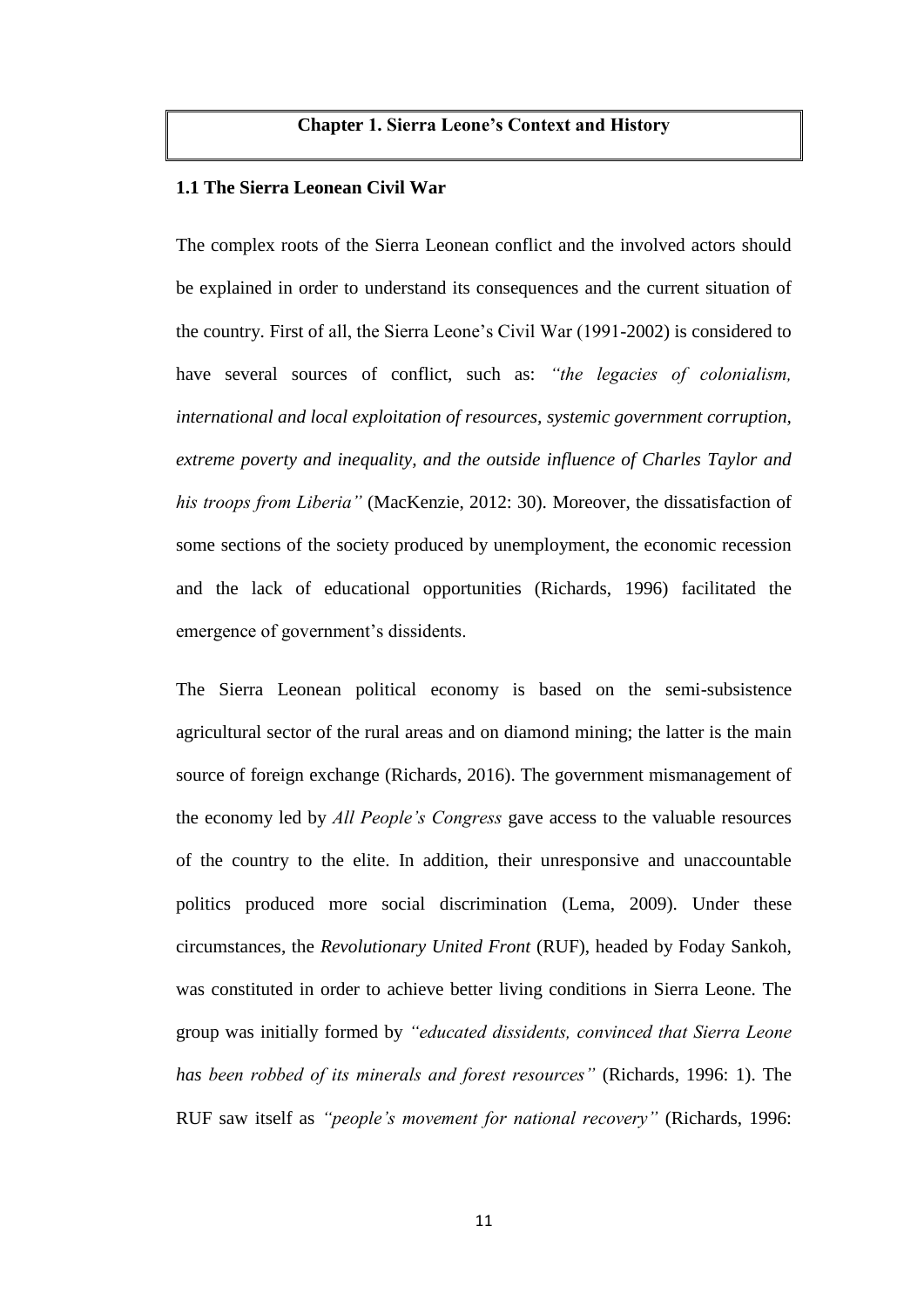1). For a movement whose stated aim was the population's self-empowerment, contradictorily, their effects spread terror among the people.

It was in March of 1991 when the RUF rebels (backed by Charles Taylor's forces) invaded Sierra Leone from Liberia taking the regions with diamond reserves. Nevertheless, the revolutionary ideas were not shared by all citizens. This is the reason why most of the people did not voluntarily join the RUF. Under these circumstances, the revolutionaries opted for abductions and forced conscriptions as a way of getting human resources. However, with the escalation of the conflict, part of the *Sierra Leonean Army* (SLA) joined forces with them, using the name of *Armed Forces Revolutionary Council* (AFRC).

On the other side, the peacekeeping force called the *ECOWAS Monitoring Group* (ECOMOG) supported the government, as well as the *Civil Defence Forces* (CDF), to stop the rebel's attacks. Paradoxically atrocities against civilians were done by each side of the conflict (Al, 2002, cited in Mackay and Mazurana, 2004: 32), including the CDF and the ECOMOG (Graybill, 2011).

After almost ten years of war, in July of 1999, the *Lomé Peace Accord* was signed by the revolutionary leader, Foday Sankoh, and the head of the government, Ahmad Tejan Kabbah. Despite the agreed ceasefire, the peace would not arrive until years later, in the second half of the 2000s (Gershoni, 2004), when a new cease fire was signed in November. Afterwards, democratic elections were arranged to take place in May of 2002; then the war was officially over.

The Sierra Leone's Civil War left more than fifty thousand people dead, half a million refugees and two million internally displaced people (Gershoni, 2004). Moreover, the infrastructures, services and transports of the country were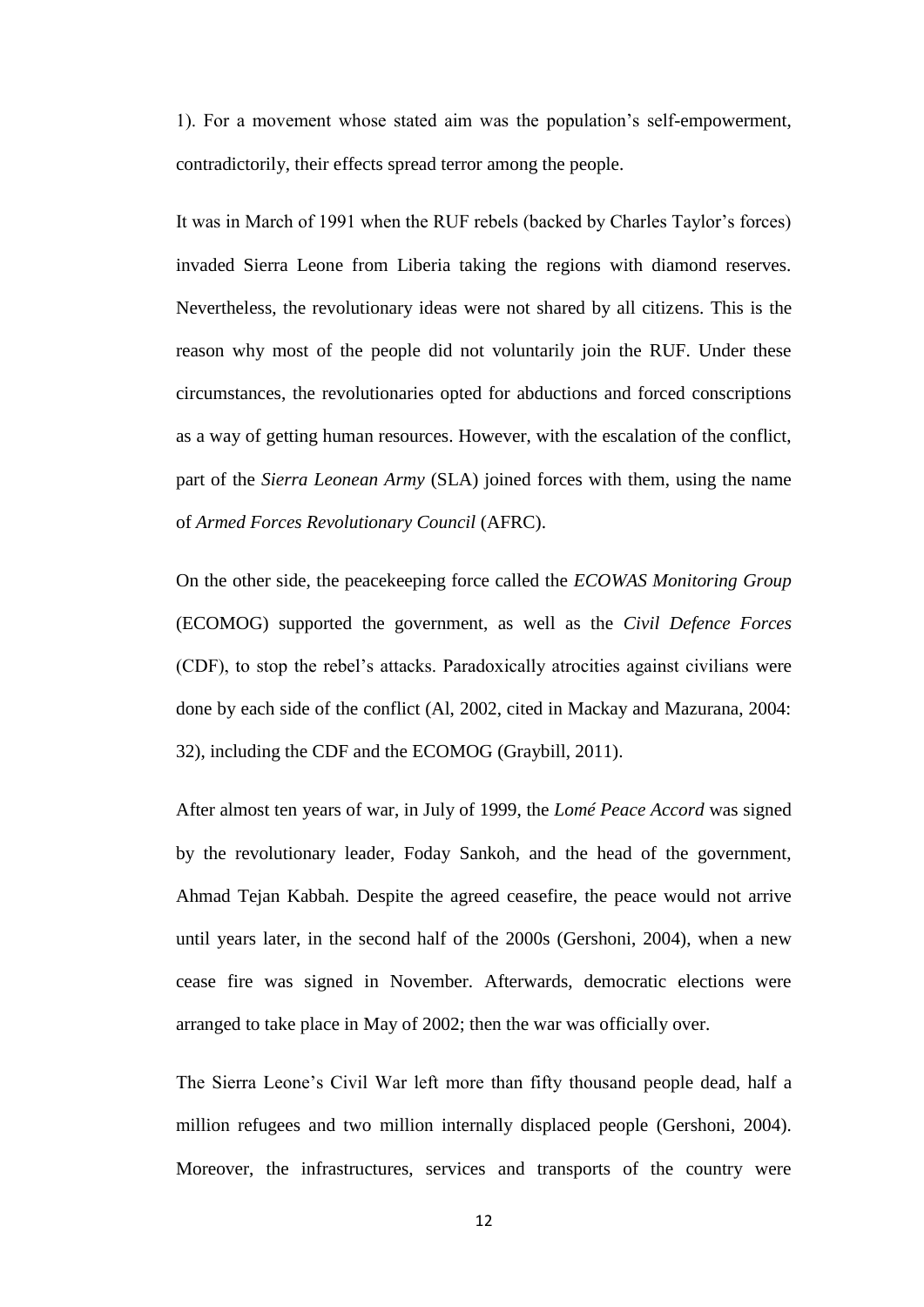absolutely destroyed. However, the worst damages were inflicted to people. As Gershoni (2004: 25) notes, children, women and men survivors "*have to fight a battle for physical and mental rehabilitation, a battle without end".* This fact affected especially child soldiers and women fighters, who were heavily conscripted by all revolutionary armies and suffered the greatest casualties.

## **1.2 Conflict Transformation and the Current Situation of Sierra Leone**

The current situation of the country is still affected by the events of the past conflict. As a result of the war costs, among other factors, The United Nations Development Program (UNDP) Human Development Index ranks Sierra Leone the most deprived, as their percentage of people living under the poverty line is 70% (Hosein, 2011).

Furthermore, the living conditions are aggravated by the *"lack of attention to the underlying socioeconomic inequalities emerging from the conflict"* (Roth-Arriaza, 2009: 152)*.* For this reason, the Sierra Leone's population continues suffering from structural violence due to the weak social welfare system. Moreover, the need of capital resources and the limited access to education are threatening any chances of positive development of the country. As a result, experts agree that the *"necessary conditions for restoring government authority, the economy and utilities are long lasting peace, (…) reconciliation, rehabilitation of warrior and substantial financial aid from international donors"* (Gershoni, 2004: 25). Galtung (1969) summarises these issues as the urge to establish social justice within the country, which he calls 'positive peace'.

The society's reconciliation requires discrimination to be tackled in order to achieve a situation of positive peace. In post-conflict Sierra Leone, the stigmas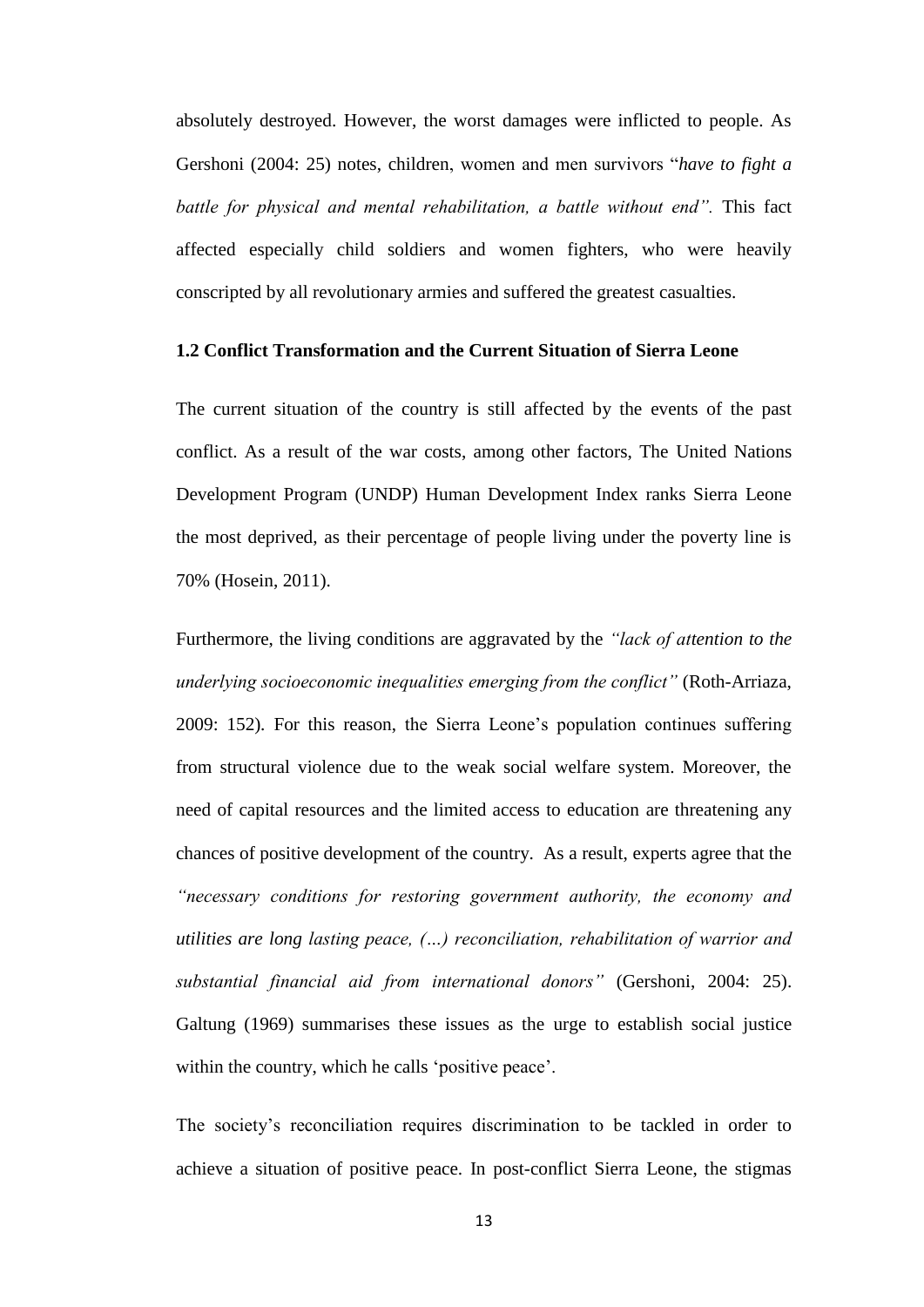surging from the war continue to damage the social cohesion. Following from the previous violent conflict the population is still divided along the lines of the side they took (forced or voluntarily) during the war. Therefore, people who were related to the rebel forces are still thought of as being aligned with them, especially women. Even if they were not considered perpetrators, they were labelled as *'*wicked' people due to the drugs they took during the war (Coulter, 2009). Under these circumstances, *"a coherent transitional justice strategy would have to pay a large amount of attention to reintegration of both abductees and fighters into their old communities (or into new ones)"* (Roht-Arriaza, 2009: 151).

Another fundamental method for supporting a new democratic society is the extension of the civil rights to the whole population. Not only the assurance and protection of their human rights are required, but also their acknowledgement as citizens with the right to participate in their community. However, this recognition never arrived for the female ex-fighters, and then, their participation in the reconstruction of Sierra Leone has not been fomented. Although *The Lomé Peace Agreement* established in its article 27 that women should play a central role in helping with the moral, social and physical rehabilitation of Sierra Leone (Bartoli and Bundschuch, 2009) their contribution in the process was not facilitated by the government. This absence of gender awareness in the new structures (Bartoli and Bundschuch, 2009) helps to maintain the disadvantaged position of women in the Sierra Leonean society.

## **1.2.1. The Situation of the Sierra Leonean Women**

The women of Sierra Leone are considered the most marginalized in the world, socially, economically and politically (McFerson, 2011). *"According to the*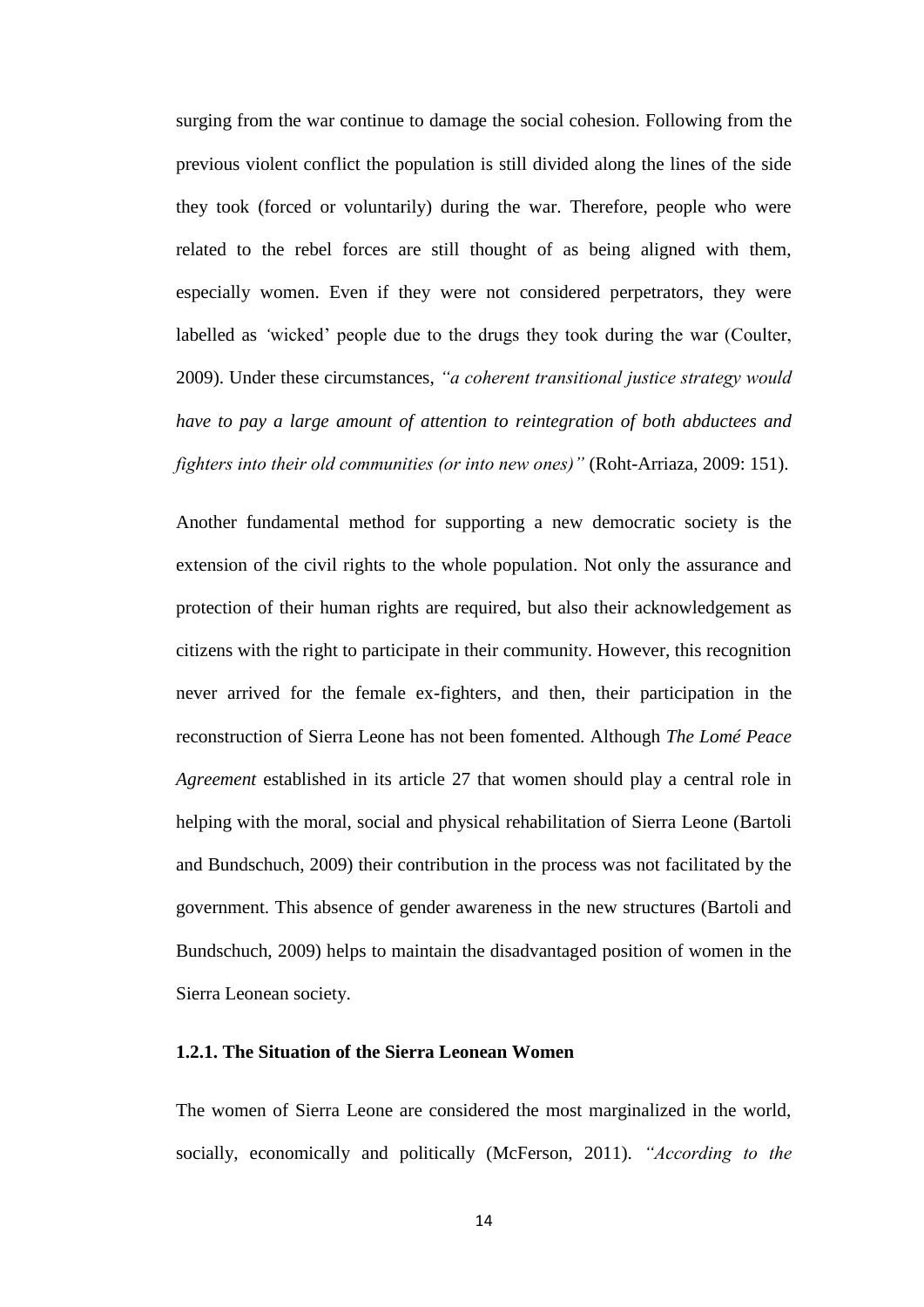*United Nations, nearly all Sierra Leonean women suffer some form of violence in their lifetime"* (UNDP, 2010, cited in Denney and Ibrahim, 2012: 2). This pain can be physical, economic, emotional/psychological, domestic, cultural, sexual and structural (Denny and Ibrahim, 2012).

Firstly, the violence against women is legitimised by the dominant patriarchal idea that considers wives as property of their husbands. This consideration is transmitted to new generations as part of their socialization's process<sup>1</sup>. Moreover, these groups teach women to keep their husband's interest before their own in order to be a 'good wife' (Bledsoe, 1984; Fanthorpe, 2007, cited in Denny and Ibrahim, 2012: 5). Secondly, female discrimination is reflected in the patrilineal inheritance's system, which does not allow women to have access to land<sup>2</sup> and to passing on property (McFerson, 2011).

The UNICEF Report of 2011 shows that 84% of women's incomes come from working in the informal sector, what provides no protection, and makes them vulnerable to labour exploitation (in the 27% of the cases). Their economic insecurity makes them dependent on their marriage contract, as well as their social status and treatment (McFerson, 2011). Therefore, the lack of financial independence leaves them vulnerable and insecure, especially in the less urbanized areas where the customary laws strongly shape their lifestyle.

Even in the situations when marriage supposedly could give an economic support, because of the imbalance of power women are more prone to sexual abuse. The sexual violence issue is also present in schools (African Development Bank Group, 2011) and on the streets (sexual assaults). These facts mean the girls'

 $\overline{\phantom{a}}$ 

<sup>&</sup>lt;sup>1</sup> The socialization's process is carried out by secret societies based on ethnicity and gender.

<sup>&</sup>lt;sup>2</sup> Although the 64% of women are engaged in the agricultural sector (UNICEF, 2011).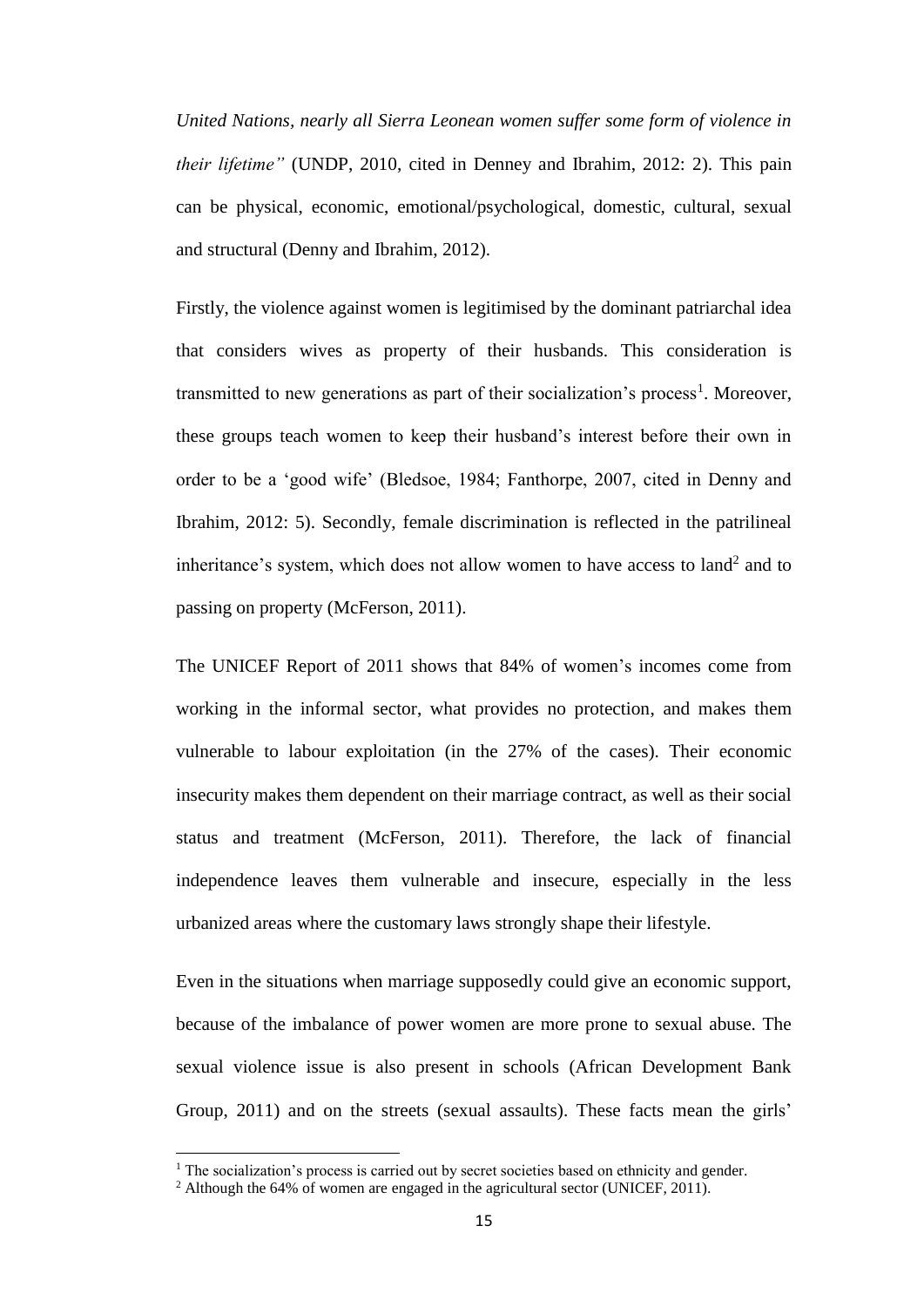parents do not allow them to attend the classes due to the genuine fear of sexual assault. Moreover, the insecurity in educational centres increases the risk of rape and pregnancy for teenagers. Due to this structural sexism and discrimination, the percentage of literacy among women in Sierra Leone is only 30% (McFerson, 2011). Moreover, poverty has been proved to be linked to sexual abuse. Deprived women might accept having transactional sex in order to cover their basics needs and to receive valuable things. On the top of this, the lack of sexual protection during sexual intercourses spread the rates of HIV infection among women. Hence, in this country, 1.7% women between 15 and 49 years old (UNICEF, 2011) are considered to be directly affected by HIV.

Another issue with sexual harassment is that it is not reported to the legal authorities in the 90% of all cases (McFerson, 2011) for two main reasons. There are hidden figures for two main reasons: on the one hand, rape is not taken seriously by courts, and it is not prosecuted most of the times (UNICEF, 2011). Among the consequences of this lack of justice UNICEF (2011) reports a naturalization of rapes from an early age and the women's mistrust of the justice system. On the other, rape crimes are not taken to courts due to the fear of being shamed, blamed and stigmatised for publically admitting being a victim of rape (African Development Bank Group, 2011).

However, it is not adequate to jump on easy conclusions here as geographical and religious<sup>3</sup> factors influence the living conditions of women in Sierra Leone, too. Moreover, as Coulter (2009) highlights, the population is not homogeneous; it is

 $\overline{\phantom{a}}$ 

<sup>&</sup>lt;sup>3</sup> Sierra Leone is 60% Muslim, 10% indigenous beliefs and 30% Christians (Coulter, 2009).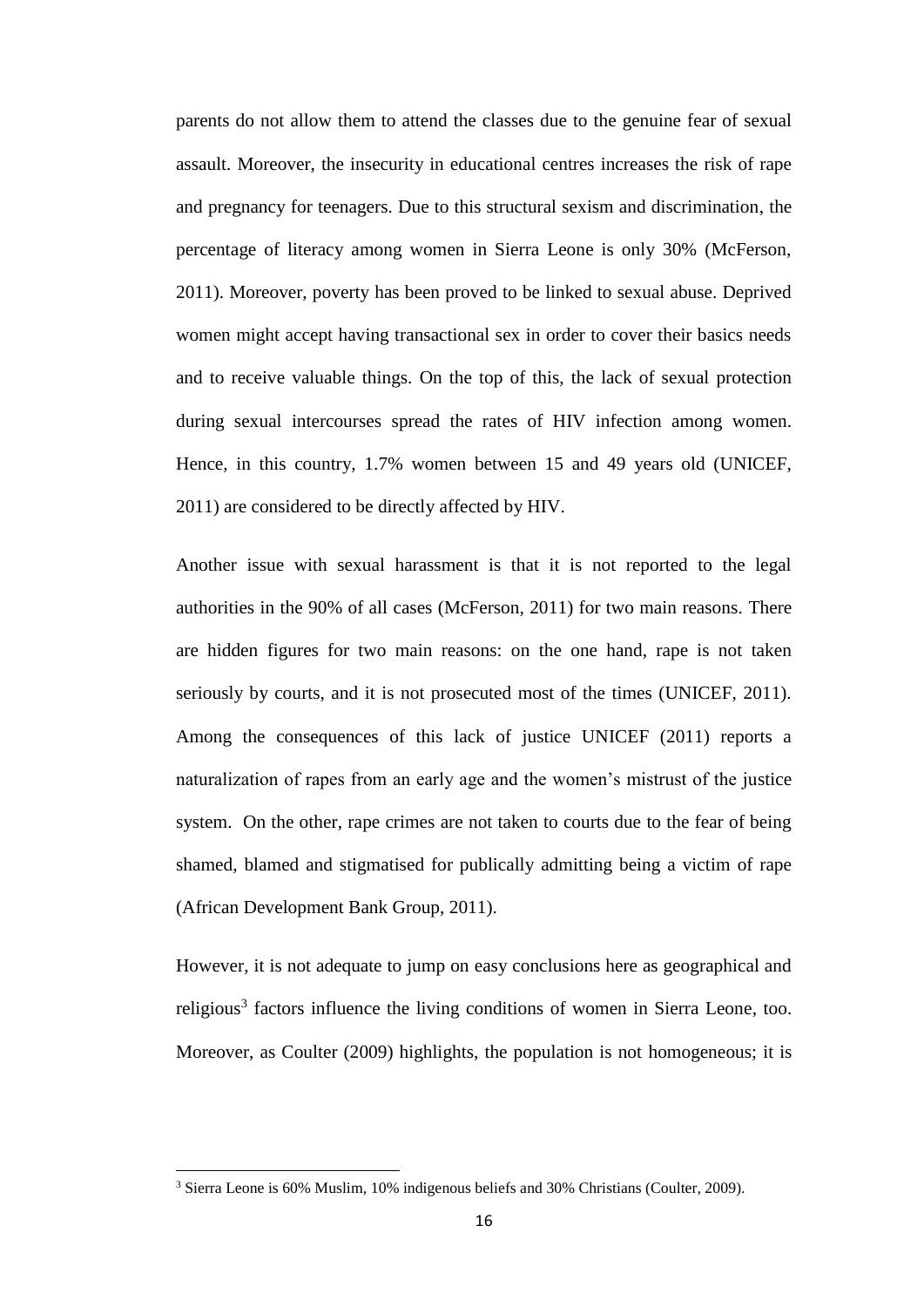divided into categories<sup>4</sup> based on languages. As it has been mentioned earlier in this chapter, living in an urban or in a rural area also impacts highly on the women's lifestyle. In response to this more diverse context, in 2007, the Sierra Leonean government established a legal framework *"to protect women under formal, customary and Muslim law*" (UNICEF, 2011: 13). The three gender acts that form it, are the Domestic Violence Act, the Devolution of Estates Act and the Registration of Customary Marriage and Divorce Act.

The government also developed the Gender Mainstreaming Policy (2000), the National Policy on Advancement of Women (2000), The National Gender Strategic Plan (2009-2012) and The Sierra Leone National Action Plan on the UNSCR 1325 on Women, Peace and Security (2010) (African Development Bank Group, 2011) to improve the status of women in the country. However, Sierra Leone's policies should be more consistent in their applications, especially to promote the women's participation in the public sphere and in political life<sup>5</sup>.

## **1.3. Concluding Chapter Remarks**

 $\overline{\phantom{a}}$ 

It has been illustrated in this chapter that the history of Sierra Leone's war is still affecting the country and the living standards of its society. Furthermore, the Sierra Leonean perspectives on a positive development continue to be limited by the absence of economic resources, which –in the end- restricts citizens' opportunities to establish a better life. Under these deprived circumstances, the female population is the most affected by social exclusion, poverty and marginalization.

<sup>4</sup> MacFerson (2011) differentiates three groups: the Krios (better educated, 'richer', descendants of the original freed slaves), relatively enlightened tribes and the more traditional patriarchal tribes. <sup>5</sup> In 2017 there were only 16 women in the parliament, out of 124 members (Denney and Ibrahim, 2012).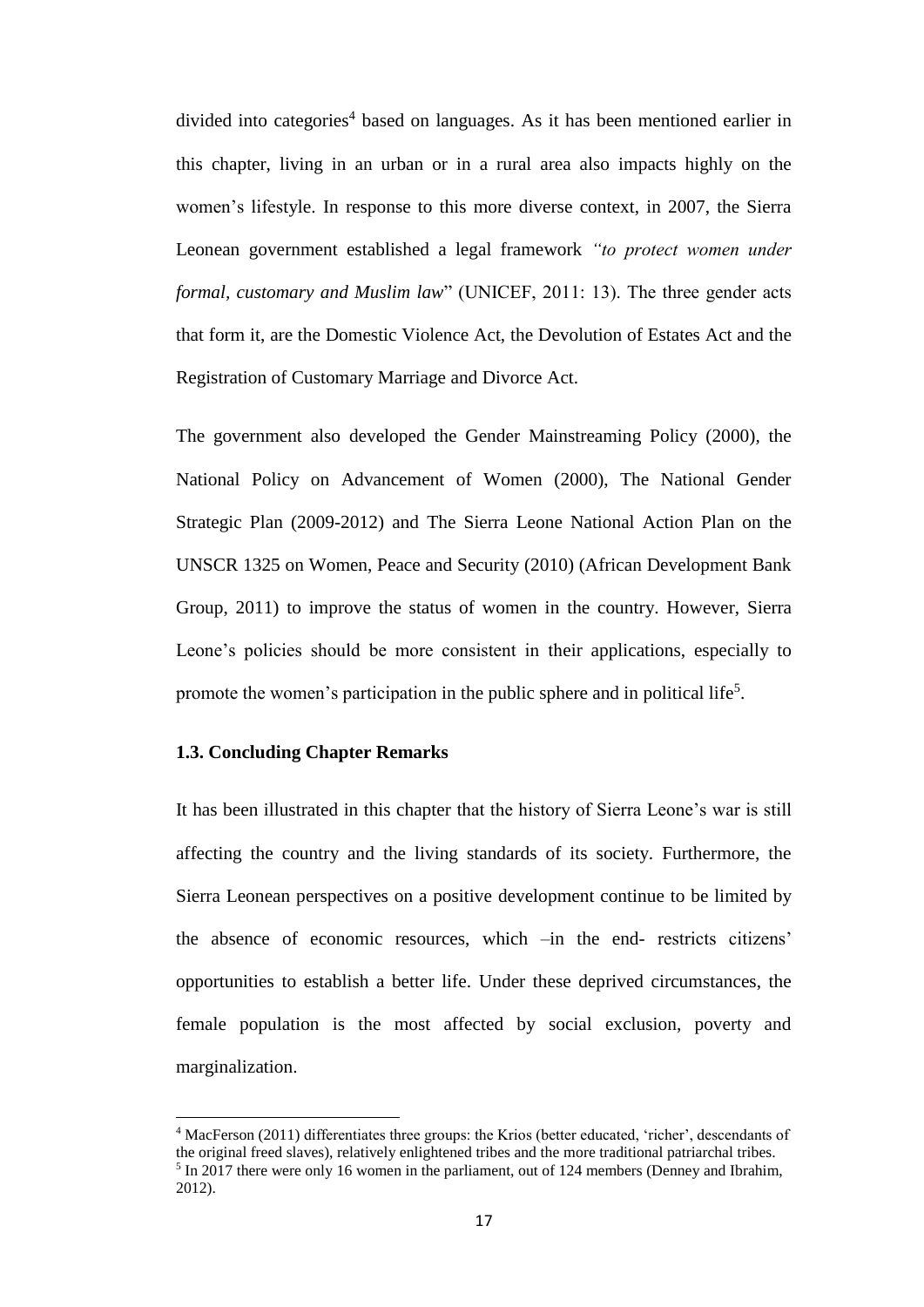The local traditions and the limited female rights in Sierra Leone leave women in a disadvantaged position, especially for the ones living in the rural areas. However, it is not possible to make a sole definition of the women's living conditions in the country, because they are affected by variables such as religion, customs and regions.

The next chapter will address the theoretical framework surrounding the position of women in war, focusing on the role of female combatants in Sierra Leone. Given the participation of female fighters in the Sierra Leonean war, it is necessary here to sketch some aspects of gender theory addressing the situation of women and violent conflicts.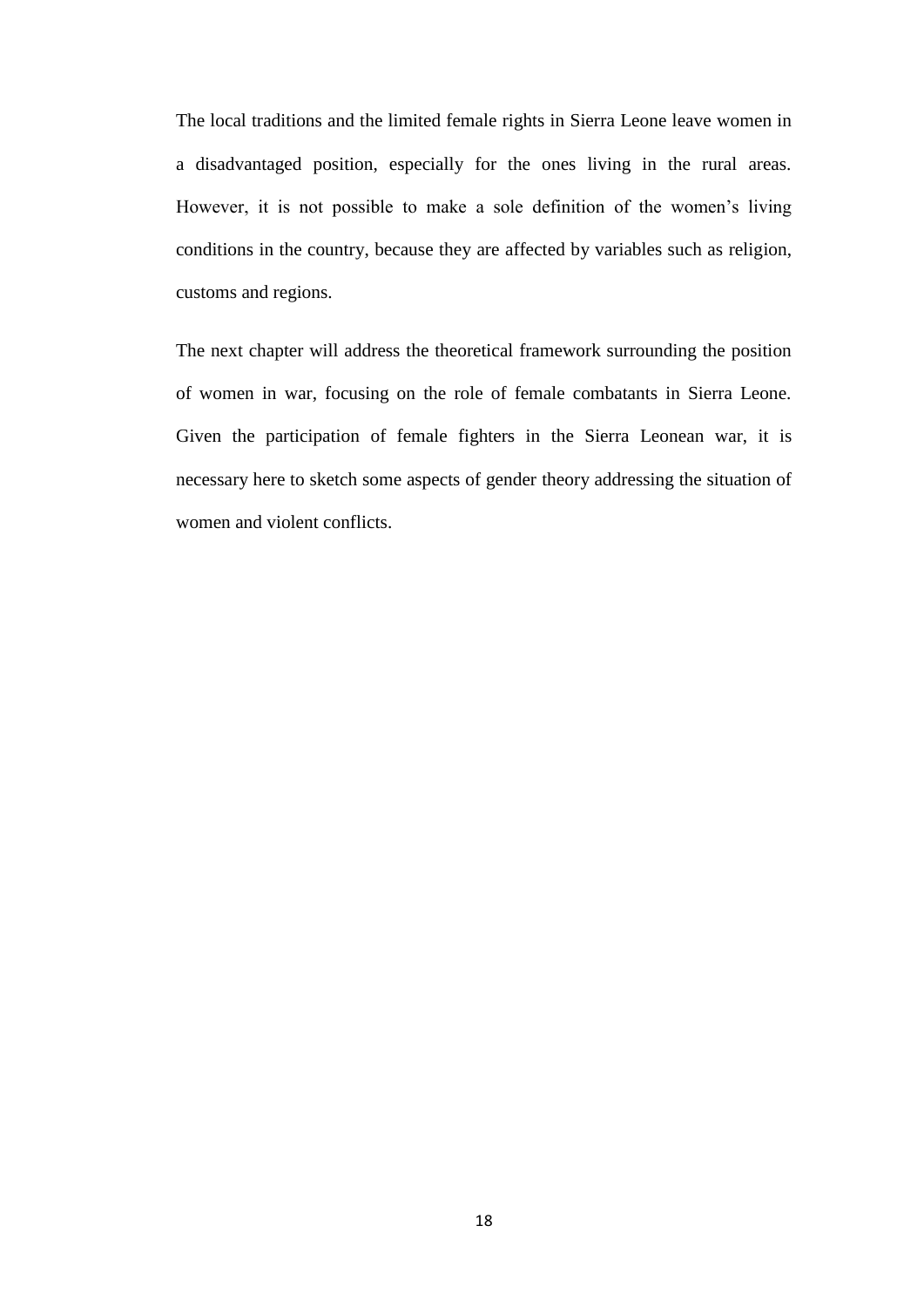## **Chapter 2. Gender and Violence in Sierra Leone**

This chapter will examine the theoretical framework around gender and violence. First of all, the fundamental dichotomies that structure the wider gender debate will be exposed to contextualise the constructions of female and male stereotypes in Sierra Leone.

Secondly, the situation of female soldiers will be described and contextualized in the Sierra Leonean society. Topics such as their recruitment, their roles within the armies and the gendered risks they suffered will be analysed in relation to the gendered relations of warfare. These women's experience of violence will be circumscribed in a patriarchal society that supposes a 'continuum of violence' for them. All the previous themes outlined will be applied to the Sierra Leonean conflict.

Finally, the need of taking a gender sensitive perspective when examining armed conflicts will be discussed. Wartime will be understood as an extension of the social relations which strengthens traditional gender identities. Once I have explained this, the question 'how gender shapes the experience of Sierra Leonean female soldiers?' will be approached and cautiously answered.

## **2.1 Feminine and Masculine Dichotomies in Gender Theory**

The traditional statement of *"men make war, women make peace"* (Lorentzen and Turpin, 1998: 3) has its roots in essentialist ideology. However, gender differences could be regarded as dynamic social categories (man and woman) that are constructed differently in every culture (Lorentzen and Turpin, 1998). Petersons (1998: 41) explains that *"gender refers not to anatomical or biological*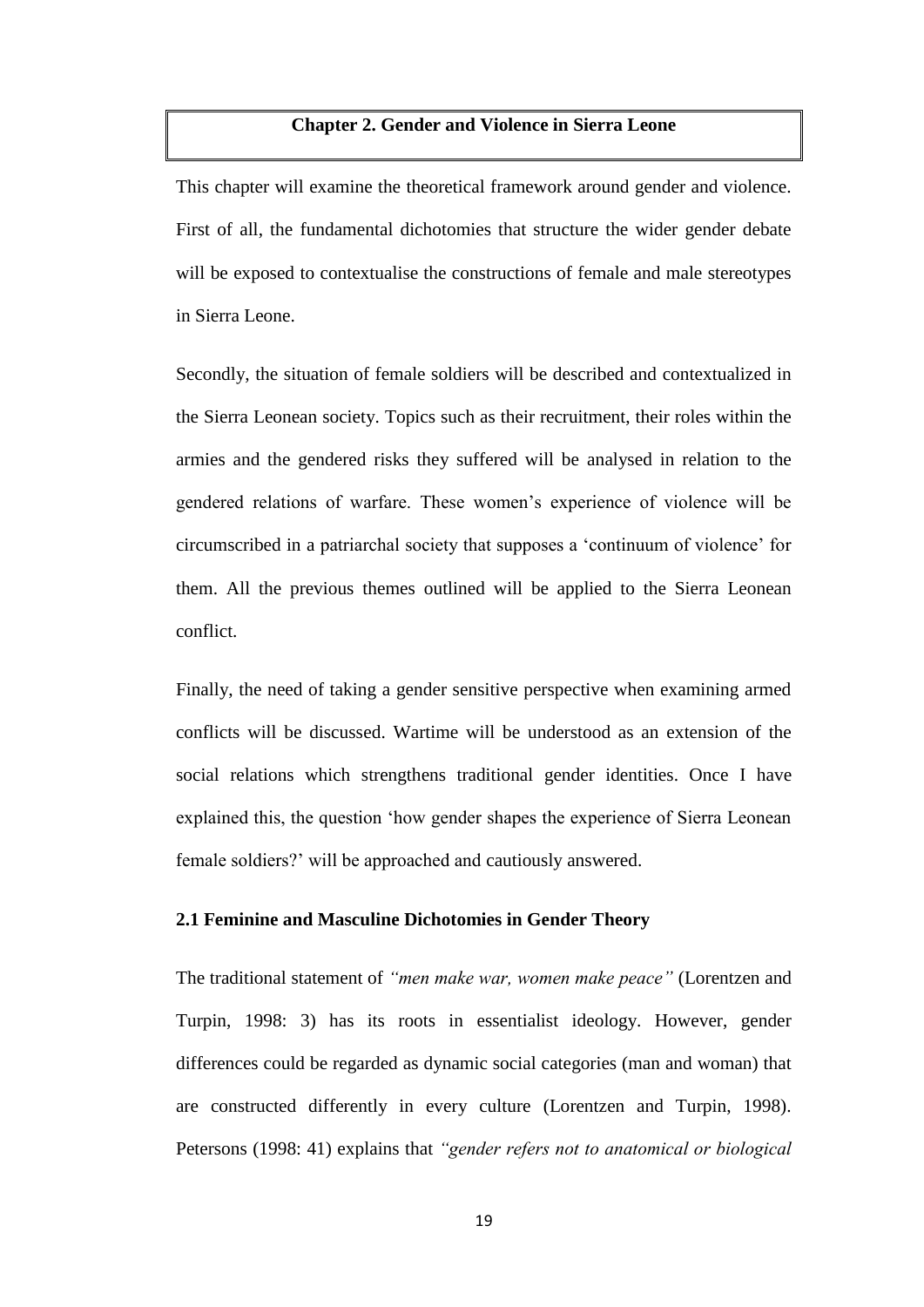*distinct but to the social construction, which is always culturally specific, of masculine and feminine as hierarchical and oppositional categories"*. Consequently, gender categories govern the social dynamics by creating ideal manifestations, symbols, behaviours, attitudes, appearances (Coulter *et al.,* 2008) practices and qualities (Cockburn, 2001) of masculinity and femininity that every citizen should follow to be socially accepted (Peterson, 1998). The consolidation of the patriarchal system has naturalised these standards and they have become institutionalised cultural expectations (Coulter *et al.,* 2008). As a consequence, certain acts of the female population are understood as not normal because they do not follow the established social order. Then, these people are considered as transgressors or deviants from the expected behaviour in that community.

The feminine stereotype draws the image of a kind, careful, obedient women who represent the values of emotion, nurture, peacefulness, etc. (Burguieres, 1990, cited in Salla 2001: 71). Those attitudes are not neutral and are linked with less desirable social principles (Burguieres, 1990, cited in Salla 2001: 71).The supremacy of the maleness over the feminineness is supported by the existing hierarchy and asymmetry (Cockburn, 2001) within the two essentialized sexes. Therefore, women and men are not born into equal positions, since the power historically has been predominantly allocated to the male/masculine side.

The *'hegemonic masculinity'* (Connel, 1987, cited in Moser, 2001: 37) makes women reliant on a submissive, passive and dependent position. Male dominance is also linked with the conservative imaginary of men being the breadwinners while the women are mothers (Macdonald, 1987) in charge of housework responsibilities and the domestic sphere. This underlying assumption features the activities and interactions within a community. Warfare can be understood as one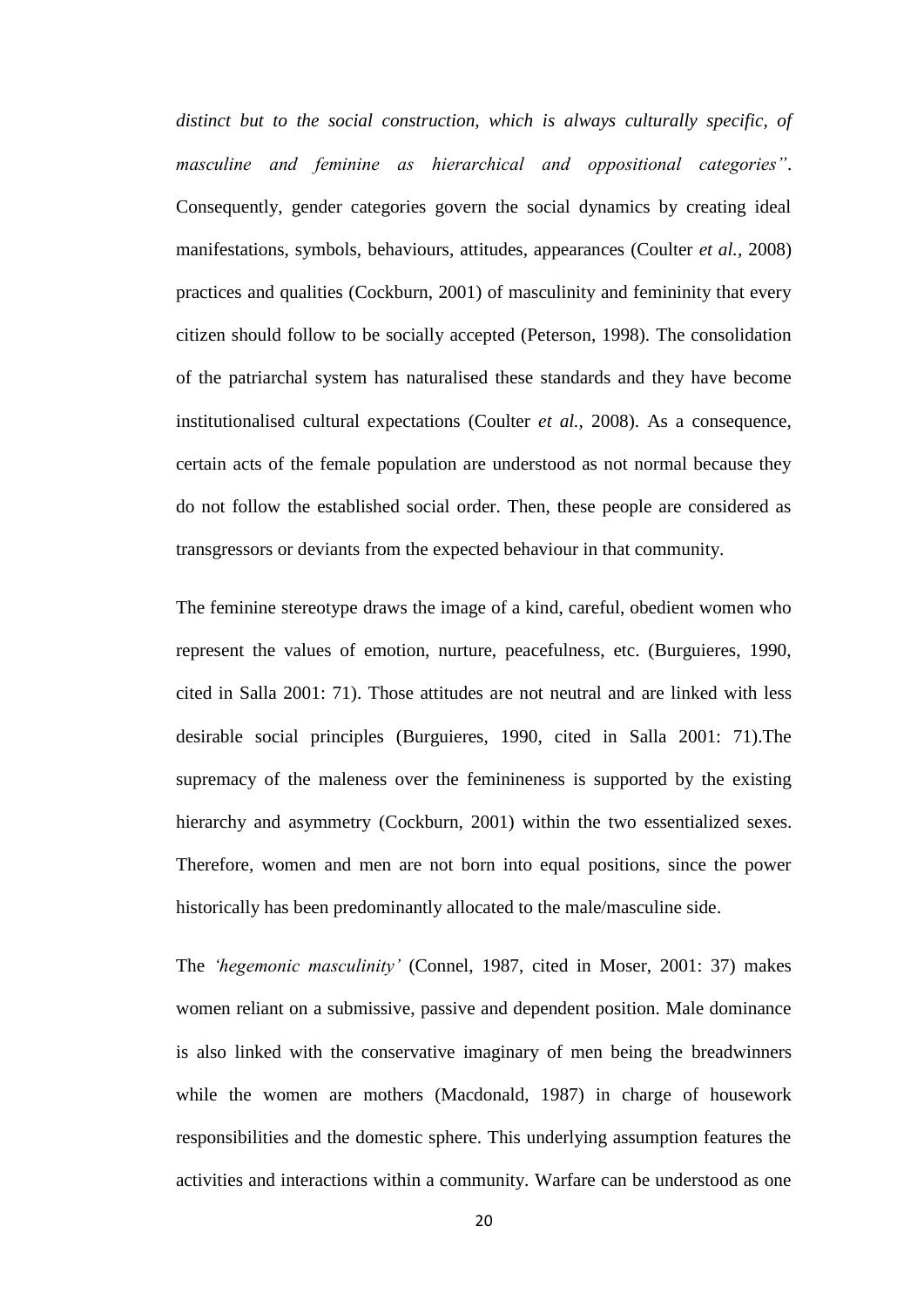of these social dynamics, though as the opposite of peace. However, equally the violent conflict is also shaped by female and male identities and roles.

War is traditionally interpreted as a victim and perpetrator relation and it is typically assumed that women are victims while men are perpetrators. In this context, the idea of a woman to be protected by the man (Salla, 2001; Macdonald, 1987) is reinforced. Historically, war has been perceived as men's domain where women are victims, spectators or prizes (D'Amico, 1998). During war conflict, women have also been defined in relation to men as wives, girlfriends and mothers waiting for their soldiers (Carter, 1998, cited in MacKenzie, 2012: 48). However, as Turshen (1998: 1) explains,

*The binary stereotype of active males/passive females also breaks down as the type of war changes, Conventional wars were waged between states by national armies, but contemporary conflicts privatize violence and engage an array of state and non-state actors*.

As a consequence, *"the conventional separation of male belligerents and female inhabitants no longer prevails*" (Nordstrom, 1992, cited in Turshen, 1998: 1).

Even if female roles progress during wartime, this wider participation in society is not maintained during the aftermath. Women are only allowed to occupy a different position in the army, temporarily. Once the conflict was over, the traditional gender-based social values and hierarchical power structures (Peterson, 1998) restrict their positions again. Moreover, the militarization process *"magnifies already existing gender inequalities"* (Turpin, 1998: 15), as well as women's subordination (Turpin, 1998; Turshen, 1998). It also supposes additional risks for women (Peterson, 1998), such as sexual abuse, what will be exposed later on this chapter.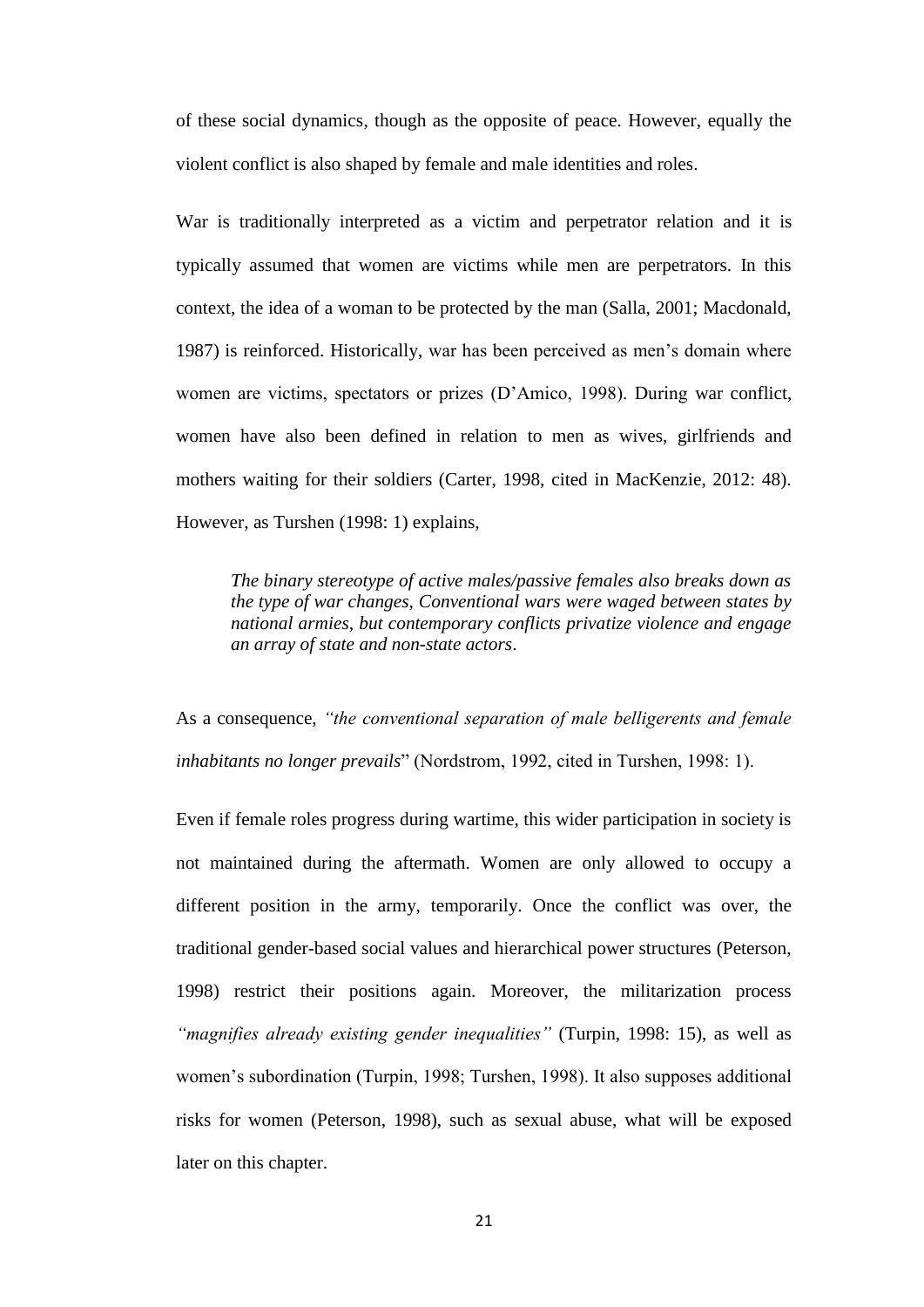War militarism exacerbates values derived from masculinity (Enloe, 1983; Francke, 1997, cited in Turshen, 1998: 5) and makes female presence invisible because the feminine traits are not considered valuable in that context (York, 1998). Following the assumption of Turpin (1998: 15), *"militarism relies on patriarchal patterns, and patriarchy relies on militarization"*. Consequently, armies can function thanks to the male privileges which are based on the structural and cultural forms of a country (Turpin, 1998). Turpin (1998: 15) links this fact to the equated masculine values to the military ones, as aggressiveness, violence, bravery, courage, etc.

As Turshen (1998: 1) explains,

*The enduring wartime picture of "man does, women is" has depended on the invisibility of women's participation in the war effort, their unacknowledged, behind-the-lines contributions to the prosecution of war, and their complicity in the construction of fighting forces*.

## **2.2 Women Combatants in Sierra Leone**

It has been said, that *"female soldiers wholly disrupt gendered binaries associated with war, particularly the contrasting image of the male warrior and female victim"* (MacKenzie, 2012: 45). As female combatants challenge the myth that women are naturally peaceful (MacKenzie, 2012), they are seen as atypical individuals (Coulter *et al*., 2008). The fact of women using weapons and not following the feminine social ideal is conceived as an unethical attitude by the male population (York, 1998). These preconceived ideas lead to issues in the determination of the roles carried out by women, as well as reducing women to merely victims. Both misunderstandings blur the picture of women's participation in war.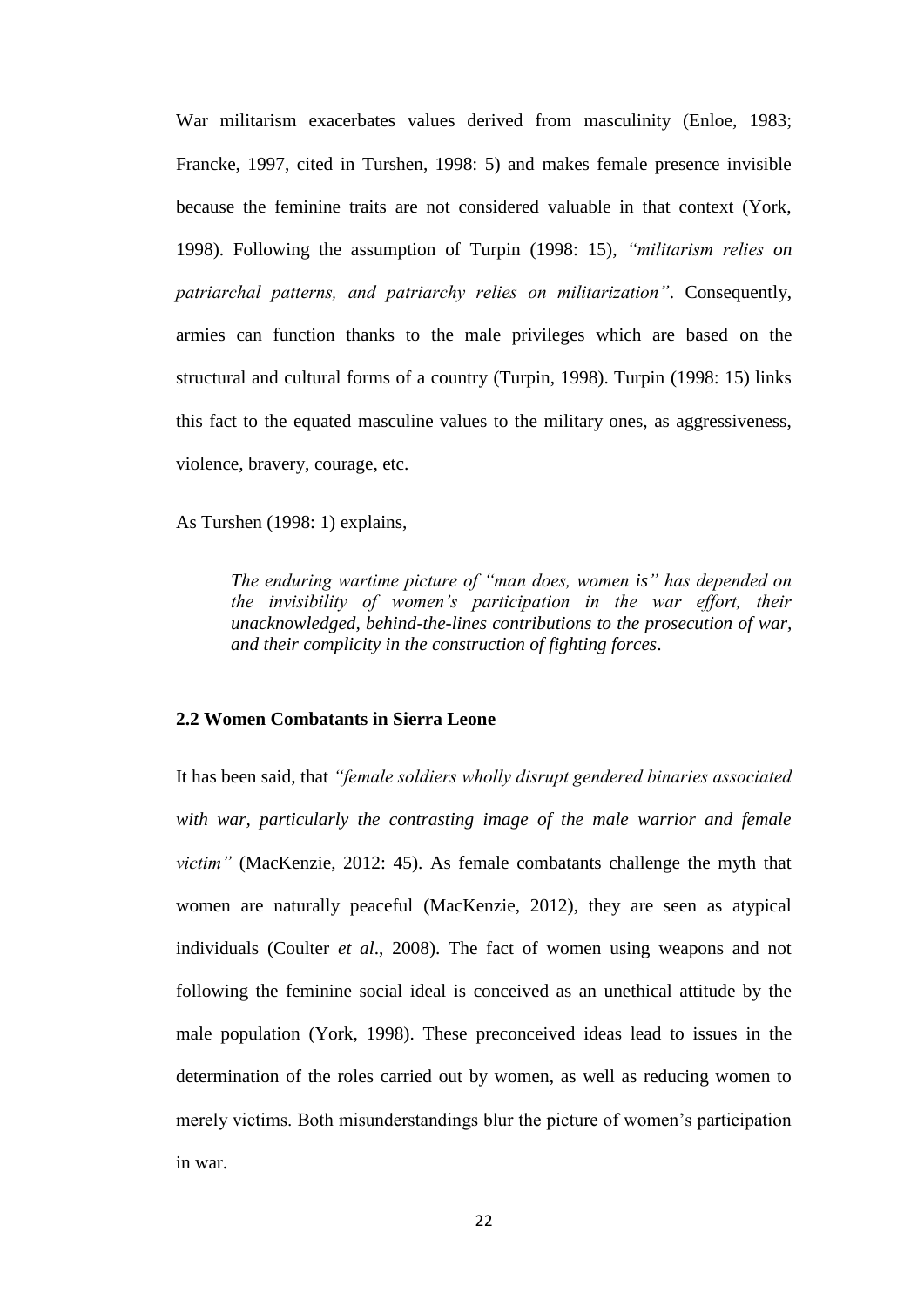Women's gendered role is one of the first things that should be taken into account at the time of studying women's participation in armies. Like Skjelsback and Smith (2001: 6) affirm, *"it is widely felt that women should not be in the military –and further, that if they are there, their roles should be strictly limited"*. These authors discuss the idea that women are not seen as suitable for combat roles (due to their preconceived physical and psychological abilities). Moreover, Macdonald (1987) adds that this supposed limited participation is part of the control exercised over women and an attempt to keep their femininity grounded.

The previous misconception leads to the denial of female participation in combat acting out male traits and roles. As a result, they are not recognized as excombatants during the aftermath and their rights become forgotten. The femininity ideal limits the understanding of women's roles to the supportive ones (medical, secretarial and clerical, in transport and communications, in the nursery, as technicians, in munitions' factories etc.) because they are not expected to use weapons (Skjelsback and Smith, 2001). They are supposed to play secondary roles like conservative gendered roles within the army (Turpin, 1998).

Nevertheless, MacKenzie's research (2012) with female ex-combatants of the Sierra Leonean Civil War includes women and girls who have participated during the war in activities such as killing, using weapons, commanding armed groups, spying, looting, raping and burning houses. Asher (2004) also detects women's involvement in rending and conscription. Furthermore, Mazunara and Carlson (2004) notice that at least half of the recruited women and girls received military and weapons training; even when they were a minimal part of the army (estimated between a 10 and a 30 percent) in comparison with male soldiers (Asher, 2004).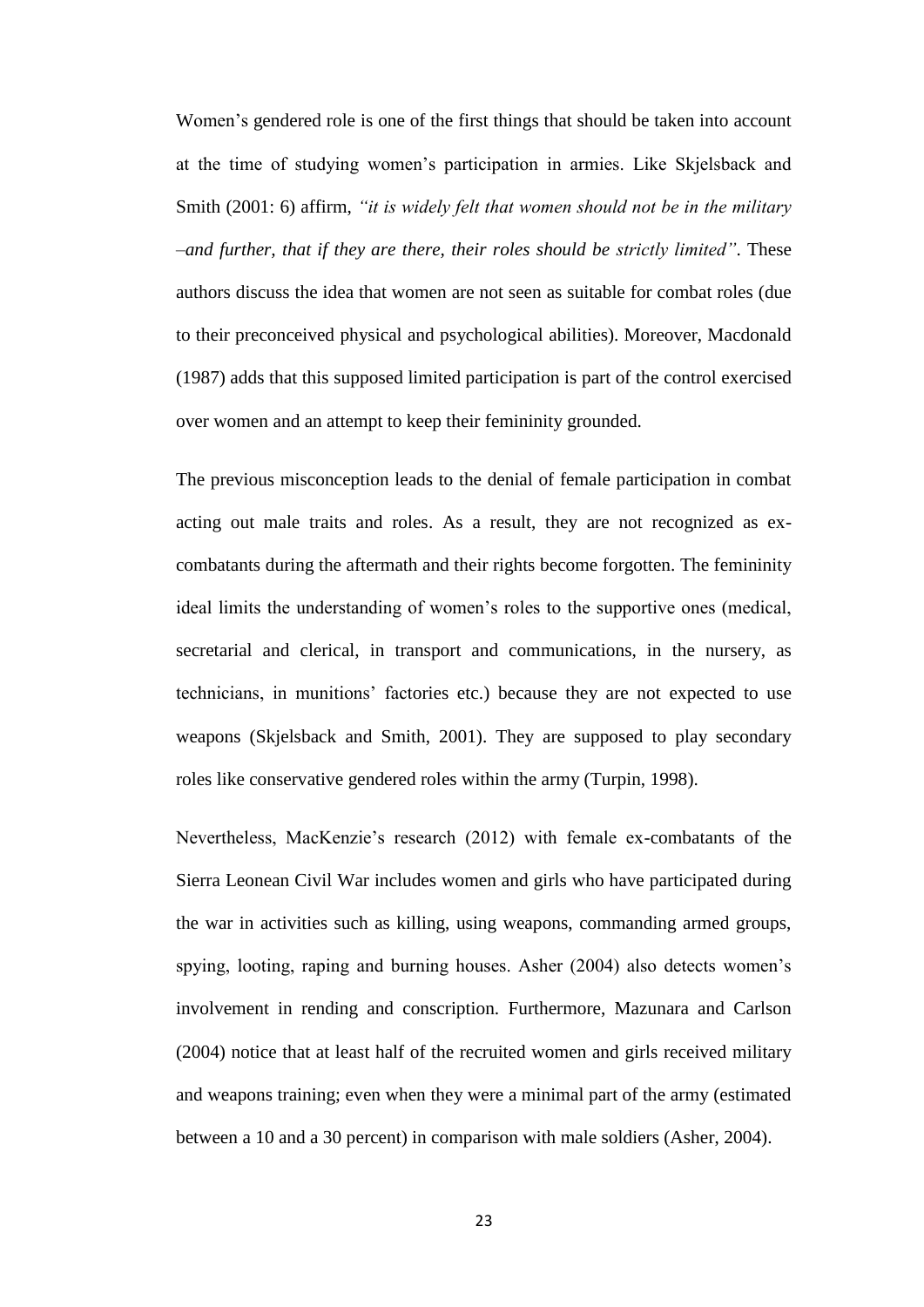Coming back to the case of Sierra Leone, female fighters have been mostly addressed as victims of sexual exploitation. For instance, Coulter's interviews with ex-combatants (2009) noted that women were selected by commandos to be their 'wives' or sexual slaves. However, the main purpose of female conscriptions was not related to satisfying sexual desires of male soldiers. Women were abducted because their working capacity could help to maintain the war system. The most important thing that this author wants to show is the wide and not exclusively roles that women served during the conflict.

Due to wide evidence of the female participation in war, MacKenzie (2012) criticizes the lack of government's appreciation and policy attention that these women have received. As a consequence, female ex-combatants did not enjoy the benefits deserved by ex-soldiers. She explains this ignorance to the gendered norms and assumptions associated with conjugal order, and the previously discussed feminine stereotypes, that leave male combatants as the sole actors within armed movements.

The women involved with MacKenzie's research were categorized as rebels' wives, abductees, camp followers, or sex slaves. Hansen (2006, cited in MacKenzie, 2012: 46) critiques that they were described as *"associated with war"* instead of identified as central political actors in the conflict. MacKenzie (2002) argues that using *"non-soldier titles"* marginalized women from the state protection in order to desecuritize them and silence them. What this author points out is that not recognizing women's agency leaves them out of the priorities in the DDR process. Furthermore, she notes their exclusion returns to a highly gendered order, reinforcing myths, norms, stereotypes that exert informal control over women (MacKenzie, 2012). The differentiation ideology (Hansen, 2006, cited in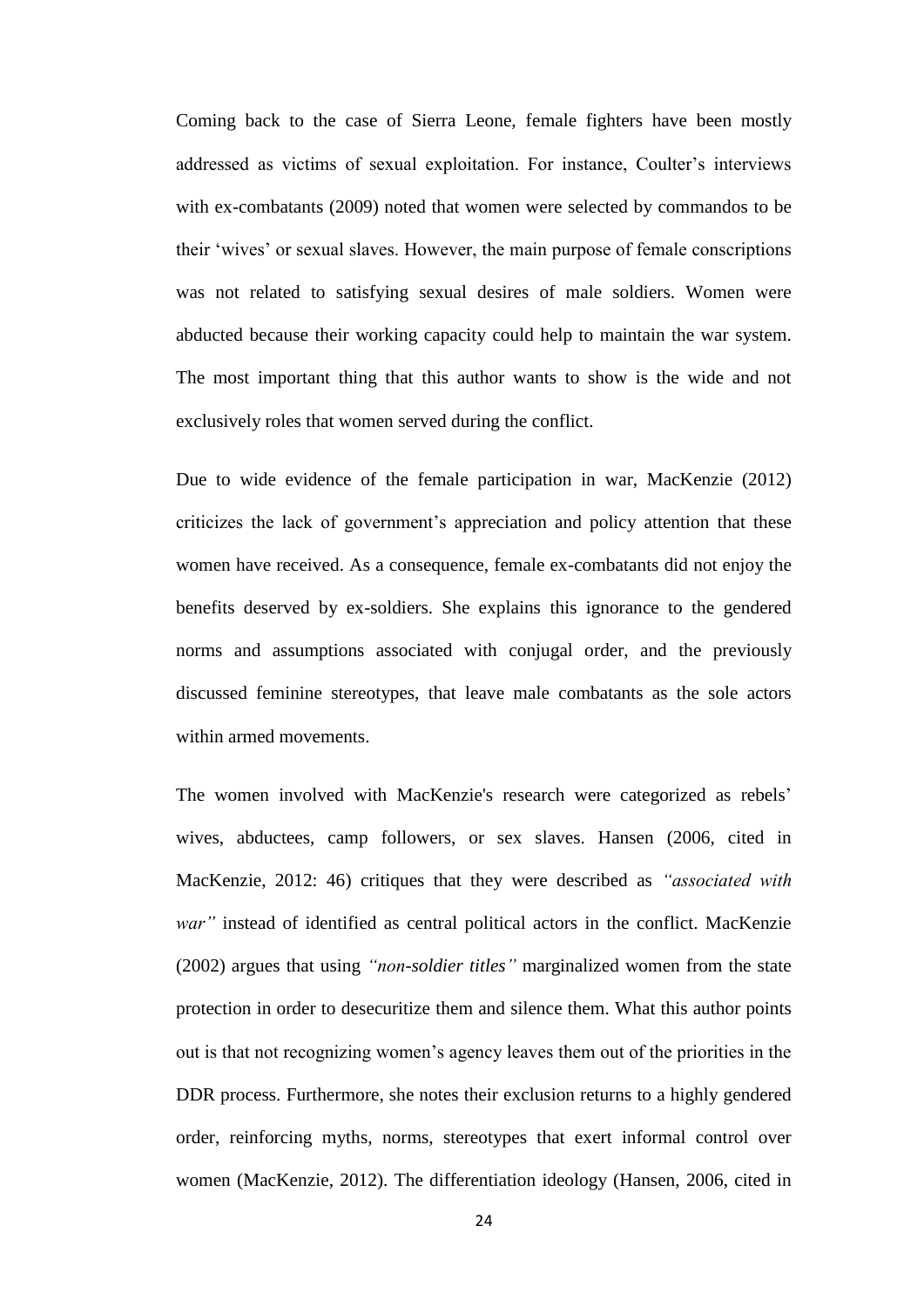Mackenzie, 2002: 46), underpinning the belief that female soldiers are victims and objects rather than legitimate subjects, facilitates the continuing vision of women as *"the other"* (Macdonald, 1987: 11).

The fact that females were conscripted as soldiers in the army also affects the determination of women's victimhood. Furthermore, since these abductions usually included sexual abuses, the main focus while studying female soldiers is kept on gendered forms of violence (MacKenzie, 2012) rather than analysing also their hidden, but significant contribution (Peterson, 1998) to the war effort. This argument is reinforced with *The Lomé Peace Accord* only mentioning women as victims (MacKenzie, 2012).

Asher (2004) studied in depth female participations in the forces, and her research points out that almost all girls and women were captured, inducted as members and drugged by the rebel leaders. As she mentions, women complied to stay alive, as a survival and sustainment strategy. Moreover, structural violence such *"illiteracy, poverty, ideological thinking, coercion, marginalization, domestic labour and the failure of the State to provide its citizens"* (Asher, 2004: 18) can be considered as additional causes for joining. However, their pain did not finish once women were among the rebels,

*Even though female fighters were in commanding positions and thereby had higher status positions, most women and girls were also forced to be 'wives' to male fighters and were repeatedly subjected to sex violence, rape, and gang rape* (Coulter *et al.,* 2008: 12).

Sexual violence was a permanent risk for Sierra Leonean women during the Civil war. Turshen (1998) explains the massive rapes occurring during wartime as the consequence of men's sense of superiority and social license during this period.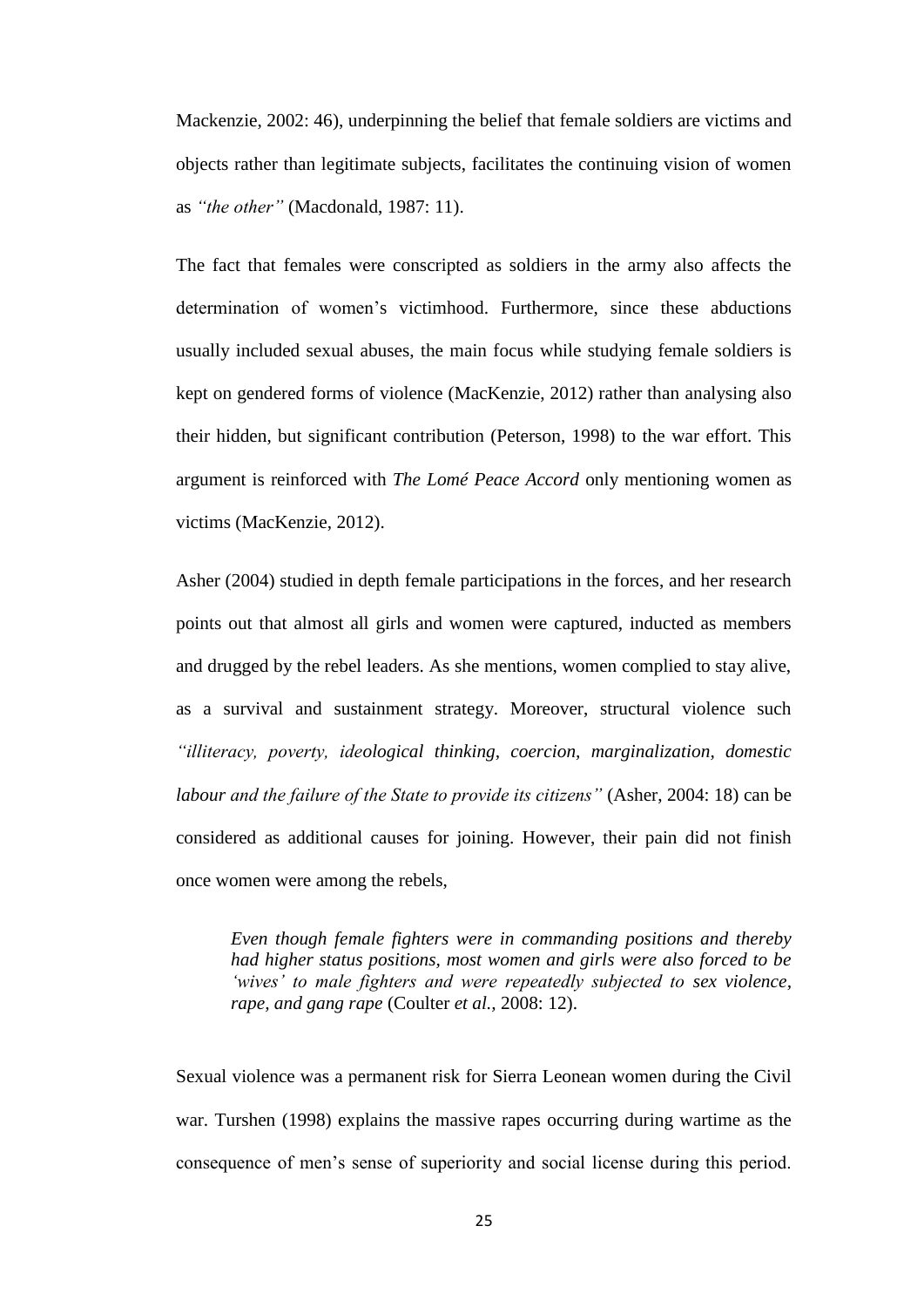Coulter (2009: 127) described them as a reflection of *"the low status of rights for women in Sierra Leonean society, which was magnified by the war"*. It has to be noticed that the deeply rooted patriarchy in the Sierra Leonean traditional culture is based on the idea of *"women are wild and dangerous and therefore they need to be controlled"* (Ferne, 2001; Leach, 1994; both cited in Coulter, 2009: 142). Then, rapes maintain inequality and female submission and highlight those *"preexisting sociocultural dynamics*" (Olujic, 1990, cited in Coulter, 2009: 127).

The categories involved in the victim-perpetrator dichotomy are mutually exclusive and oppositional (Carperter, 2006, cited in MacKenzie, 2012: 49) and do not embrace the complexity of the female fighter figure from Sierra Leone. As Mackenzie (2012: 51) argues, they *"were often perpetrators of violence, destruction and crime as well as victims of abuses such as sex violence, abduction, and injury*". However, the role of women ex-combatants remained invisible. This topic should be addressed from a gendered perspective that covers the whole experience of violence experienced by women, from the peace time to the aftermath.

## **2.3 The Impact of War on Female Ex-Fighters Lives**

The costs and consequences of war change the physical, human, natural, social capital and their associated assets (Moser, 2001) for all people involved in war. The women's war experiences are as wide as the number of human lives affected by the conflict. However, most women suffered from the armed violence as well as from gendered violence. Sexual abuse affected both female civilians and female soldiers during the Sierra Leonean Civil War. The rape experience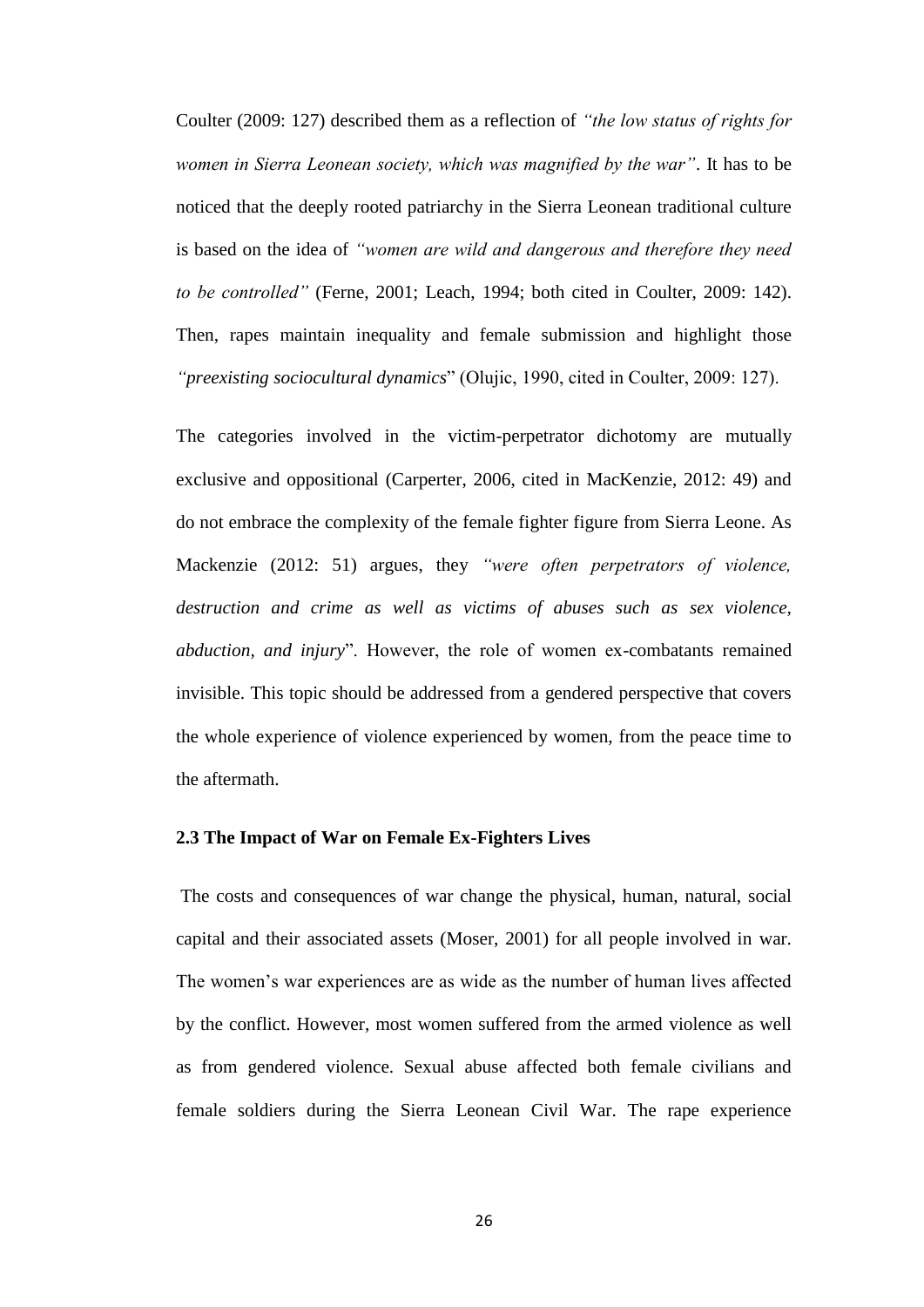impacted on their lives during the following peace time in many ways: reconfiguring their identity and stigmatizing and traumatizing them.

Firstly, female combatants transgressed the traditional gender stereotypes and that makes them deviants from the social norms. Inside the armies, they were required to play "male" roles, but when the war was over, they were asked to fit into feminine ideals again. McKay (1998: 348) makes a reference to *The National Committee for Development Education* (1994) to argue that during the period of society's reconstruction women may easily be marginalized because of the tension arising from their lifestyle during the war, which is not accepted by the newly changed non-war-society. In communities where women were considered dependents of men, they are highly likely to be rejected by the male population, accused of *"bushlike behaviour*" (Coulter, 2009: 153).

Turshen in her work 'What women do in wartime' (1998) clarifies what rape does to their victims in some African countries. As she argues,

*In societies with strict constructions of patriarchal honour, to complain about rape is to admit to illicit sexual intercourse, and accusation frequently turned back on the women and used to convict her of adultery or prostitution* (Turshen, 1998: 8).

Therefore, they are blamed for being abused, instead of being protected by the state and by their own family. Turshen (1998: 11) adds that they are considered *"unacceptable to the patriarchal community and to herself"*. Being a victim of sexual abuses make women lose their bodily integrity (Bop, 2002), and also become socially excluded. The same labelling process is applied to the women who gave birth within the army, and whose sons and daughters are called *"bad blood"* children (Coulter, 2009: 115).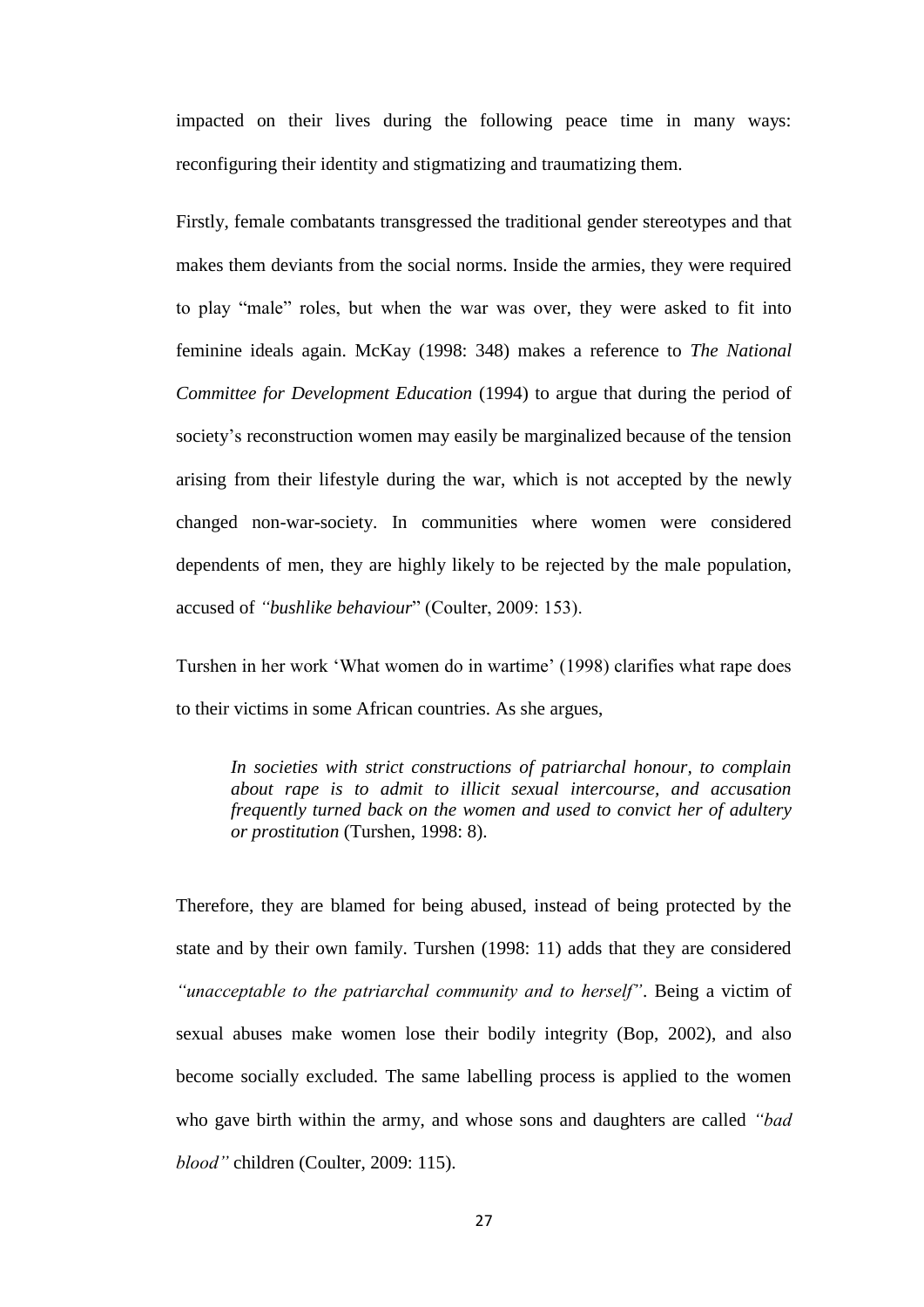The warfare memories create a trauma for these women. Moreover, the social rejection that they suffer in the post-conflict society makes overcoming the traumatic experiences more difficult. Turshen (1998) considers living under fear, pain, guilt anxiety, revulsion, hatred, loss of dignity, and sadness as part of the trauma. Moreover, these feelings are magnified by the double trauma suffered by ex-female fighters. In addition to the lack of reintegration, once they are back in their communities, they also have to deal with the mental agony of having perpetrated horrendous crimes when they were in the armies. The double traumatization is part of the complexity of being simultaneously a perpetrator and a victim. This fact is described by Coulter *et al*. (2008) as part of the multifaceted experiences of women in fighting forces. However, the mental health conditions of these women could get worse if they did not receive the adequate services when the war is over.

### **2.4. Post-conflict Gender Agenda**

International organizations that are aware of the specific impact of violence on women, such as The United Nations, have attempted to establish some guidelines to address this phenomenon. The United Nations Security Council adopted the Resolution 1325 (2000) to highlight the gender perspective among state interventions to protect human rights in conflict. The key elements of these guidelines are the participation, the protection and the prevention in the societies constructed after a war. Essentially, the objective of this resolution is to make women and children a priority during and after the struggle by recognizing them as the most targeted groups. Moreover, it emphasizes the need for creating measures particularly directed to protect women and girls from gendered forms of violence.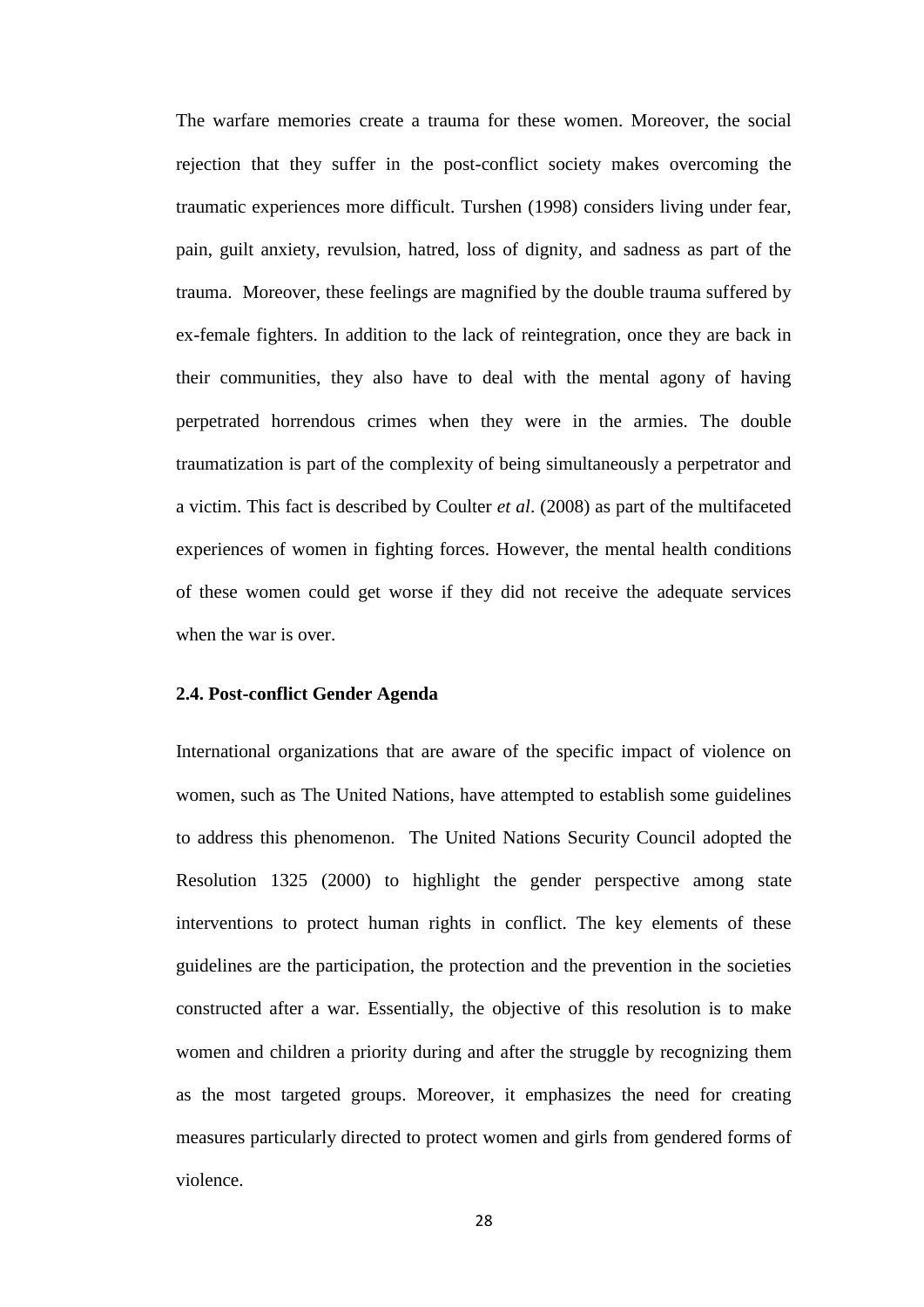The commitments of the Beijing Declaration and Platform for Action (A/52/231) also aim to eliminate the obstacles that women face in the public sphere. This Declaration strengthens the notion of equality among women and men and reinforces the idea of women's empowerment as a way to achieve social justice. Another tool to guarantee women's rights was *The Convention on the Elimination of All Forms of Discrimination against Women* (CEDAW), adopted in 1979 by the UN General Assembly. It determines what constitutes discrimination against women and sets up an agenda for national action to end such discrimination. The countries that signed this convention (as Sierra Leone did in 1998) are legally bound to follow its principles. Moreover, *The Committee on the Elimination of Discrimination against Women* acts as a monitoring body of women's issues and makes recommendations to the states so that they put more attention on them. These approved regulations must be taken more seriously in the aftermath.

In spite of the international legislation and jurisdiction about women's rights and their protection, women are still vulnerable in post-conflicts societies, as in the Sierra Leonean society. Other case studies also show evidence that the gender perspective is forgotten when state interventions are taking place after the war. For instance, when the Liberation's war of Mozambique (1964-1974) ended, the rights, protections and guarantees of women soldiers were relegated to a political second trier of interest.

## **2.5. Concluding Chapter Remarks**

As it has been argued above, the armed conflict is a gendered scenario, as well as the society that suffers from it. Therefore, gender affects causes and motivations of conflict and has gendered costs and consequences (Moser, 2001). Moreover,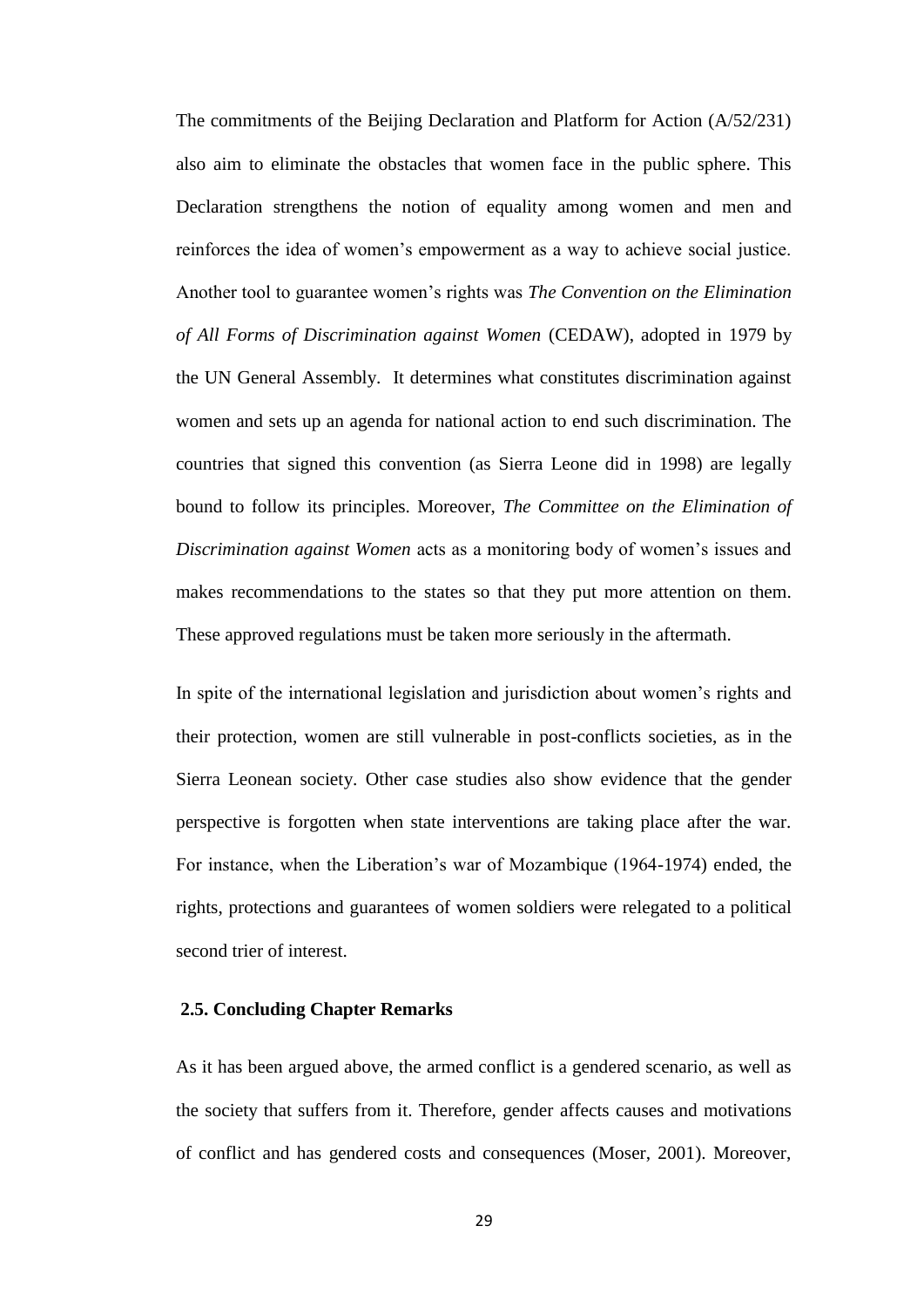this phenomenon is circumscribed in a continuum of conflict and violence (Moser, 2001) which generates limitations for women in the political, economic and social areas, even in peace time.

These underlying social conditions in patriarchal societies create gender oppositional dichotomies that differentiate the position and rights of women as subordinated to men. This is true even if both sexes have their own ideals and expectations which must be followed in order to be integrated in the community. Under these circumstances, the female soldiers are understood as a group of deviants from the social order, and as a consequence, mainstream society treats them as if they do not deserve the attention of the post-conflict state interventions. Furthermore, their agency and presence in the armies are denied, and they are labelled with 'non-soldier titles' in order to maintain the traditional women's role and portray them as outsiders. These ideas reduce women involved in wars to victims (especially sexual violence victims) or to players of supportive roles. They are victimized as women, who fought and were armed, and did not behave according to a strict femininity gender regime, on top of have been raped or sexually mistreated. They became double victims as in the aftermath of war they are rejected even by their close family. In effect, Sierra Leonean society accepts high rates of female marginalization once the ceasefire took place.

The United Nations established guidelines to address female mistreatment during conflict, but the states' responsibility is not taken further as they should. As a result of the little attention female ex-fighters in Sierra Leone received, there is a gap in research and knowledge that continues until today.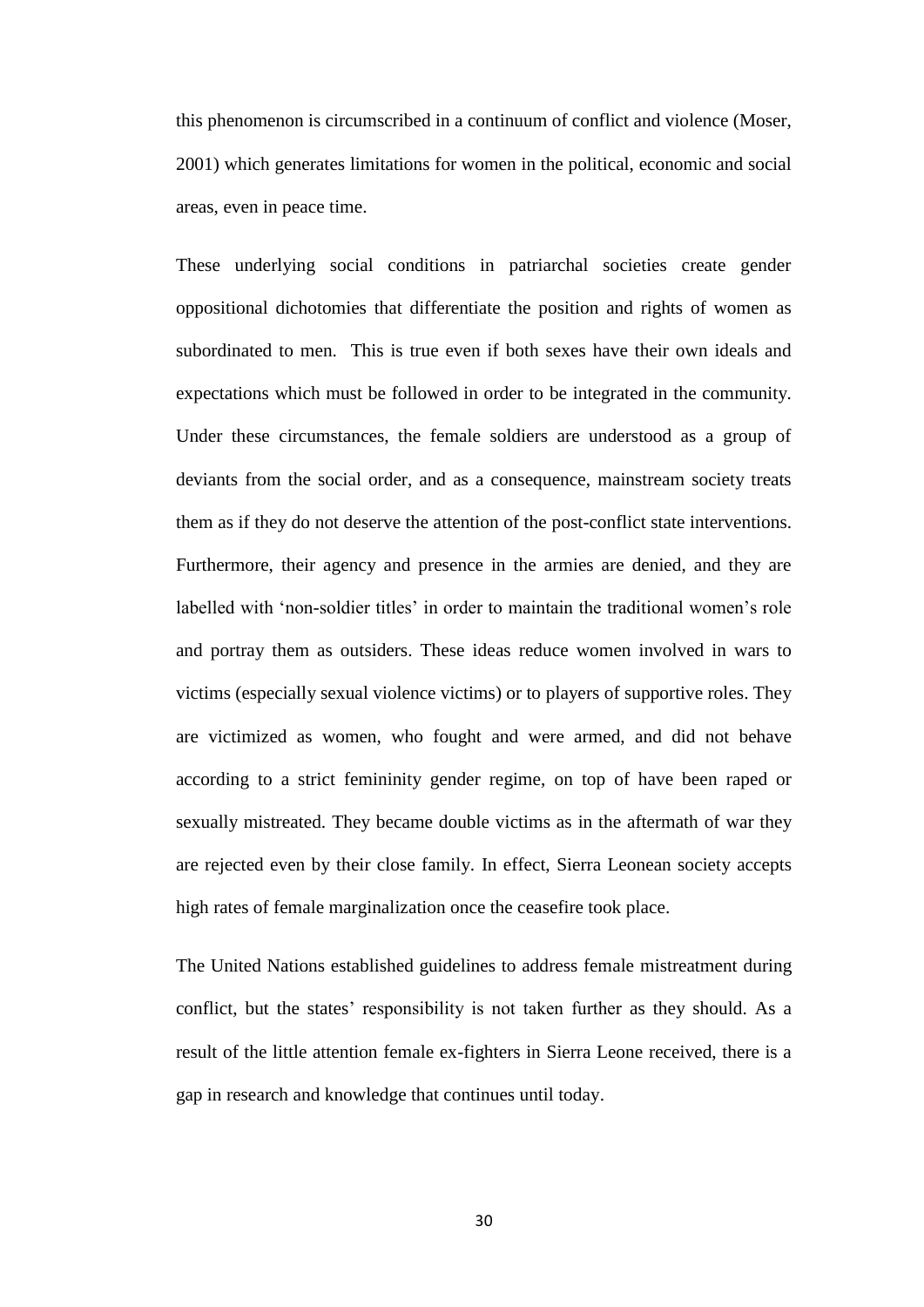## **Chapter 3. DDR into Practice: The Aftermath of War**

This chapter will explain how the "Disarmament, Demobilisation and Reintegration Process" (DDR) generally works. First of all, the definition of the DDR elements will be given and the importance of the aftermath's first period will be highlighted. Then, a gender perspective will be taken on board in order to show how a gender-responsive DDR should be planned and implemented so that female ex-combatants' needs are attended to.

The DDR process is especially significant for female ex-fighters. This period is a key factor for supporting their reintegration and for building equality among men and women. However, this process rarely addresses all the gender sensibilities arising from a post-conflict society. This failure is caused by a lack of gender awareness among DDR designers and implementers. As a consequence, women face several problems during the DDR phases, which will be explained in the last part of the chapter.

## **3.1. The Disarmament, Demobilisation and Reintegration Process (DDR)**

The United Nations DDR Standards (2006b: 7) define the DDR as

*A process that contributes to security and stability in a post-conflict recovery context by removing weapons from the hands of combatants, taking the combatants out of military structures and helping them to integrate socially and economically into society by finding civilian livelihoods.*

This mechanism is one of the first strategies taken in the peace-building agenda. It is typically discussed in the early peace process (Ní Aoláin *et al.,* 2011), in order *"to prevent the resurgence of conflict and to create the conditions necessary for a*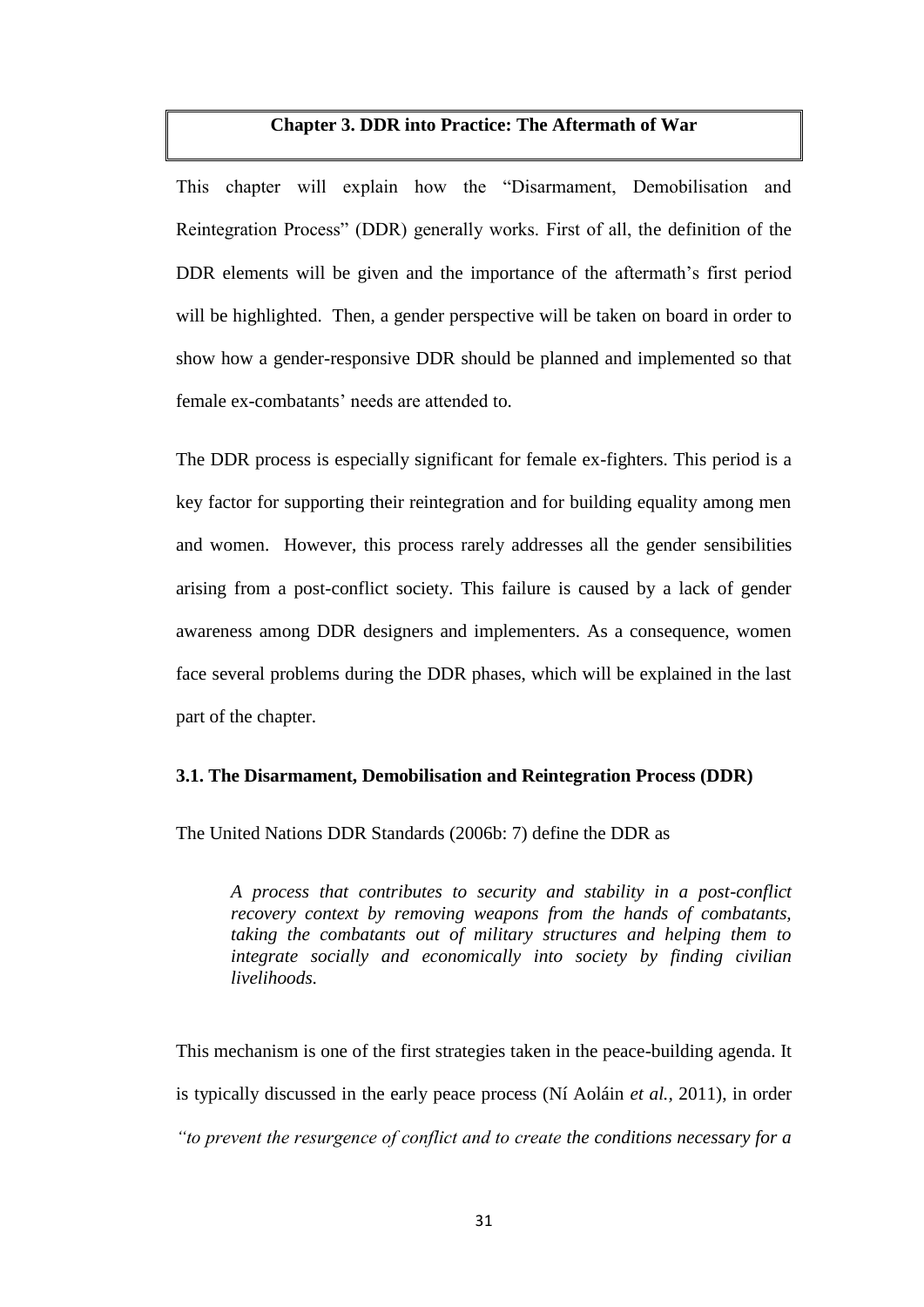*sustainable peace in war-torn societies"* (United Nations, 2006b: 15). Once the peace agreement has been signed, the DDR is initiated (Ní Aoláin *et al.,* 2011).

As the framework for most DDR programmes is set in the official peace accord (Coulter *et al.,* 2008), the national governments are directly involved in planning and implementing it in partnership with international organisations and donor countries (Anderlini and Conway, 2004). Moreover, the United Nations, as a third-party intermediary, frequently oversees the process and the World Bank funds and assists its operation and its evaluation (Anderlini and Conway, 2004).

The objective of the DDR process is to enhance the recovery and development of the society (United Nations, 2006a). It focuses its interventions (political, military, security, humanitarian and socioeconomic) mainly on ex-combatants (United Nations, 2016a). The enrolled ex-soldiers in the DDR programmes *"are usually provided with some monetary and material assistance and also given some vocational or literacy training"* (Coulter *et al.,* 2008: 20). This measure aims to deal with the post-conflict security problem that arises when ex-combatants are left without livelihoods or support networks (United Nations, 2006a). It tries to encourage members of armed groups to give up their weapons and enables them to go home (Kingma, 2001, cited in Ní Aoláin *et al*., 2011: 131).

The social reintegration of ex-soldiers is monitored gradually by the different dimensions of the DDR. Its phases usually overlap and are interdependent (Anderlini and Conaway, 2004). However, the three DDR main components will be separated in order to give an insight on the different working areas and the specific problems arising when implemented. This research will adopt the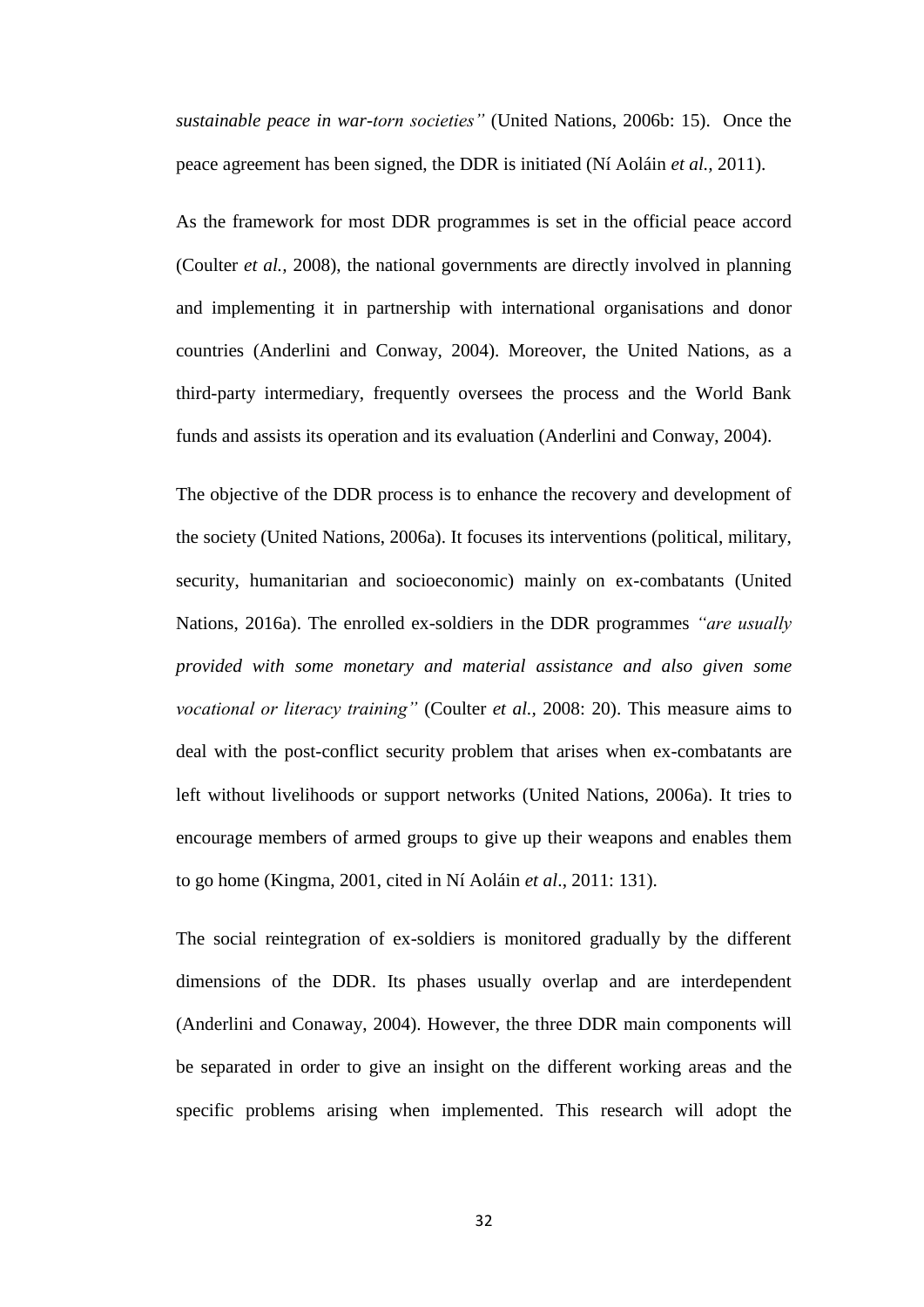definitions of each phase established by the *United Nations DDR Standards* in 2006.

On the first place, the term "disarmament" refers to the collection, documentation, control of all kind of weapons, arms and ammunition of combatants and often also of the civilian population. This part also develops responsible arms management programmes. The second element, "demobilisation", is the formal and controlled discharge of participants in armed groups. It starts with the processing of individual combatants in temporary centres to the massing of troops in camps designated for this purpose (cantonment sites<sup>6</sup>, encampments, assembly areas or barracks). Then, ex-combatants and their families receive a short-term (up to one year) material and/or financial assistance to meet their immediate needs. This stage is called reinsertion. It can include transitional safety allowances, food, clothes, shelter, medical services, short-term education, training, employment and tools.

The reinsertion is also part of the long-term reintegration of ex-fighters, which is a continuous social and economic process of development<sup>7</sup>. It enables excombatants to acquire civilian status and gain sustainable employment and income. Their reintegration is part of the general development of a country and a national responsibility and often requires extended external assistance. Following Specht (2010: 15) the success of the ex-combatants' reintegration will *"ground for wider economic recovery and conflict transformation".*

 $\overline{\phantom{a}}$ 

<sup>&</sup>lt;sup>6</sup> A cantonment is a group of buildings where soldiers live and train.

<sup>7</sup> There is a need to make a difference between "reintegration process" (individual and log-term) and "reintegration programme" (clear time, from 2 to 4 years established in the DDR design, with an specific budget and exit strategy) (Specht, 2010).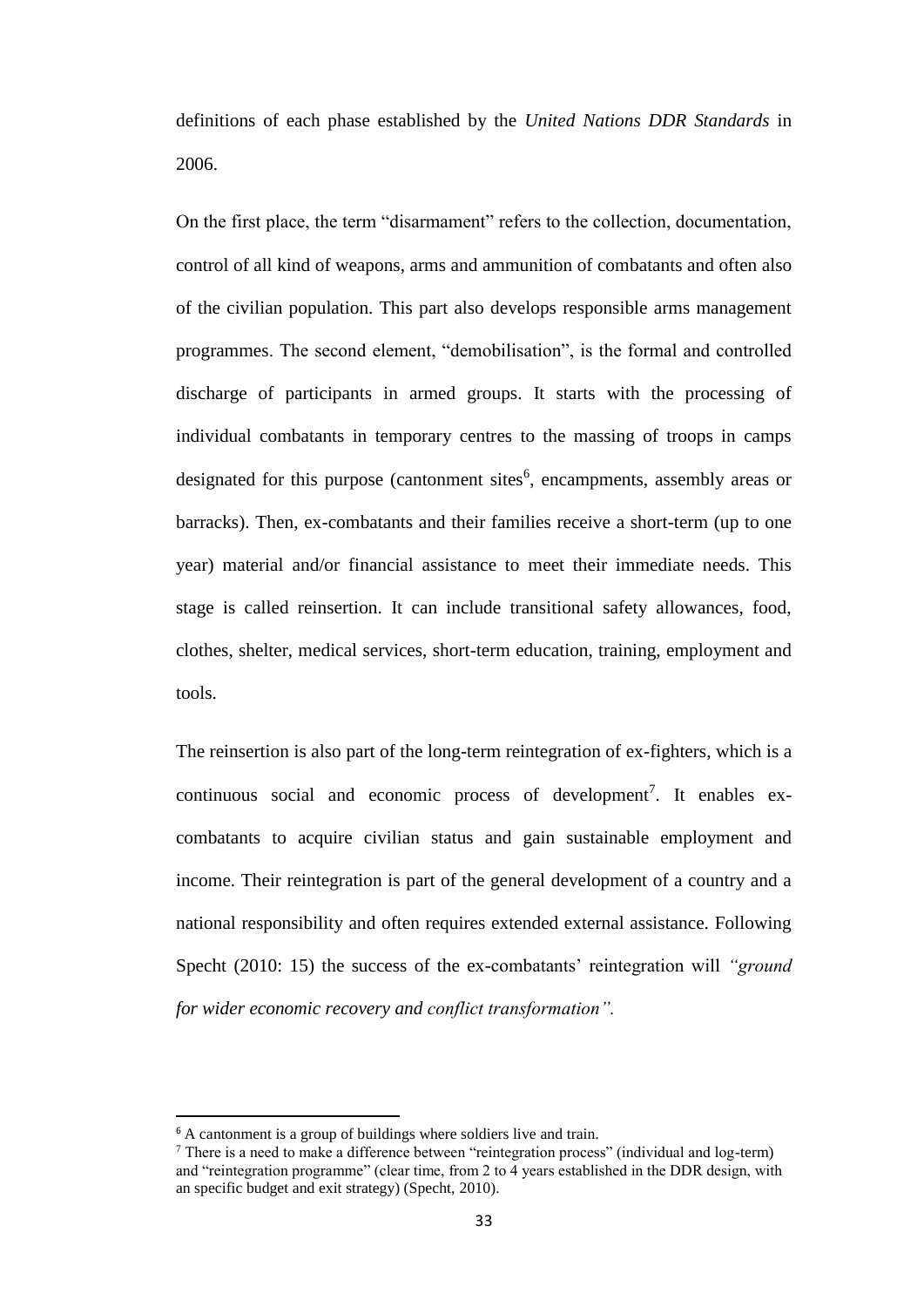Then, the re-entry of the ex-combatants in their former community is a fragile process which needs to be supported by external agents. The main objective of this period is to give the opportunity to former fighters to build a new and sustainable livelihood 8 by benefiting them with *"vocational training, credit, scholarships, land distribution and employment with a new police or security force"* (Anderlini and Conway, 2004: 3). Nevertheless, reintegration is not just an economic affair. Greenberg and Zuckerman (2009: 16 cited in United States Institute of Peace, 2012: 7) argue that it should

*Focus on preparing men and women for positive household and community relations, and for nonviolent mechanism for resolving differences. Building more peaceful societies requires addressing such gender issues resulting from war.*

The reintegration processes of women and men are different and the sexes face different obstacles. Female ex-combatants suffer from higher barriers to return to their peacetime lifestyle. According to the literature, DDR programmes are not addressing efficiently the existing gender differences. Even if their designers understand the need and benefit of including women in DDR, there is still a gap between the existing guidance and its actual implementation (Ní Aoláin et *al.,* 2011).

## **3.2. Gender- Responsive DDR Programs**

 $\overline{\phantom{a}}$ 

Male and female fighters are received differently when they come back from war (Coulter *et al.*, 2008). As Utas (2005) and Christensen (2007) (both cited in Coulter *et al*, 2008: 24) confirm, *"while male are perceived to have strengthened* 

<sup>8</sup> *"A livelihood is sustainable when it can cope with and recover from stress and shocks, and maintain or improve its capabilities and assets, while not undermining the natural resource base*" (United Nations, 2006: 13).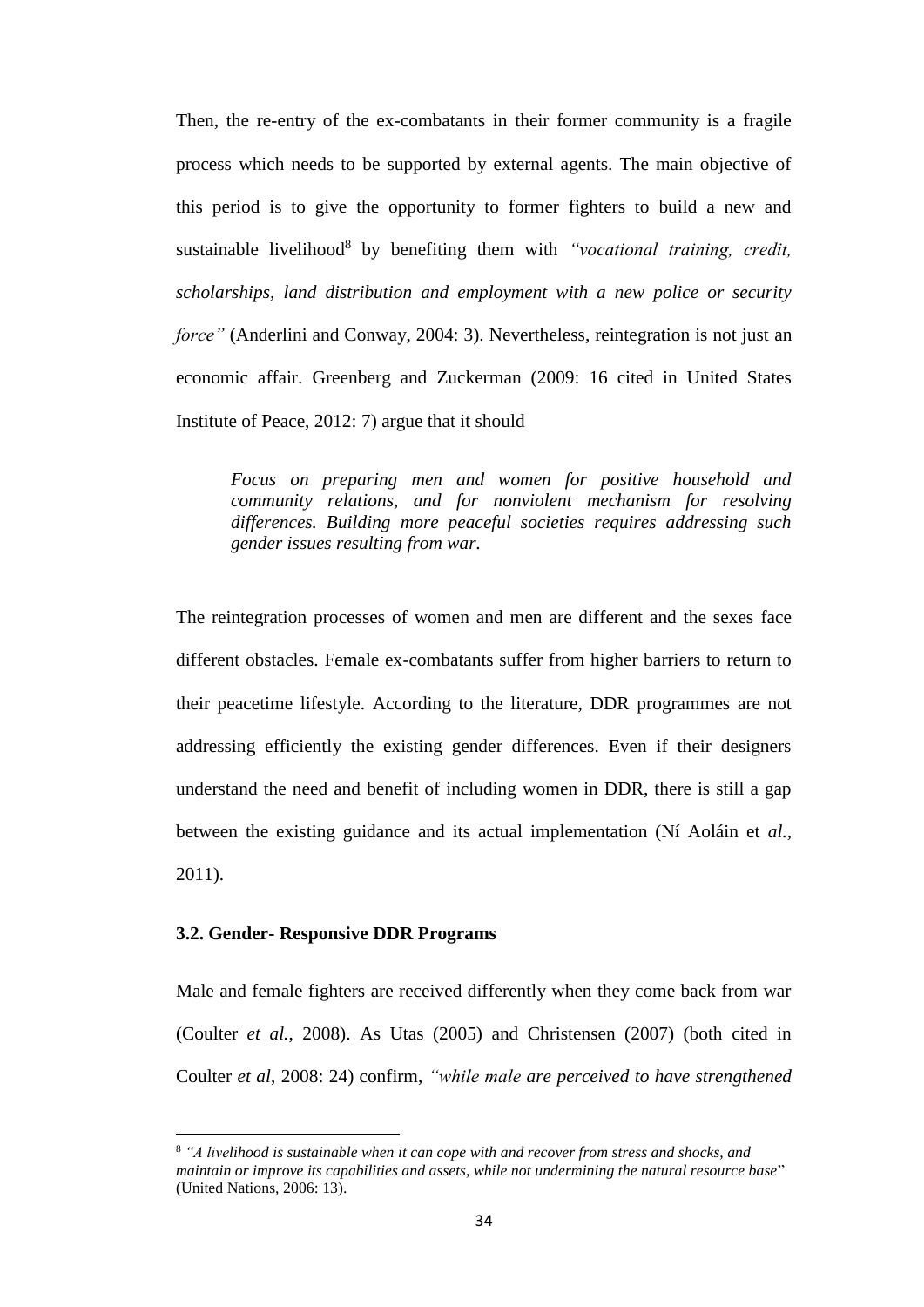*their gender role through life within the fighting forces, women are instead increasingly marginalised".* Since women's and men's situations are not equal during the aftermath, the DDR interventions should adopt a gender sensitive perspective. Traditionally their focus has been put on male combatants, and there is a need to move away from this position and *"to recognize that a gender focus requires paying attention to female issues"* (Ní Aoláin *et al.,* 2011: 131).

The United Nations DDR standards (2006c) dedicate a chapter on giving guidelines for designing gender respective aftermath's programmes. The principles that they follow are: gender equality, non-discrimination, fairness and equitable treatment and centred on people. Those assumptions recognise that *"people representing different sexes and gender, as well as those of differing ages and physical ability have different support needs"* (United Nations Inter-Agency Group on DDR, 2012: 9)*.* Therefore, the programme services have to offer specifically designed activities for addressing men's and women's needs. However, a gender-responsive approach must be taken into account not only in some activities but also during the DDR planning, implementation, monitorization and evaluation (UNDP, 2012: 10).

Specht (2010) also supports that DDR should include tailor-made assistance to each group (women, men, boys and girls) to be sensitive to gender dynamics. Especially during the reintegration programs, the women's situation (characterized by their limited access to land, their relatively few skills, their restricted mobility and the strict division of labour) should be taken into account in order to adapt the economic reintegration activities to the different opportunities for female and male ex-combatants (Bouta, 2005). The Secretary-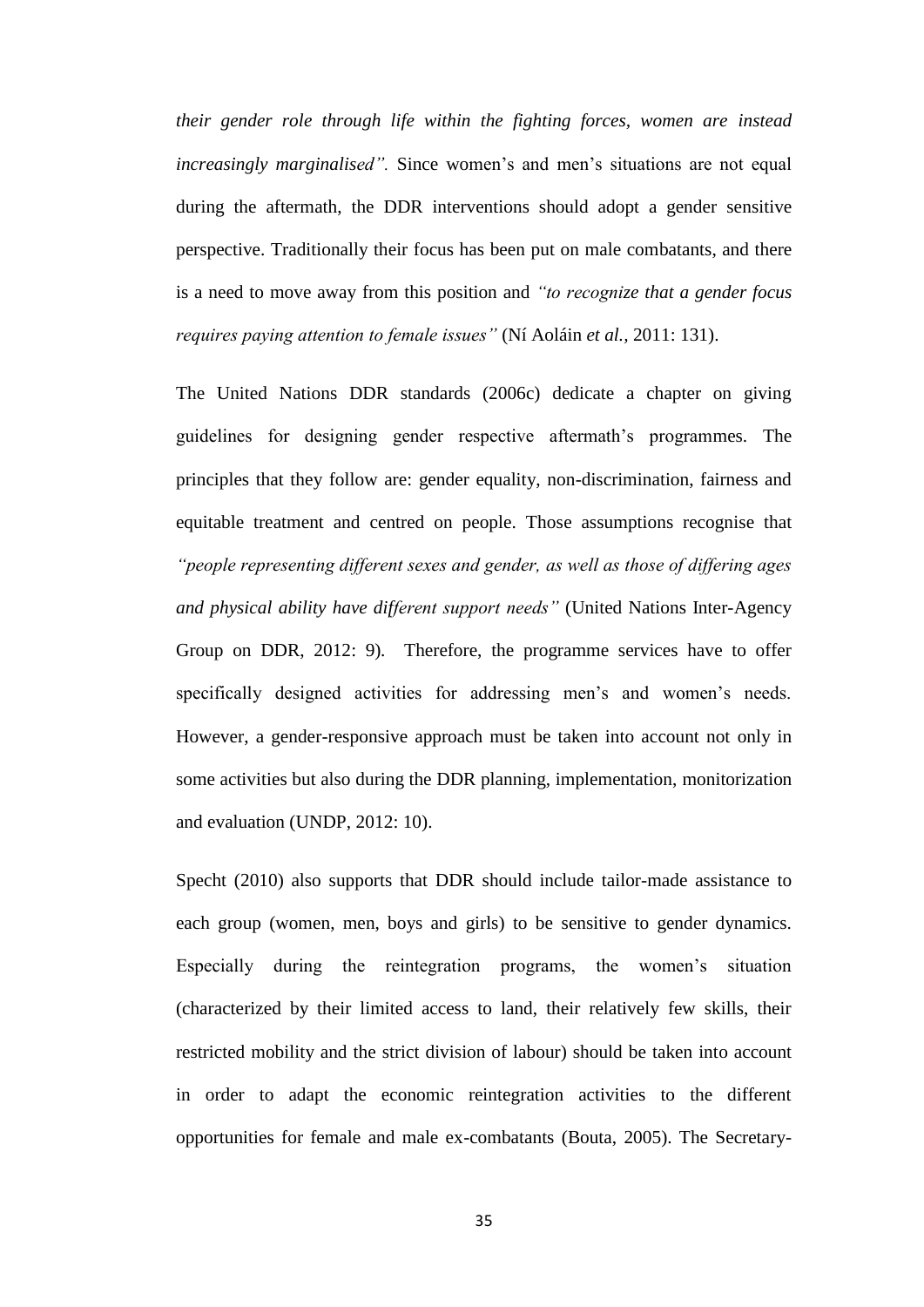General of the United Nations recommends in his 2002 *Study on Women, Peace and Security* (cited in United Nations, 2006c: 5):

1. Incorporate the needs and priorities of women and girls as ex-combatants,

'camp-followers' and families of ex-combatants on the DDR but also,

*include them in the design of camps; the distribution of benefits; and access to basic resources and services, including food, water, health care and counselling, in order to ensure the success of such programmes, women and girls' full participation, and their access to benefits* (The Secretary-General of the United Nations, 2002, cited in United Nations, 2006c: 5).

- 2. Recognize the impact of armed conflict and displacement on family relations and the risk of increased domestic violence, especially in the families of ex-combatants; and develop programmes for preventing it (particularly among male ex-soldiers) (The Secretary-General of the United Nations, 2002, cited in United Nations, 2006c: 5).
- 3. Ensure women and girls' full access to all resources, incentives and benefits provided in reintegration programmes, including skills development programmes. This should be achieved by recognising their role as ex-combatants and promoting their participation in the disarmament (The Secretary-General of the United Nations, 2002, cited in United Nations, 2006c: 6).

The design part is one of the most important during the DDR process for ensuring a gender-responsive approach. Tarnaala (2016) recognizes that a pre-programme assessment is a key factor for drawing the socioeconomic profile of the potential beneficiaries, their physical and psychological needs, the risks of exclusion they may suffer, their skills and their competencies. Furthermore, understanding how the host communities perceive returning ex-combatants helps to avoid their future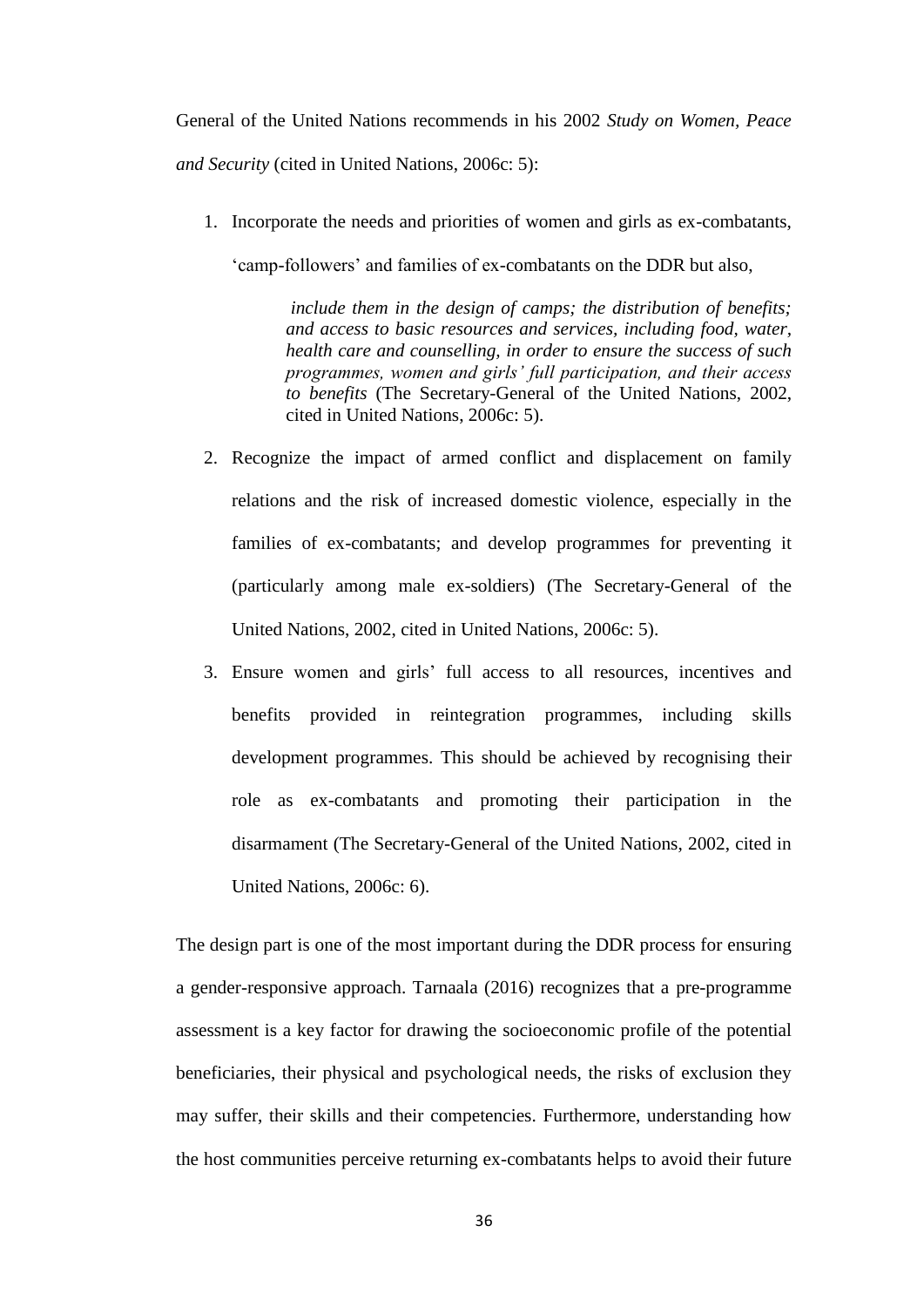social exclusion (Tarnaala, 2016). Having all the previous information in advance will make the following interventions more adequate for the participants.

As it has been explained, this kind of DDR does not mean to include some specific measures for women; it means correcting gender imbalances in the postwar society by the time benefiting equally women and men (IAGW, 2012). It requires applying a gender lens to apparently neutral DDR situations in order to check if equality is effectively taking place or if, men are *"effectively overprivileged"* (Ní Aoláin *et al.,* 2011: 131). Moreover, as Ní Aoláin *et al.* (2011: 132) claims *"expansive visions of DDR understands its utility in serving as a broader basis for post-conflict development and healing".* Ní Aoláin *et al.* (2011: 132) also adds that *"It is under this broader visions that and understanding of the power of challenging gender roles and constructs takes its place".* Following these arguments, Tarnaala (2016) explains that gendersensitive DDR programming should be linked with the entire peace-building process.

One of the main issues that have to be addressed during the DDR is the deconstruction of militarized masculinities (Hauge, 2016). Eliminating them will facilitate the female ex-combatants' reintegration in their former communities. One of the measures aimed to challenge sexist ideas is to achieve gender balance among the professionals working on the DDR. Tarnaala (2016: 3) makes a reference to Douglas *et al.* (2004) in order to point out that, *"Without women leaders men are unlikely to take seriously education efforts aimed at changing their attitudes and ideas about militarised, masculine power".* These dynamics should be adopted in order to prepare ex-fighters to return peacefully to civilian life (Bouta, 2005).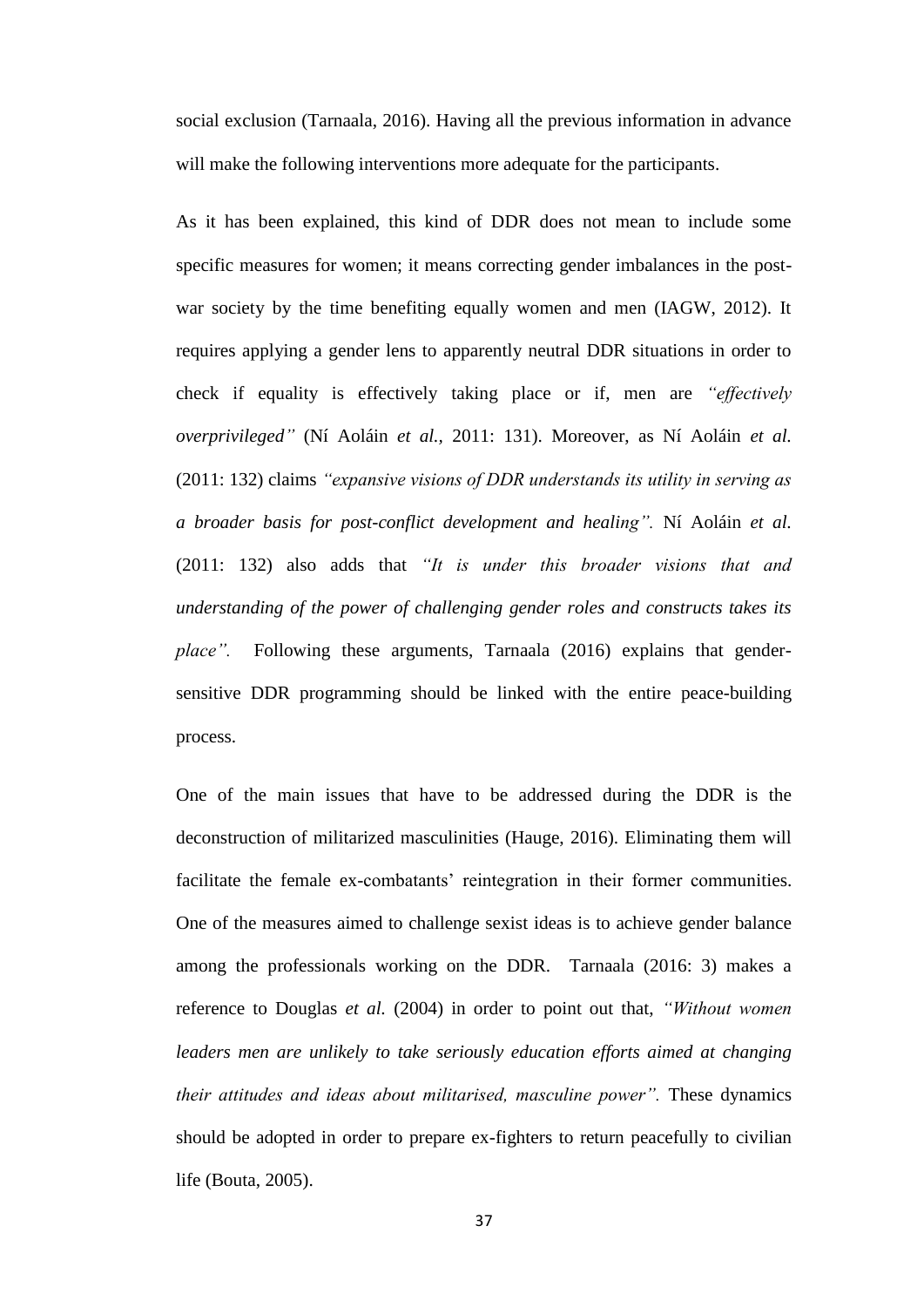The rationale of the United Nations Security Resolution 1325 underpins the logic of the gender-responsive DDR processes. Its objective is to ensure the security of female ex-combatants in the short and in the long-term (Bouta, 2005). Nevertheless, gender mainstreaming is still facing limitations to be implemented in DDR processes. Otto (2009, cited in Ní Aoláin *et al.,* 2011: 139) identifies the *"general weaknesses of a lack of commitment by senior managers, poor resourcing, lack of expertise, marginalisation within the implementing institution and a failure to translate its content into action"* as the main causes of overlooking gender. The little/or lack of attention given to female's circumstances increases the possibilities of women ex-combatants' exclusion and insecurity during the DDR.

### **3.3. The Importance of Female Attendance to DDR Processes**

Female ex-combatants are one of the most vulnerable groups during the postconflict time due to their bad social, health and labour conditions. In addition to this, they experience severe difficulties in adapting to civilian life due to the physical scars from warfare, torture and sexual violence, and war traumas (Coulter *et al.,* 2008). They are also likely to face the rejection of their former community and family (United States Institute of Peace, 2012) once they return from the army. As Anderlini and Conway (2004) detect, tensions between families and returning ex-combatants can be extreme, leading to an increase of domestic violence. Violence against women and girls during the aftermath can also be perpetrated by ex-soldiers gangs who have not been efficiently reintegrated (Anderlini and Conway, 2004).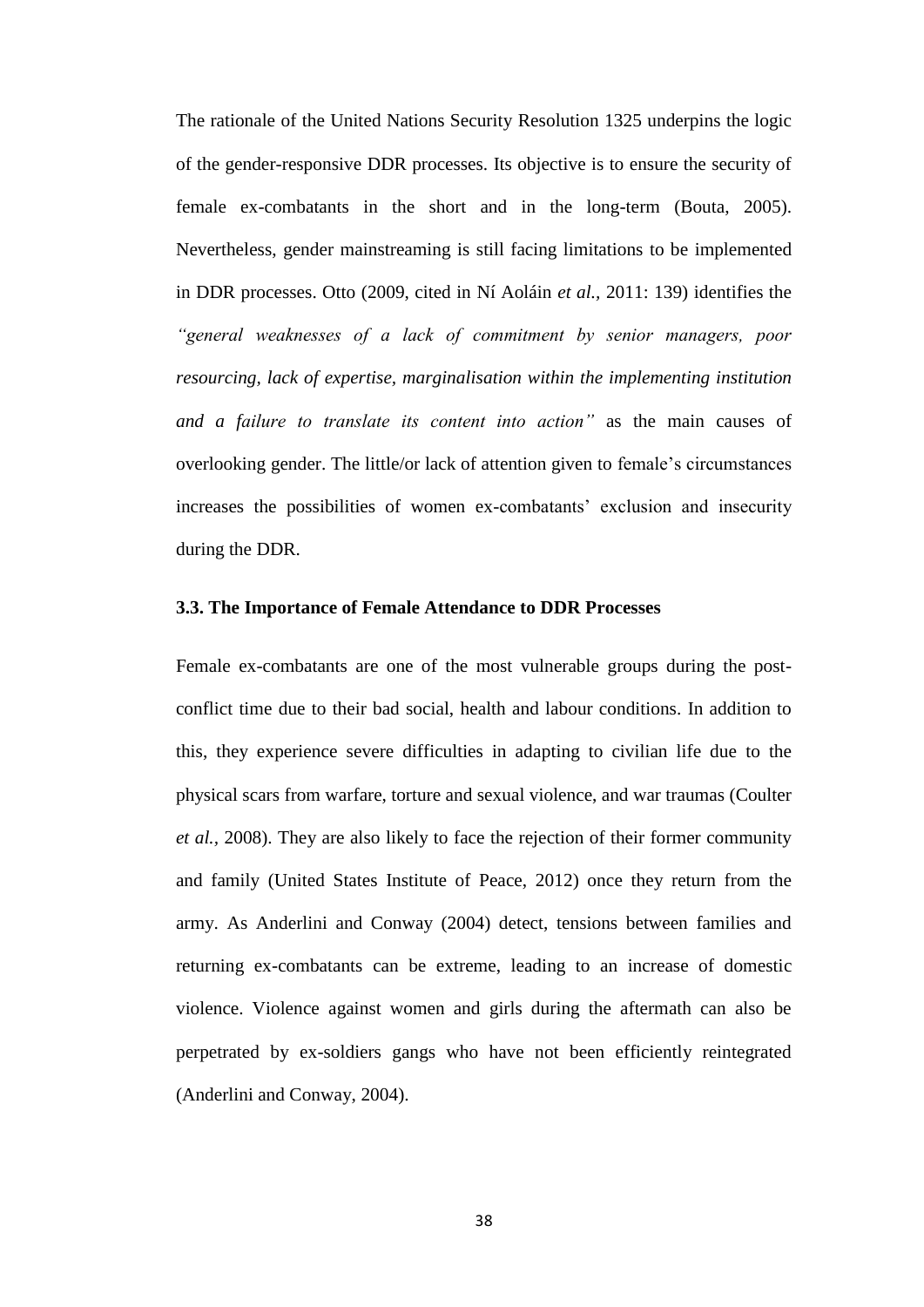For the reasons outlined above, the reintegration of these women ex-fighters should be monitored by the official DDR process in order to ensure their best personal conditions during the transition from war to peace. Therefore, the military demobilisation should include more than the decommissioning of soldiers. It should address the military's masculinities settled on the civil society so that reintegration could take place effectively. As Sorenson (1998, cited in Turshen, 2001: 91) argues,

*Social integration is about defining new, guiding, social values and establishing corresponding relationships and institutions based on many factors, including kindship, social and economic interests, and shared experiences and circumstances.*

Reforming and remaking masculine structures and mentalities will dismantle wartime behaviours (Ní Aoláin *et al.,* 2011) that limit female ex-combatants reintegration. Not only women would benefit from this process, but it also would improve the living conditions of all members of the Sierra Leonean society (Turshen, 2001) because social cohesion (McKay, 1998) will progressively increase. Moreover, the inclusion of women in the DDR is crucial to strengthen female profiles and leadership roles in the public sphere (Tarnaala, 2016). As Ní Aoláin et al. (2011: 133) clarifies, it has

*The potential to enable women to undo the dominant conflict script of their victimhood, making possible articulations of accountability for sexual harms and enabling women's access to economic distribution and political representation.*

However, women ex-combatants usually remain overlooked in DDR programs due to the multiple roles they carry out. This contrasts the female role complexity (combatants, sex slaves, supporters and customary and dependents), which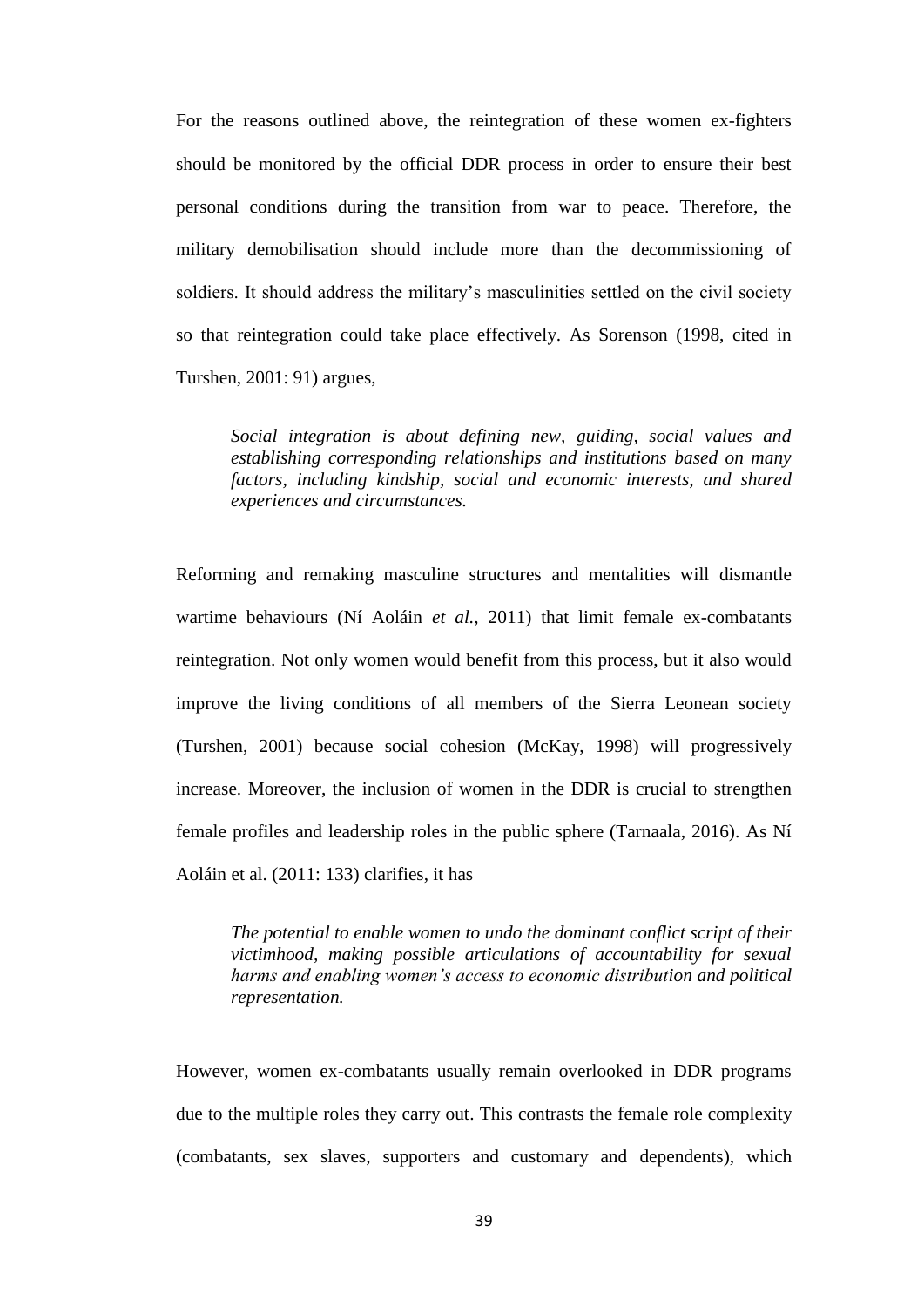demands to include all women militants in the DDR programs. As Ní Aoláin *et al.* (2011: 133) argue, failing to consider them as combatants *"can be seen as an attempt, with both positive and negative possibilities, to depoliticize their role"*. Furthermore, Tarnaala (2016: 1) adds that the "non-soldier titles" given to female fighters "*reveal the reluctance of reintegration agencies to identify women who participated in war as full members of armed groups".* Among the causes for this denial of participation can be found: women ex-soldiers are not a threat to security (Bouta, 2005) nor are women expected to have used weapons.

Female ex-combatants who do not participate in DDR programmes may encounter threats to their security, lack of acceptance in their community and high levels of stigma (Tarnaala, 2016). Moreover, if those women do not receive the required attention during the DDR, the new skills and knowledge they developed within the army while playing supportive roles (such as cooks, radio operators, messengers, transporters, medical caregivers and logistical supporters) (Anderlini and Conway, 2004) will be lost. This process is called "loss of social capital", and it leads women to re-take their pre-conflict roles (Anderlini and Conway, 2004). Their rather silent adoption of traditional functions can be caused by their will of not being identified as a former combatant or by their fear of being discovered (in case they escaped from the army<sup>9</sup>) (Bouta, 2005). For these reasons, female exfighters tend to disappear as soon as the war ends (Bouta, 2005). Bouta (2005) suggests that DDR technicians should trace and reach women before the start of the official DDR for preventing women to "self-demobilize" and disappearing.

 $\overline{\phantom{a}}$ 

<sup>&</sup>lt;sup>9</sup> This situation is especially complicated for rebel's wives who escaped from the army. They were considered as property of their captures and they were afraid of see them again in DDR programs (Bouta, 2005). Therefore they do no attend the DDR and "self-demobilize" themselves.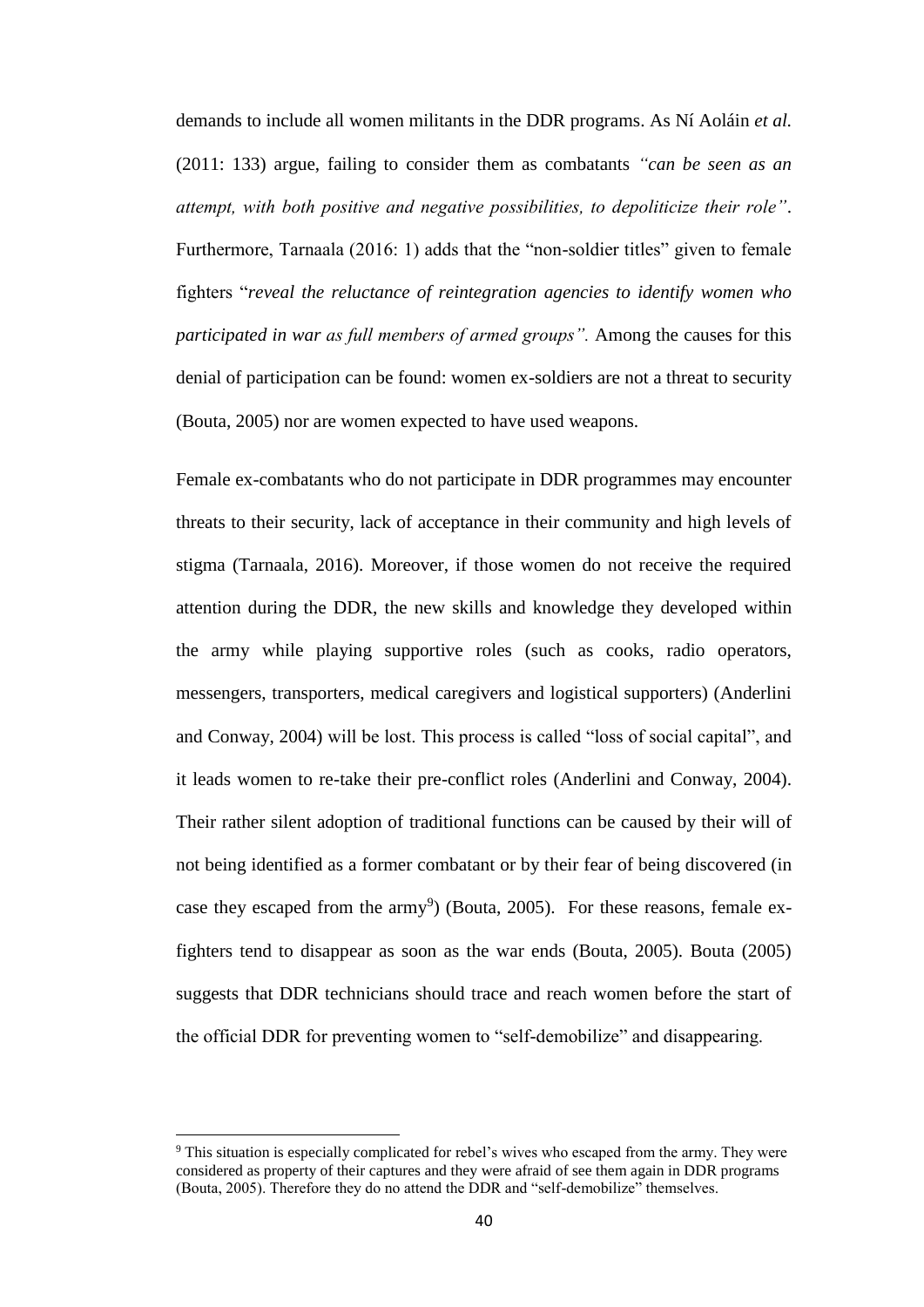### **3.4. Concluding Chapter Remarks**

It has been shown that DDR processes facilitate the transition from conflict to peace by constructing new livelihoods and support networks for ex-combatants while stopping them living by the gun (African Development Bank Group, 2001). They also aim to build trust among ex-fighters and their communities to create a long-term peace (African Development Bank Group, 2001). A gender perspective should be taken in order to achieve the previous goal. The women's reintegration in society is one of the main issues in post-conflict societies, as female excombatants create suspicion among the population. Therefore, the first step to initiate their reintegration is their participation in DDR.

The gender analysis should be used to design DDR policies and interventions so that all the different population's needs can be taken into account (United Nations, 2006: 9). Not only gender awareness interventions should be organised, but also female specific activities in each DDR phase should be established. However, gender-blindness (United Nations Women, 2015) is still an issue among DDR processes. This fact violates the fundamental human rights of equal opportunities (McKay, 1998) for men and women. Moreover, the lack of post-conflict intervention with women may directly put them in a disadvantaged position in society, from which many of them will never recover (Bouta, 2005).

As Coulter *et al.* (2008: 20) explains, "*It is assumed, most women do not demobilize unless specific measures are made to include them in the process"*. Nevertheless, the low female attendance is due to several reasons. On the one hand, they could be deliberately excluded; on the other hand, they could have chosen not to take part in it. The next chapter will discuss the main issues that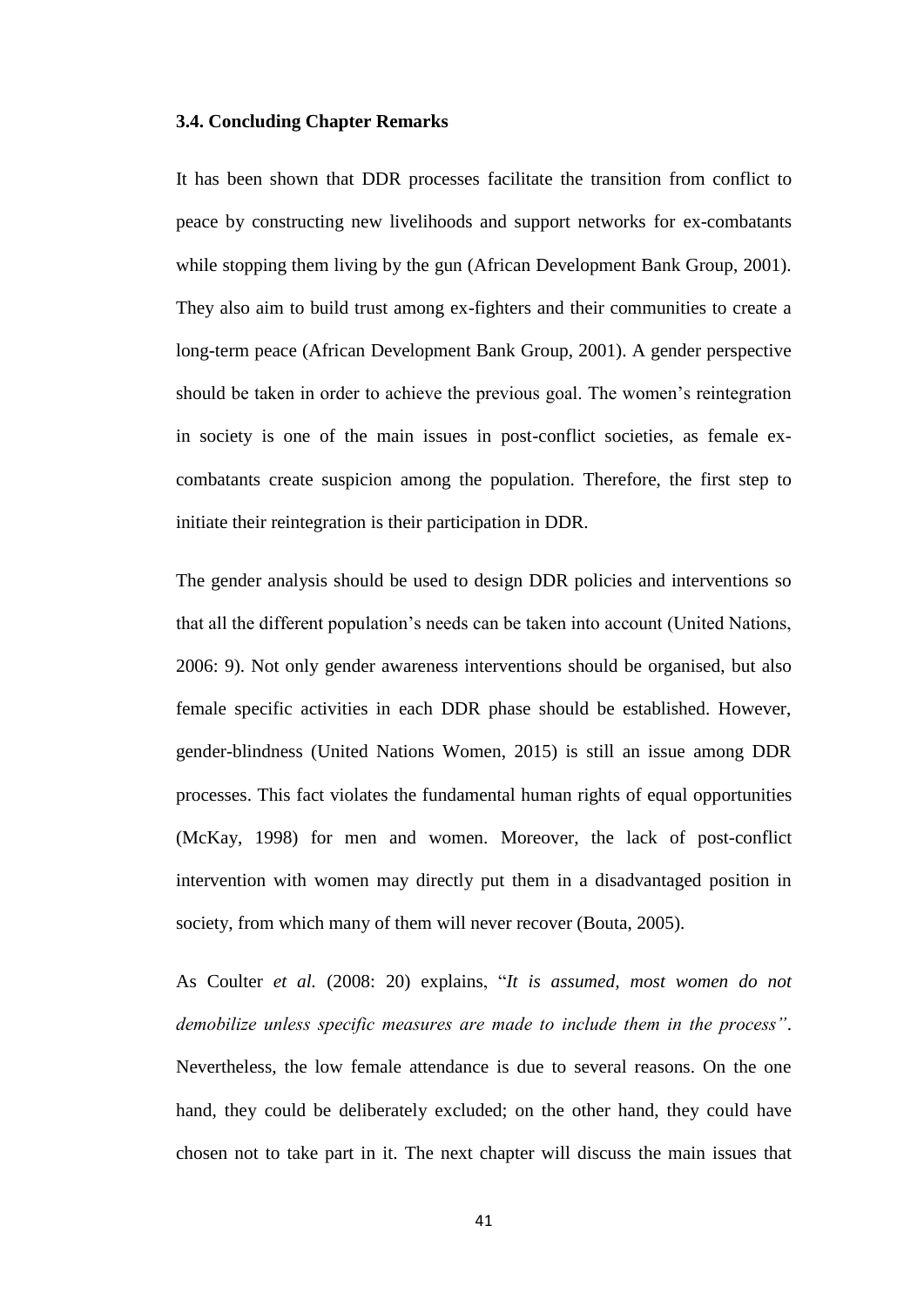Sierra Leonean women experienced during the DDR, including the causes of the low female attendance to the programmes.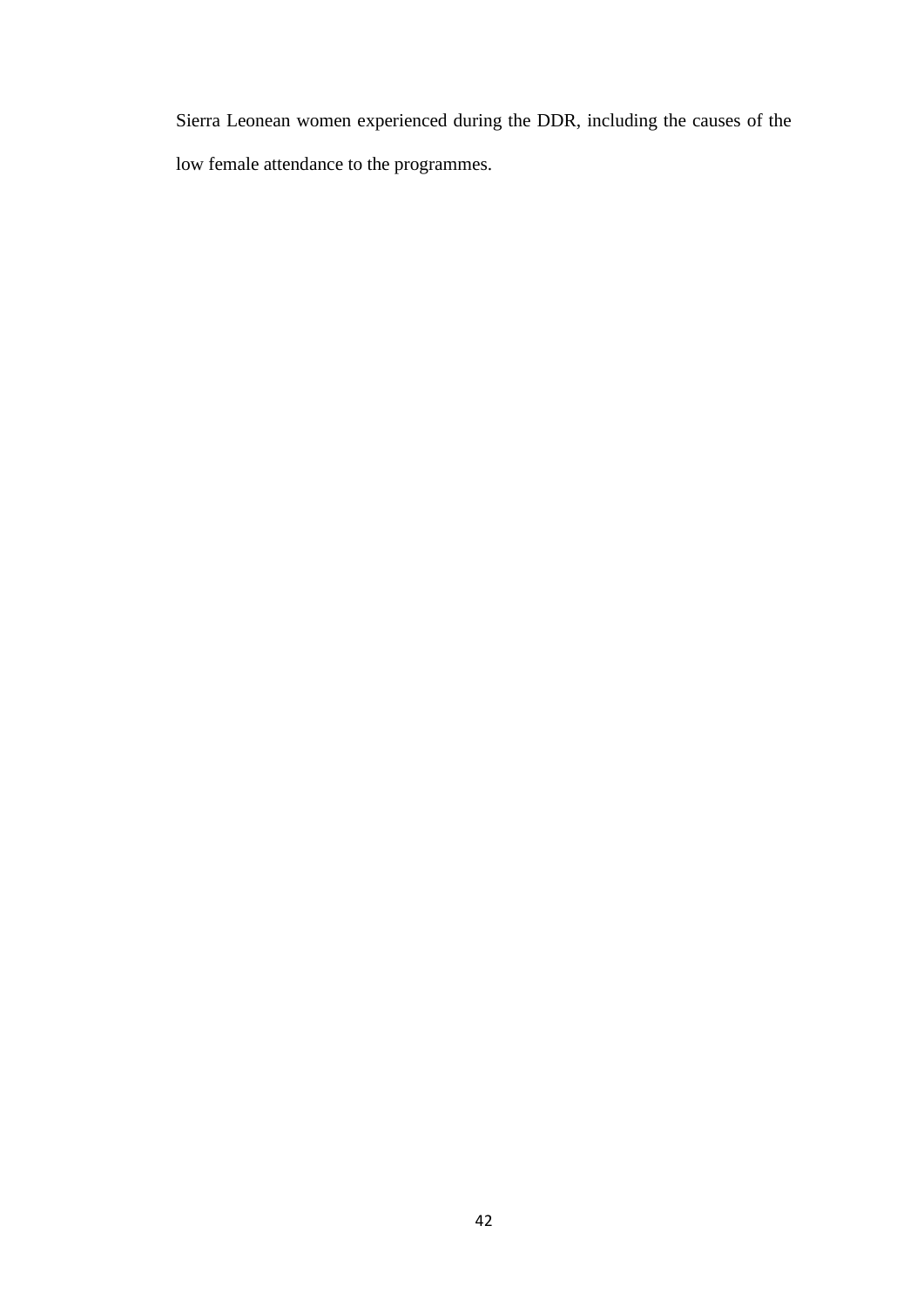# **Chapter 4. DDR into Practice: Unresolved Issues for Female Ex-Combatants**

This chapter resumes the main issues that female ex-combatants faced during the Sierra Leonean DDR (1998-2002). First of all, entering the process was a major problem for most female ex-fighters since their militaristic activity was denied by different actors (family, former commanders and DDR designers). This problem was aggravated by a lack of gender awareness in the DDR policies. As a consequence, problems for women soldiers appeared during its implementation.

Those obstacles were not anticipated and overlooked by the DDR professionals. This chapter will give an overview of the gender approach taken by the DDR in Sierra Leone, and the problems that it created for female ex-combatants.

# **4.1 Gender Awareness in the Sierra Leonean DDR**

The Sierra Leone's DDR process demobilized a total of 72, 500 combatants, of whom 4,751 (6.5 percent) were women and 6,787 were children of whom 506 (9.4 percent) were girls (Mazurana and Carlson, 2004, cited in Coulter *et al.,* 2008: 21). Those few women and girls do not represent the actual number of female fighters (Mazurana and Carlson, 2004, cited in Coulter *et al.,* 2008: 21) who took part in the Sierra Leonean different fighting forces. These low numbers were interpreted by UNICEF (2005, cited in MacKenzie, 2012: 86) as a failure of the DDR designers to engage with female combatants.

Therefore, the Security Council Resolution 1325 seemed to have little reflection on the DDR design and implementation, even when the United Nations celebrated the Sierra Leonean DDR as a success and as a model for future DDR processes (Coulter *et al.*, 2008). Coulter *et al.* (2008: 21) argue against those affirmations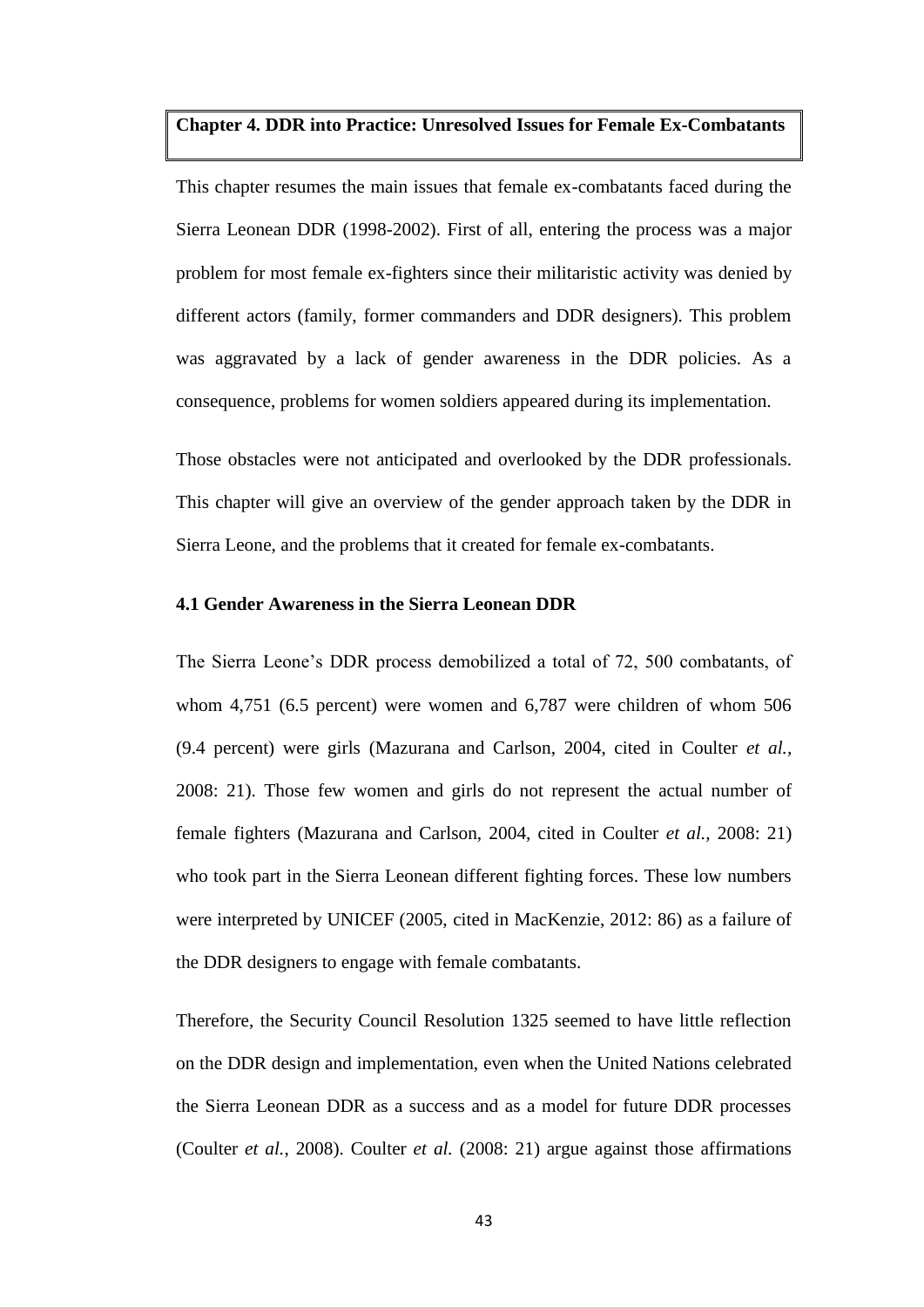claiming that the DDR of Sierra Leone was, *"if not gender-discriminatory, then definitely 'gender-blind'"*.

Among the consequences of the DDR lack of attendance to female ex-soldiers needs in Sierra Leone can be found, for example, their difficult access to the DDR, the social rejection caused by attending the process, several security issues and their deficient reintegration.

#### **4.1.1. Difficult Access to DDR for Female Ex-Combatants**

As Van Gog (2008) notes, the problem for female ex-fighters in Sierra Leone started with the way selection and registration for the DDR was arranged. During the first part of the DDR, a "one-man-one-gun" (Van Gog, 2008: 68) criterion was adopted; it constituted the first barrier for women registering to the programs. Not every woman in the army possessed a gun (Sesay and Suma, 2009), they sometimes shared them (Tarnaala, 2016), because they played defensive and supportive roles within the forces.

The requirement of carrying a weapon in order to be defined as a combatant (Coulter *et al*., 2008) shows a lack of understanding of the wide positions women took in the war. MacKenzie (2012) describes this policy as dysfunctional because other rudimental weapons were used during the war (like machetes) and also because many soldiers had escaped or left their armed group leaving their weapons behind. Coulter (2004, cited in Coulter et *al.,* 2008: 22) found that 22% of the interviewed female ex-combatants reported that the main reason for not attending the DDR was that they did not have access to a weapon. Moreover, in many occasions, female ex-combatants' weapons were taken by their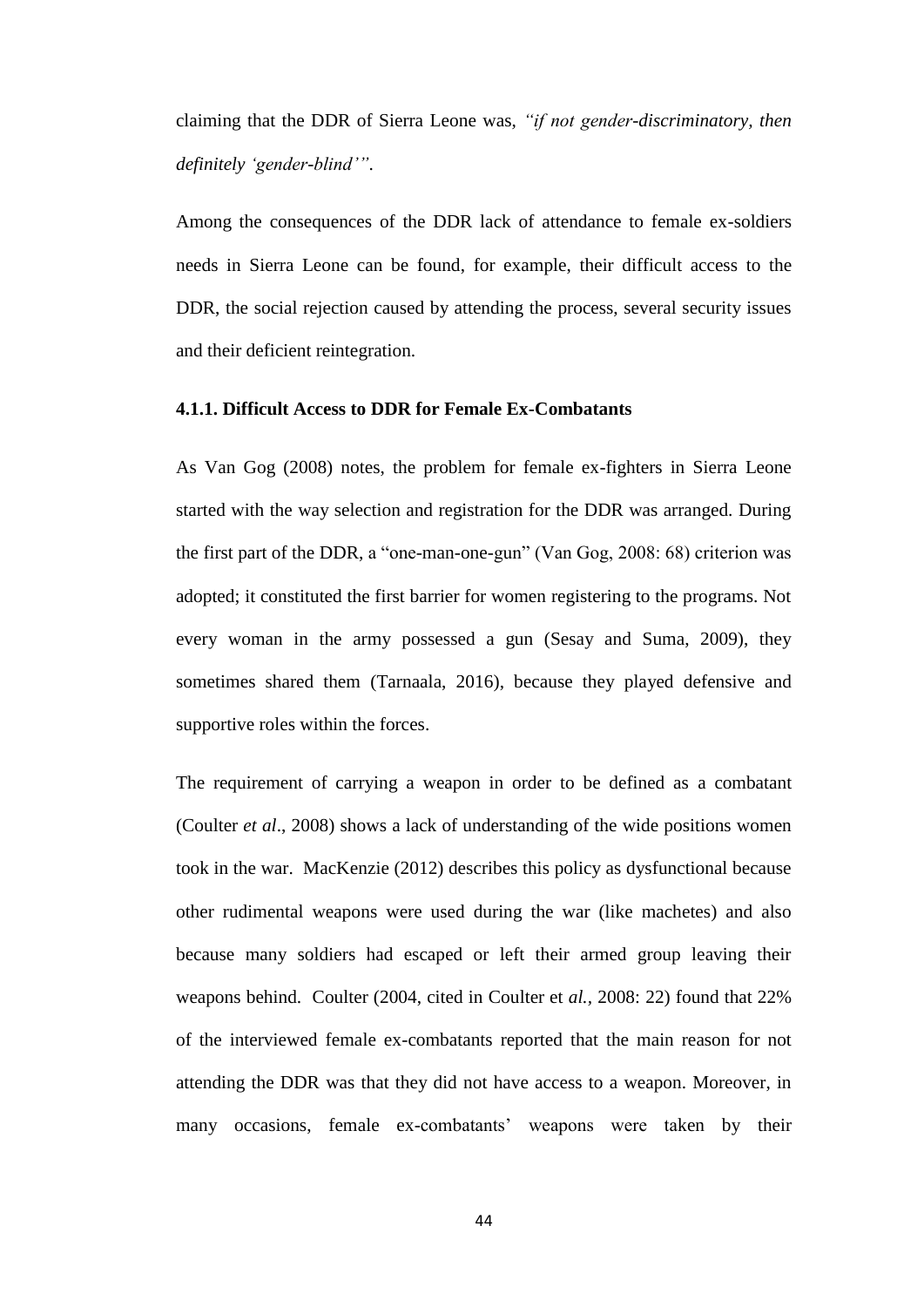commanders<sup>10</sup> (Mazunara and Carlson, 2004), excluding them from being eligible for the programme (Mackenzie, 2012).

Even when in the last phase of the DDR this requirement changed, the percentage of female attendance remained almost stable. There was only an increase from 0.6 to 0.7 percent (Mazurana and Carlson, 2004). This data evidences that there were more reasons that prevented women to benefit from the programs. Among those obstacles, the inaccurate categorization of female ex-combatants was one of the main sources of exclusion.

Women fighters were not considered real soldiers (MacKenzie, 2012); then they were classified as women related to the armed forces, wives<sup>11</sup> or sex slaves. This fact also reflects a lack of understanding about *"the complex social reality of violent conflict and its aftermath"* (Van Gog, 2008: 69). Gender stereotypes led to an indistinct classification of female soldiers and left many women out of the DDR process. The militarised and masculine discourses used also increased the policy blindness for the female roles and positions taken in war (Van Gog, 2008). Moreover, previous to  $2006^{12}$  the United Nations definition of 'ex-combatant' available did not define women as fighters (Kenney, 2008). As a result, most women and girls who played non-combatant roles were left out of the process (Mazurana and Carlson, 2004).

The female attendance was also prevented by the *"widespread denial among the CDF that there were not female combatants among them"* (Sesay and Suma,

l

<sup>&</sup>lt;sup>10</sup> When giving the weapons to the DDR means being rewarded with money, senior commanders tricks out women (Mazurana, 2005, cited in Coulter et al., 2008: 22) so that prioritizing male soldier's disarmament.

<sup>&</sup>lt;sup>11</sup> Girl mothers were classified as wives and their involvement in war was denied (Mazurana and Carlson, 2004). Therefore, they did not receive DDR benefits.

 $12$  The United Nations Integrated DDR Standards were published in 2006.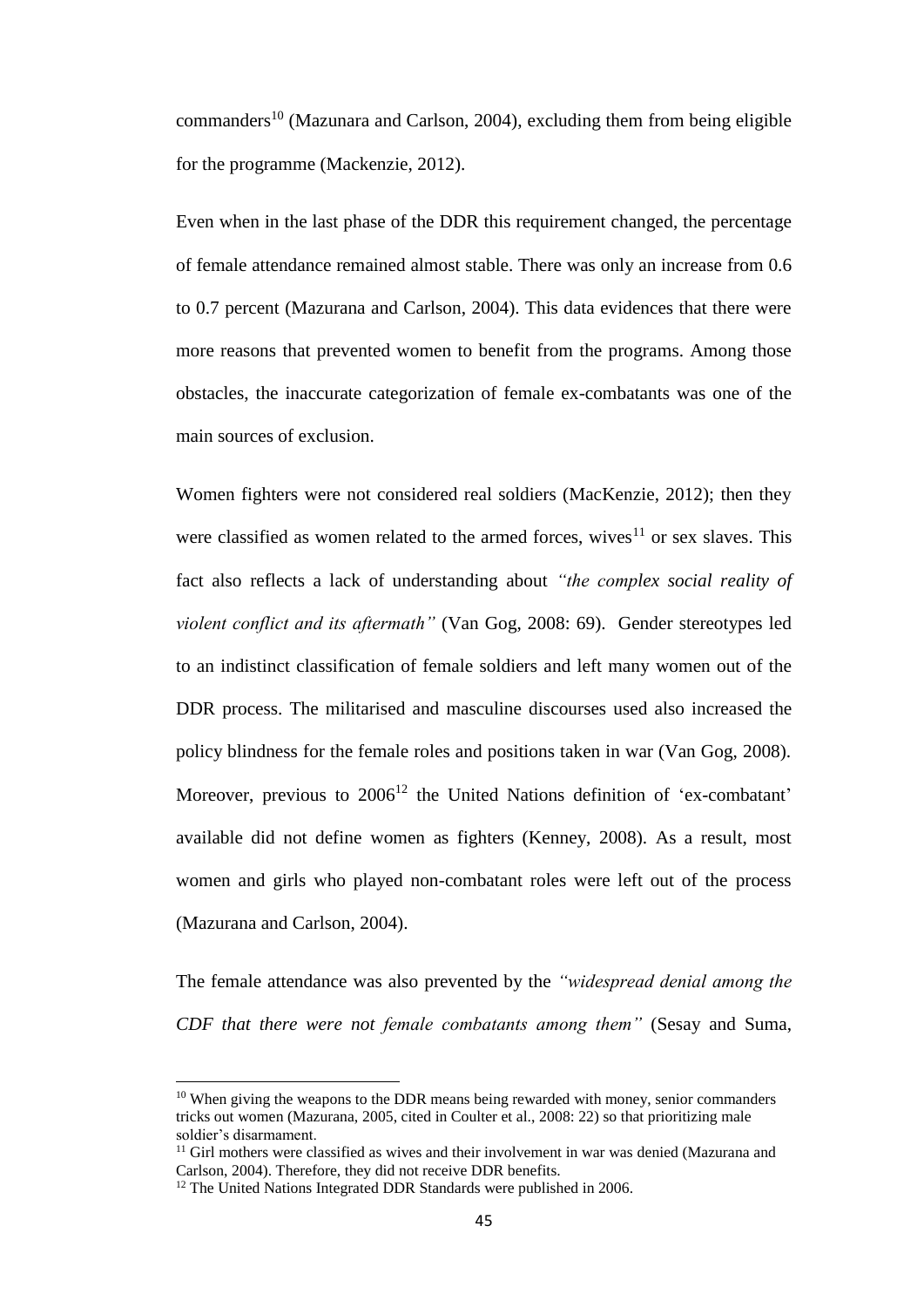2009: 14). This assumption *"was propagated by influential figures such as the Deputy Minister of Defence and National Coordinator of the CDF Samuel Hinga Normannota"* (Mazurana and Carlson, 2004: 20). Consequently, other armed groups suppressed the number of female soldiers within their ranks (Sesay and Suma, 2009).

Finally, some female ex-combatants claimed that they did not know about the DDR and its benefits. There was limited access to information (Tarnaala, 2016); therefore the DDR design did not succeed in reaching the entire population that participated in the war. All the mentioned obstacles to women entering the DDR led them to self-demobilize and not receive the benefits they deserved as excombatants. This exclusion propitiated young girls with no alternative to engage in rioting in Freetown during 2002 (Anderlini and Conway, 2004). Afterwards, these young women joined the guerrilla in Liberia (Anderlini and Conway, 2004). As Anderlini and Conway (2004: 6) notice, *"when women are not at the peace table, they often organise and begin campaigns during the peace process and once disarmament has begun".*

#### **4.1.2. Social Rejection Caused by Joining the DDR**

Many of the female combatants were forcedly recruited or abducted as indicated above. For this reason, once the war ended (or when they escaped from it) and they returned to their families, they did not want to be associated with the armed groups again (Tarnaala, 2016). They regarded the DDR as a new link to the army, and because of that, some female soldiers avoided it. They considered that participating in the DDR was *"emphasizing their connection with the fighting forces"* (Van Gog, 2008: 69). Moreover, since joining the DDR would mean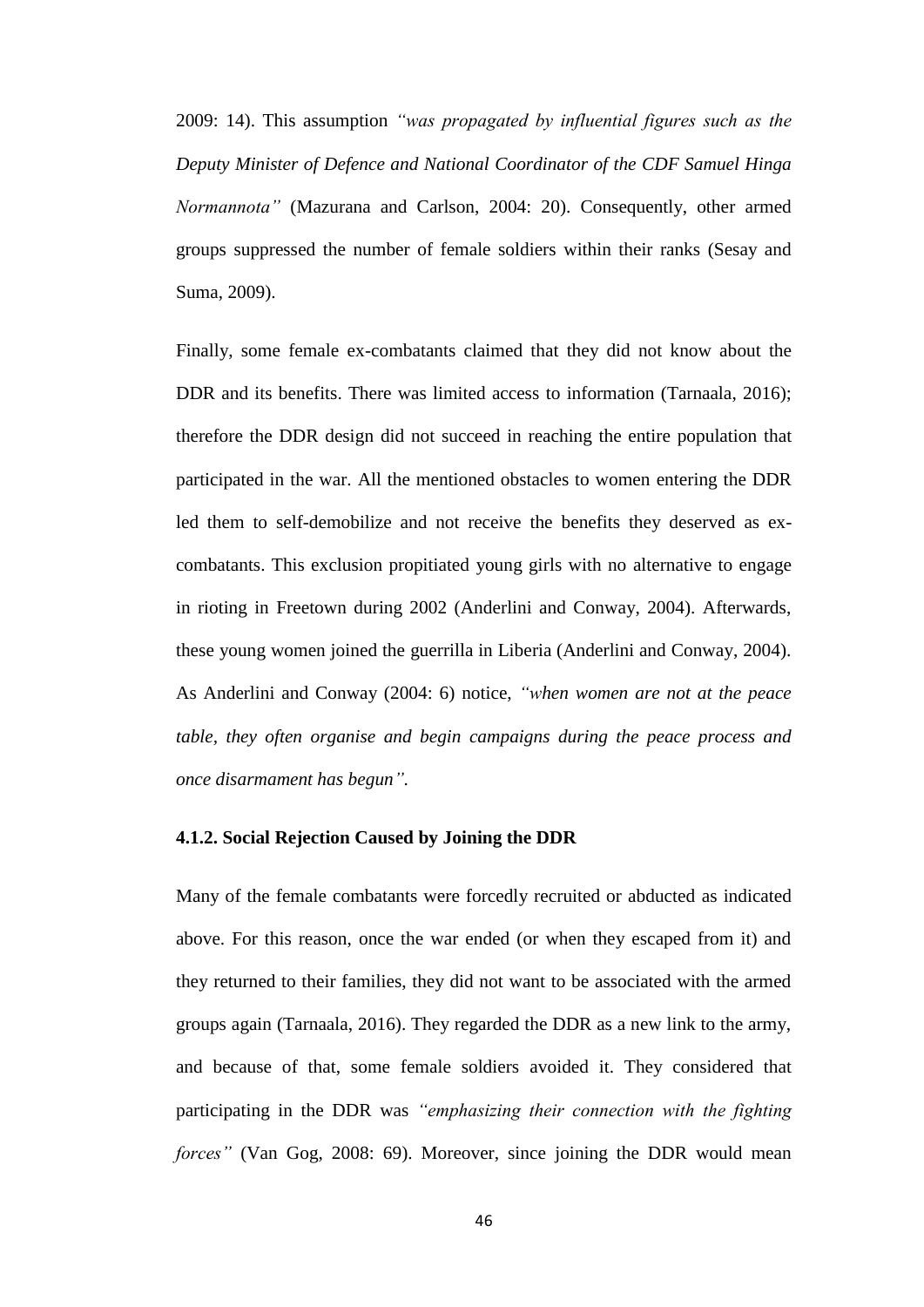being publicly identified as a soldier, some women feared to be stigmatized. If they attended the DDR their relatives would see them as rebels (MacKenzie, 2012), and they could not accept them again according to the discussed gendered expectation to 'behave' as obedient women. Even sometimes their husbands and parents, concerned about the existing risk of social stigma, did not let them participate in the programs (MacKenzie, 2012).

As it was explained in previous chapters, female ex-combatants usually faced high social rejection by their communities. For this reason, they did not want to be recognized as former fighters. Consequently, some of them avoided the DDR since the programs require soldiers carrying an identity card with a picture to join them. This identification made ex-combatants eligible for training programs, financial assistance, or start-up packages (Mackenzie, 2012). However, the fear of being stigmatized made women ex-soldiers do not come forward to receive the benefits they were entitled to (Person, 2005, cited in Coulter *et al.,* 2008: 35). For the previous reasons, the DDR process was conceived as counter-productive by female ex-combatants. It was perceived as a risk of being ostracised for having been a fighter.

This social stigma made female ex-combatants feel "unmarriageable". They worried about their marriage prospects. Consequently, some of them avoided the DDR in order to prevent difficulties of getting married (Coulter *et al*., 2008).

# **4.1.3. Security Issues**

Firstly, *"The facilities in Sierra Leon were perceived to be dangerous for women and girls, because of the large number of men and inadequate protection"* (Coulter, 2004; Mazunara and Carlson, 2004; both cited in Coulter *et al*., 2008: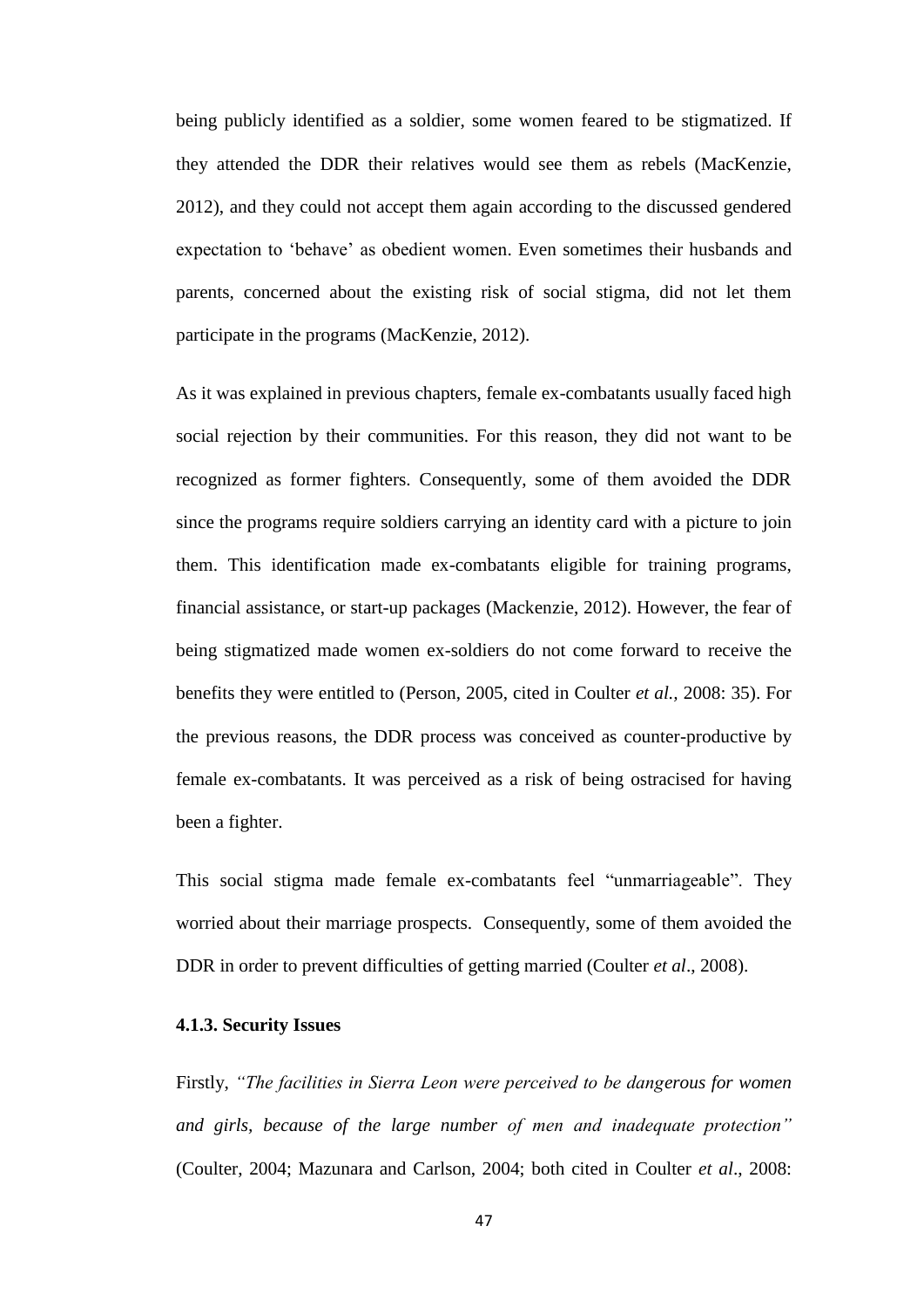26). The United Nations Women (2015) also denounced that the demobilization sites frequently lacked facilities and equipment for women and girls, including the Sierra Leonean case. There was also a need for resources for women's children. The reintegration camp's atmosphere was not appropriate for small children; accordingly, mothers were also reluctant to participate in DDR (Lema, 2009). In addition to this, women who had children faced high barriers to attending the reintegration programmes. They had to take care of their children and there was no childcare option available (Mazurana and Carlson, 2004). The DDR dysfunctionality here reflects the lack of gender perspective taken in when it was designed.

Under these circumstances, female ex-combatants did not trust the security measures of the DDR programmes. Sesay and Suma (2009) detect as reasons for not attending the DDR and for self- demobilizing the fear of further abuse, of revenge in DDR centres, and the intimidating number of male participants. The last fact made many women feel that they could be exposed to sexual violence in the DDR (Lema, 2009).

Some female  $ex$ -combatants were raped<sup>13</sup> during the DDR, which resulted in more unwanted pregnancies (Solomon and Ginifer, 2008). The poor security measures left women vulnerable to abuse and continued violence, particularly from former fighters from a different faction (Solomon and Ginifer, 2008). Solomon and Ginifer (2008) link the lack of attention given to women's physical protection with the fact that the camps were run mostly by men, who lacked understanding of gender issues. As a consequence, women did not feel secure in that

 $\overline{\phantom{a}}$ 

<sup>&</sup>lt;sup>13</sup> Rapes took place in the camps but also in the transit to camps, and on leaving them and returning to communities (Solomon and Ginifer, 2008).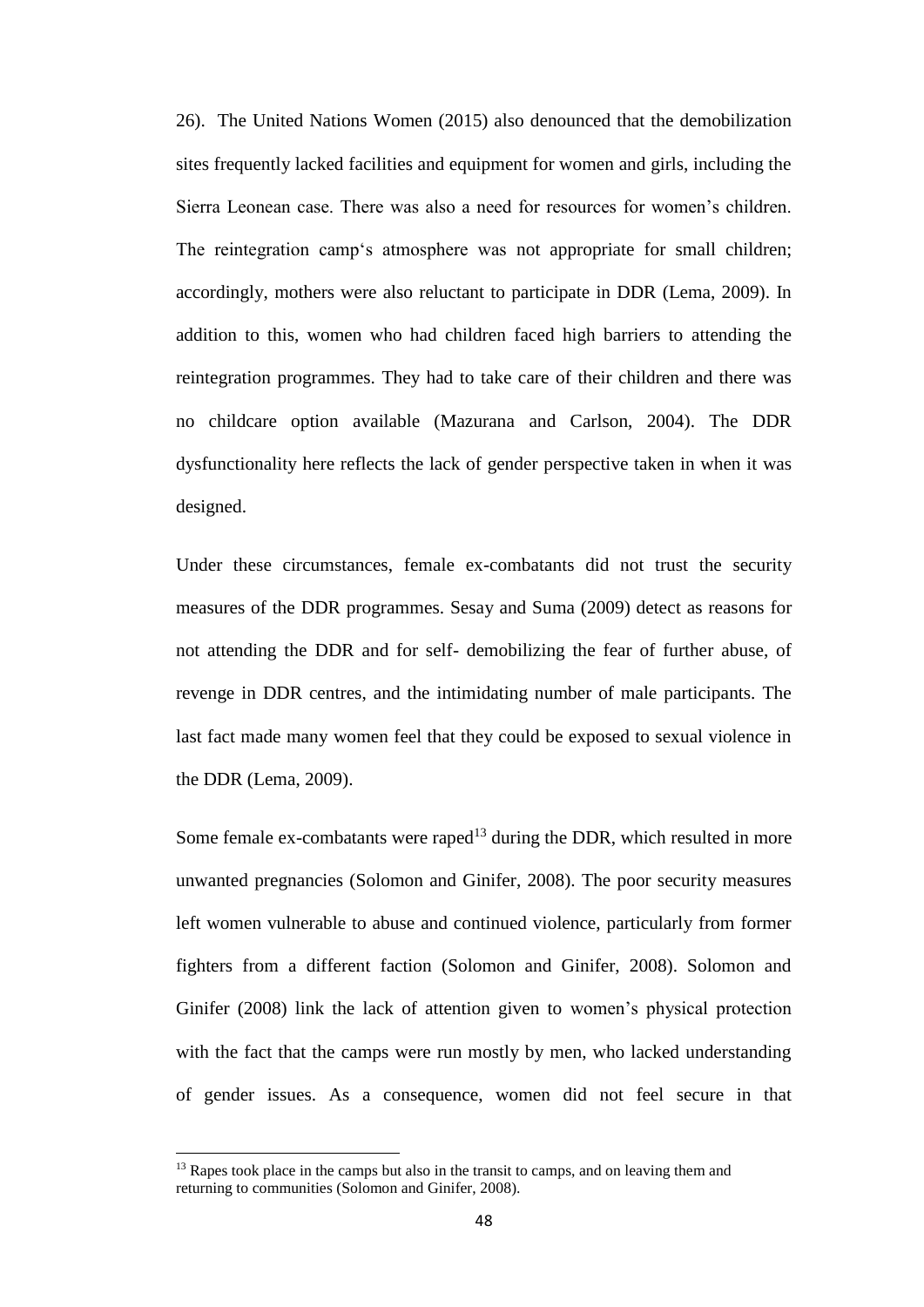environment (Sesay and Suma, 2009). They returned directly to their families in order to avoid being raped, and consequently even been more stigmatised. This failure might have been prevented if single-sex cantonments sites for women would have been available.

Women were afraid of suffering from further violence from the rebels (MacKenzie, 2012). Mackenzie (2012) also notes that female ex-fighters were scared of being identified as perpetrators of war crimes and then, being targeted by their former enemies. They also wanted to preserve their family security, as they feel they could be at risk of being attacked (Mackenzie, 2012) as a form of revenge. Mazurana and Carlson's research (2004:20) found out that interviews conducted by DDR staff did not protect women's affiliation with regard to fighting force. As a result, *"CDF<sup>14</sup> girls reported immediate threats to their lives when RUF<sup>15</sup> youth became aware of their affiliation"* (Mazurana and Carlson, 2004: 20) and afterwards left the programmes.

The evidence suggests that the DDR in Sierra Leone did not establish special measures to ensure the protection and integrity of female ex-soldiers. This applied especially to forced wives and to escapee women. On the one hand, escapee women did not want to rejoin their former 'husbands' in the disarmament (MacKenzie, 2012). If the DDR would have offered them any security's guarantee to protect them against their former perpetrators, their participation may have increased. MacKenzie (2012: 90) suggests that this population should have been especially targeted *"by making efforts to inform them that they were still eligible for the DDR and that their safety would be ensured".*

 $\overline{\phantom{a}}$ 

<sup>&</sup>lt;sup>14</sup> Civil Defence Forces girls.

<sup>&</sup>lt;sup>15</sup> Revolutionary Armed Front youth.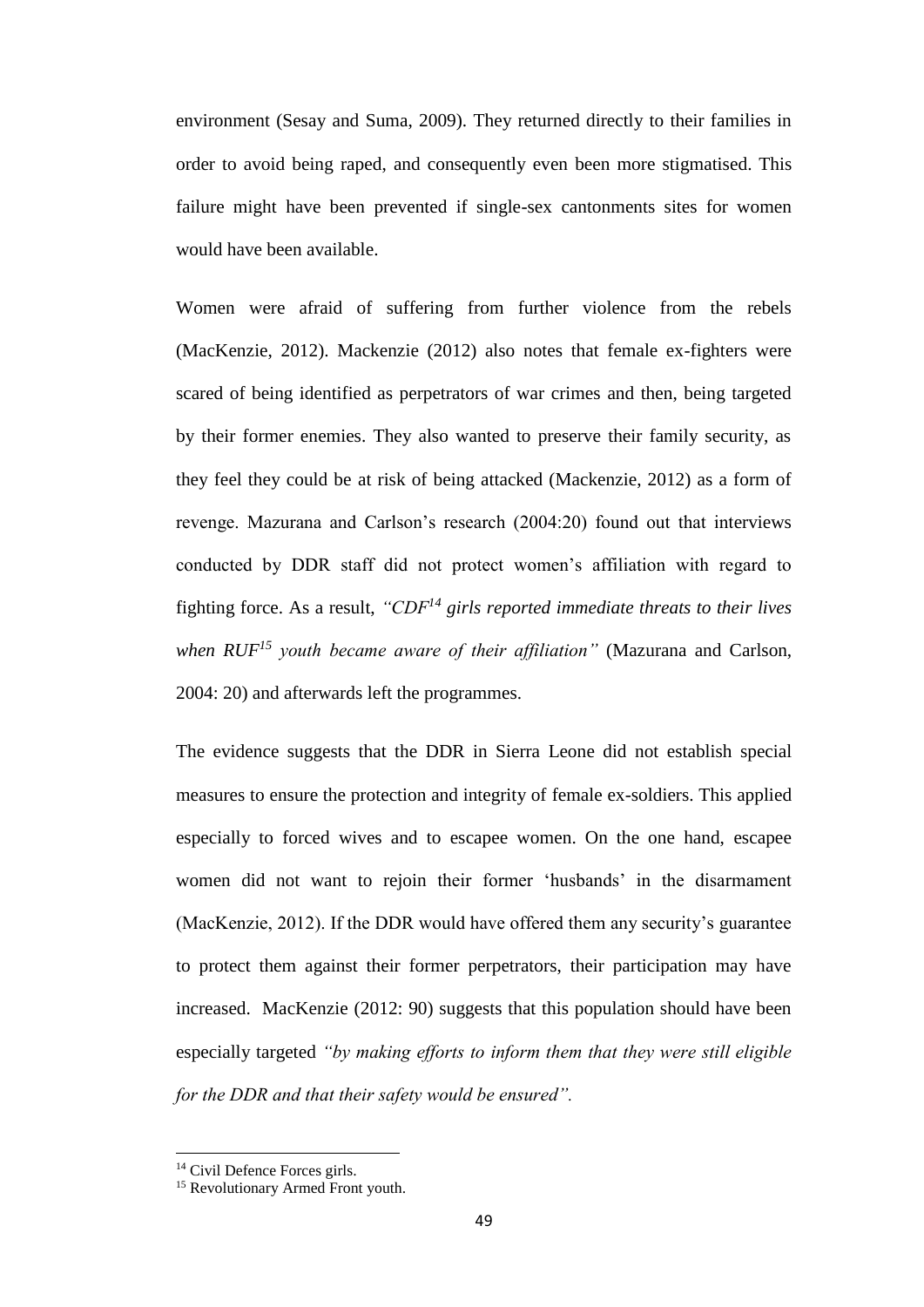On the other, Bouta (2005: 12) claims the DDR *"did not pay sufficient attention to the needs of women and girls playing support role in the army or those who were forced to act as the 'wives' and 'sex slaves' of army commanders"*. As a result, some of them got away from their 'husbands' without receiving demobilization and reintegration assistance (Bouta, 2005). Sadly, *"even those who stayed did not receive any assistance as they were considered dependents of demobilizing male soldiers and not granted individual rights"* (Bouta, 2005: 12).

The gender-blind measures left abducted women *"linked to the group of combatants through their captors,* [and] *they still had to depend on male combatants to be registered"* (Van Gog, 2008: 68). Hardly any protection was available if they wanted to escape from these relations (Women's Commission for Refugee Women and Children, 2002, cited in Bouta, 2005: 12). Therefore, their suffering was perpetuated by the lack of gender awareness in the DDR analysis. This situation also denotes little knowledge about warfare social relations among women and men, as it was said previously in the chapter.

Finally, the DDR did not pay attention to health security. The Sierra Leone's war involved a massive number of sexual abuses, which spread sexually transmitted diseases. This was a major problem for young women associated with fighting groups (Coulter *et al.*, 2008). McKay and Mazurana (2004, cited in Coulter, 2008: 34) found that this problem was not addressed, as *"the few girls who were tested and found to be infected with HIV have not had any access to treatment other than supportive counselling".*

# **4.1.4. Deficient Reintegration**

Following Graybill (2011: 113),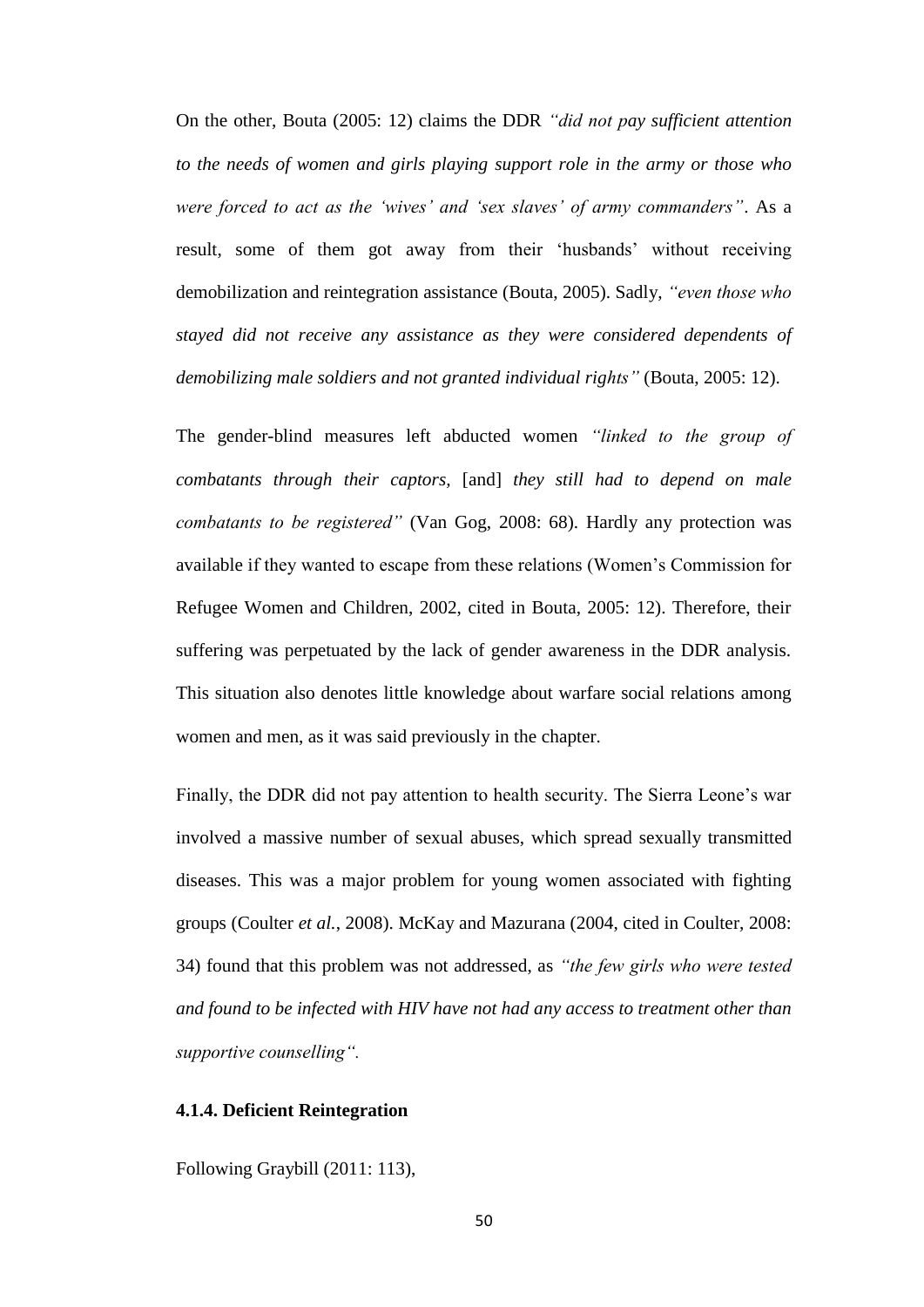*Women who returned with some financial resource (either through a DDR grant, or skill training) were much more likely to be accepted back into their communities -despite the stigma of having been raped, or having fought with the rebels- rather than been ostracised as were so many women who returned.*

For this reason, the attendance of female ex-combatants to the DDR could be identified as a key factor for their successful reintegration in their communities.

However, as argued here, and following the literature, many women ex-fighters were self-demobilized without participating in the official DDR. McKay and Mazurana (cited in Bouta, 2005: 11), refer to this process as *"spontaneous reintegration".* It means that,

*A large number of girls spontaneously found their way home and thus did not receive DDR benefit or social reintegration assistance in the forms of physical, material or psychological help* (McKay and Mazurana, 2004, cited in Bouta, 2005: 11)*.* 

As a consequence, *"they often face huge demobilization and reintegration challenges, and in many cases may end up in sheer isolation and poverty after conflict"* (Bouta, 2005, 11).

Women who did not attend the DDR missed the opportunity of getting additional skills and starting capital (Van Gog, 2008) that could have made easier their return to civilian life. Some female ex-combatants experienced severe social exclusion during the post-conflict time. As several authors evidence, "*it is wellknown that many of the 'girlfriends' and prostitutes in Sierra Leone are female ex-combatants, women who see few options for surviving in post-war society"* (Mazurana and Carlson, 2004; Persson, 2005; both cited in Coulter *et al.,* 2008: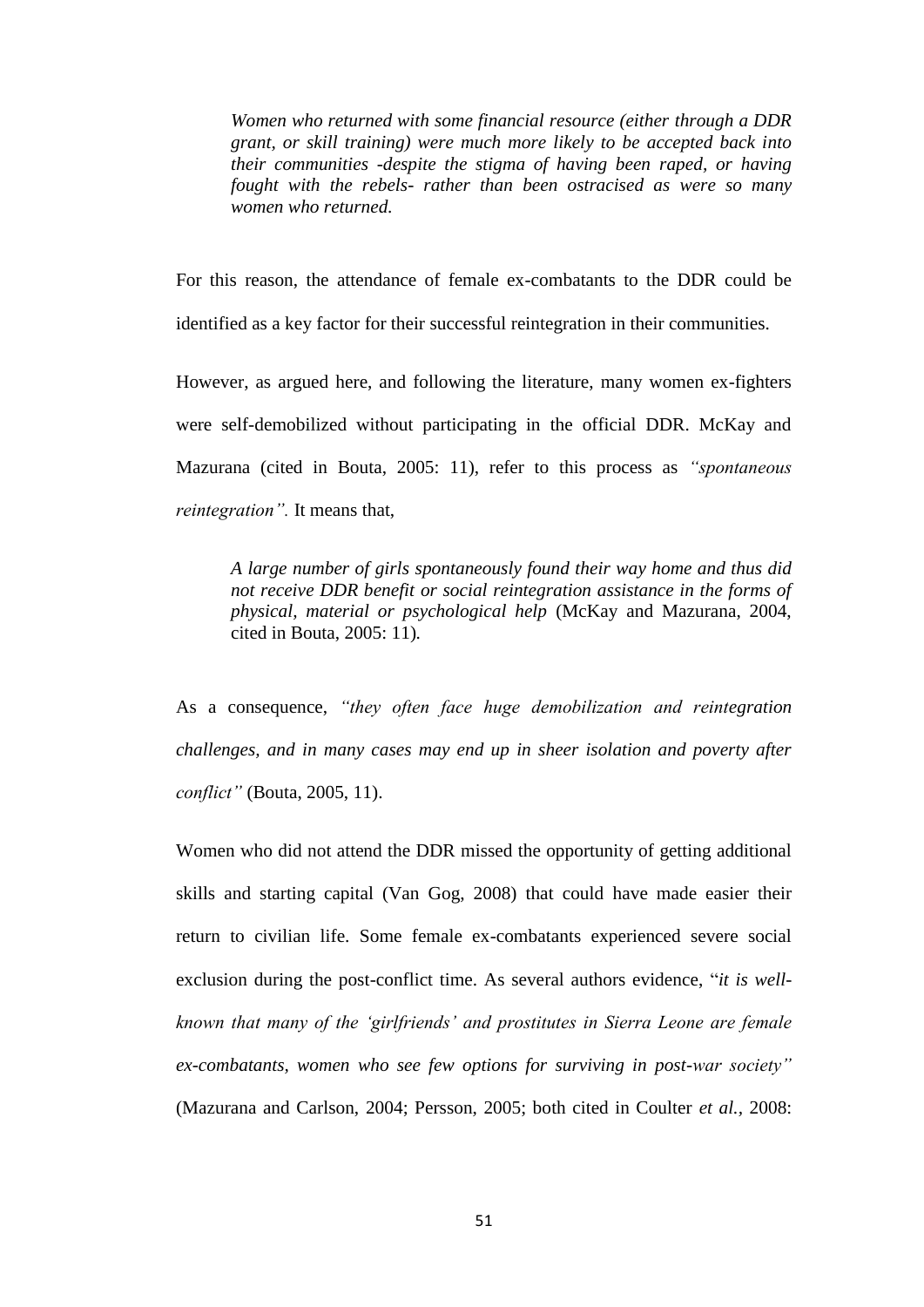38). Under these hard circumstances, other women resorted to armed conflict<sup>16</sup> to survive (Mazurana and Carlson, 2004, cited in Kenney, 2008: 46).

Lema (2009:84) affirms that female combatants *"were offered training only in gender related activities, such as sewing, hairdressing or clerical work which simply perpetuated gender discrimination".* These trainings were little related to the roles that women had during the civil war (GIZ, 2010) and did not facilitate female ex-combatants access to the labour market. Moreover, Lema (2009: 98) adds that the *"livelihood skills acquired through DDR were often irrelevant to the recipients' reality, hindering family reunification and community acceptance processes"*.

In addition to this, Mazunara and Carlson (2004: 22) detect that *"social workers associated with implementing DDR programs at times discouraged or prevented older ex-combatant girls and girl mothers from entering school, instead urging them to attend skills trainings"*. They argued that young women and girl soldiers needed to develop technical skills rather than continue education in order to support themselves, their husbands and their sons (Mazunara and Carlson, 2004). It supported the misperception of older girls and young women who considered themselves too old to attend school, and who did not join the educational services offered in the DDR (Mazunara and Carlson, 2004).

In spite of the DDR reintegration programmes' offer, Coulter *et al.* (2008:30) claim that *"no matter how many projects a female ex-combatant participates, if her ability to put her skills into practice is circumscribed by society's negative view of her"* (Coulter *et al*., 2008: 39). This argument denounces the little efforts

 $\overline{\phantom{a}}$ 

<sup>&</sup>lt;sup>16</sup> "Roving armed militia groups from Sierra Leone, many of which included women, have *contributed to the conflicts in neighboring Guinea, Liberia and Cote D'lvoire"* (Kenney, 2008: 46).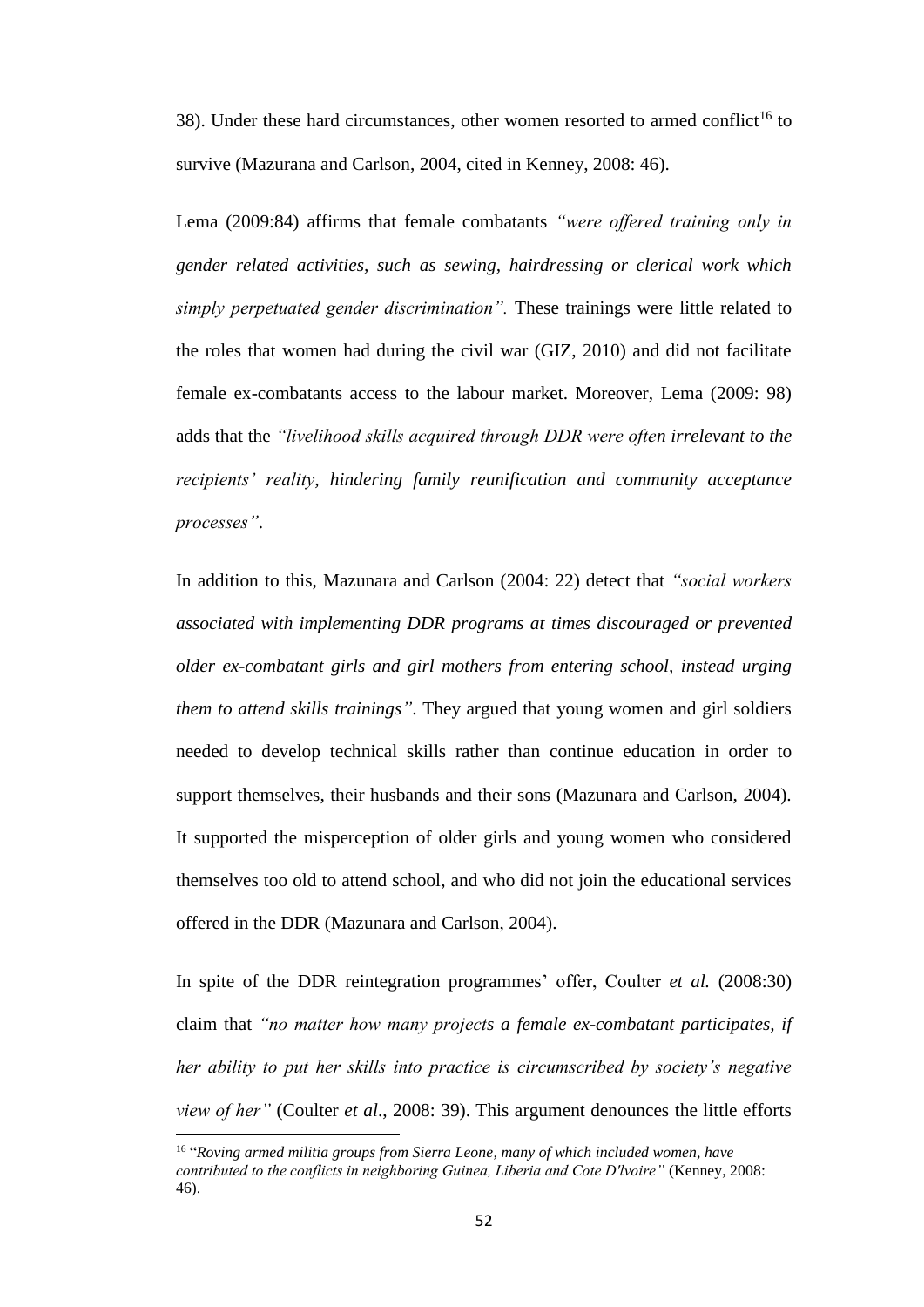made to deconstruct the prejudices against women ex-fighter in society. As women were aware of the social rejection they may face in their communities, some of them thought that attending DDR projects would not be the most beneficial to their reintegration (Coulter *et al.* 2008).

Furthermore, while the reintegration of men was framed as a process that was a necessary component of achieving security post-conflict; the reintegration of women was largely framed as a process of socialization or returning to normalcy (Lema, 2009). It is evidenced that instead of changing the community's mentality, the DDR tried to teach women how to adapt themselves to their former society.

In relation to the aids given to support the women's economic reintegration, "wives" could apply for microcredit to help maintain their families in the late DDR (Mazurana and Carlson, 2008). Mazunara and Carlson (2004: 18) problematize this situation saying that:

*"…For a female applicant to access the loans, she had to be present with a "husband," who was willing to identify her as his wife (…) If women had been permitted to apply alone, it could have enabled them to abdicate their "relationships". But this was not considered by senior DDR officials, one of whom said that "even if they were raped and abducted, 70 percent of the women and girls wanted to be with their 'husbands'".*

#### **4.2. Concluding Chapter Remarks**

The female turnout in the Sierra Leonean DDR did not reflect the number of female ex-combatants involved in the war. As it has been shown, the main reason that research has stressed is that women experienced multiple obstacles for accessing the official DDR programs. Firstly, they had no weapons to disarm, and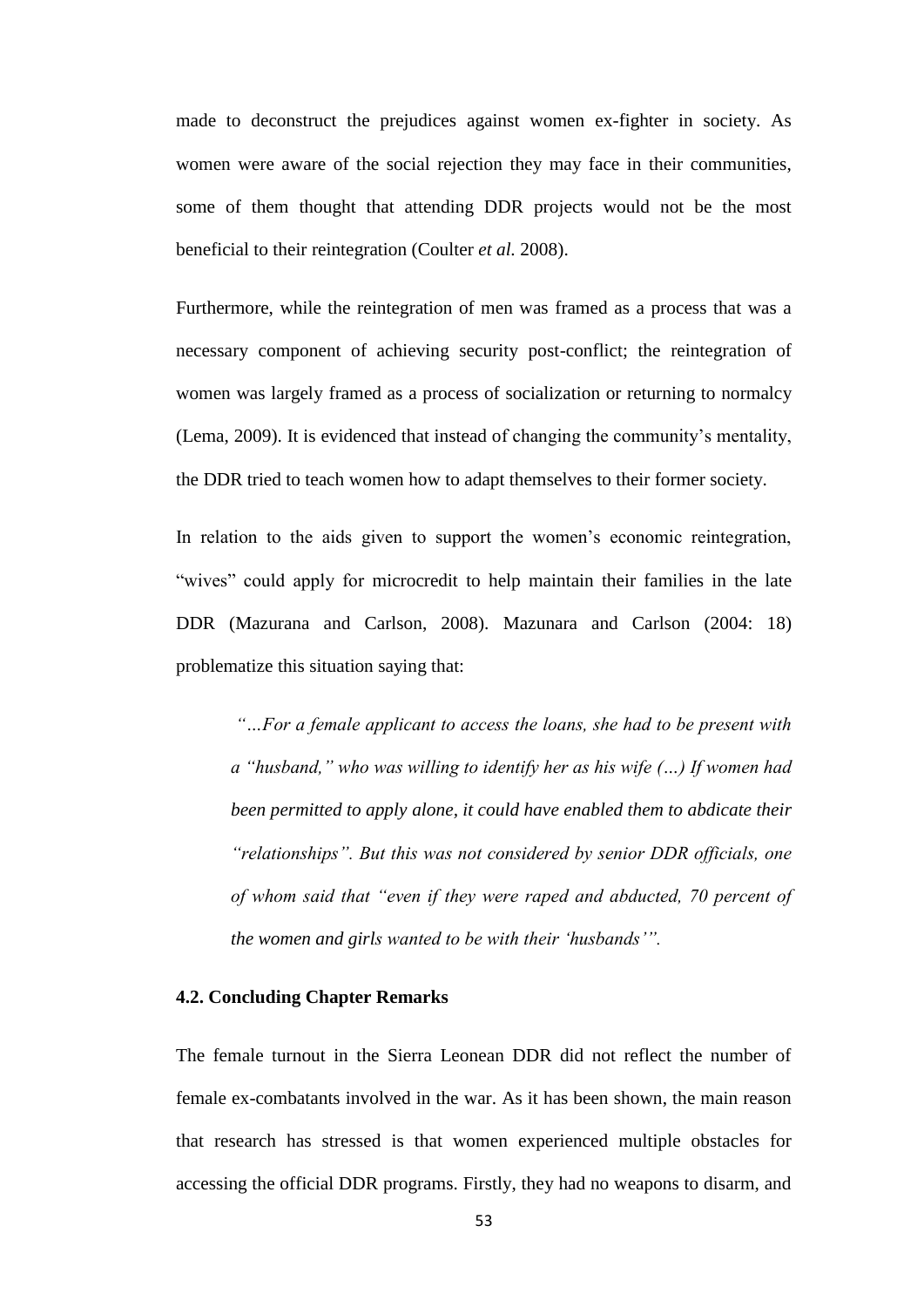consequently, they were not identified as ex-fighters. Secondly, many women were excluded because they were not categorized as "real fighters". The different roles women played within the armies (support roles, wives, sexual slaves, combatants etc.) were not recognized by DDR designers. Therefore, only women who had carried guns were allowed to participate in the process.

Female stereotypes which portray women as mere victims in war underpinned the DDR design and implementation. The evidence suggests that a gender perspective was not taken on board in order to guarantee that all population's needs were attended to. Moreover, the professionals that implemented the projects and services (mostly men) were not aware of the issues that female ex-combatants could suffer during the DDR. The lack of gender-sensitive policies led to the denial of women's access and to issues for the female ex-combatants who participated. Furthermore, the DDR also failed to expand the programmes' information to all the population involved in war. As a consequence, some women reported that they did not know about the DDR.

The DDR did not put enough attention to the social stigma that was created by being a female ex-combatant within the Sierra Leonean population. Women did not want to be recognised as a former member of the fighting forces because they would be socially rejected otherwise. Then, they did not attend the DDR to cut their connection with the army. Under these circumstances, there should have been more community work in order to deconstruct prejudices about female excombatants. The designers should have identified the different situations of women related to the army. Escapee women and forced wives were especially vulnerable and should have enjoyed more protection against their perpetrators.

54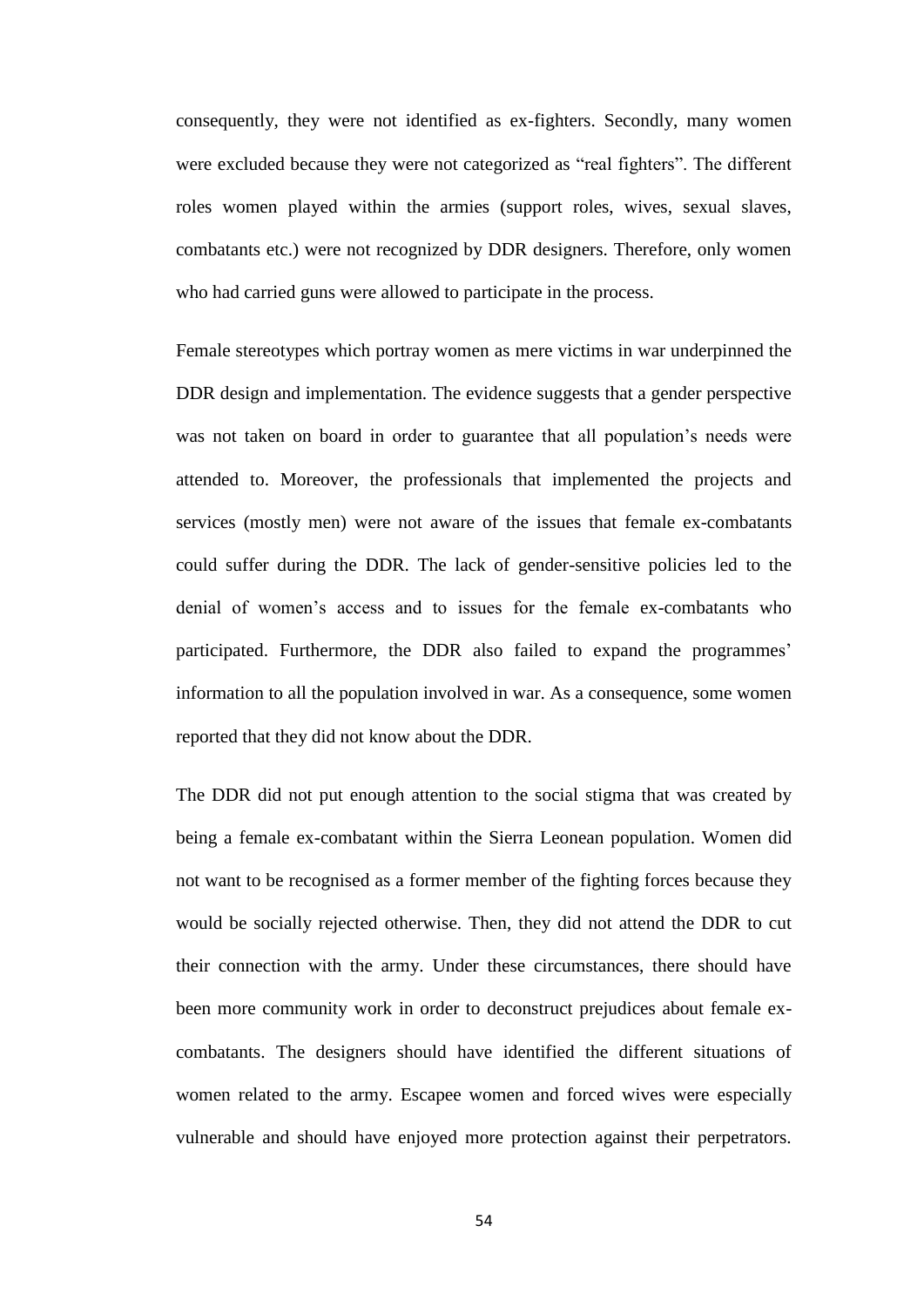The situation of girl mothers was also not attended to since their participation was limited by the lack of child care services available.

As a result of the little pre-analysis of women's situation, the DDR put women at risk. The security in the camps and in the programs' centres did not ensure women's protection. This fact made women wary of attending the DDR, as they were afraid of being attacked or sexually abused. The women that avoided the process were not able to enjoy its benefits, nor its trainings and education opportunities. This fact left them in a disadvantaged position in the post-conflict society, that sometimes led to severe social exclusion (prostitution, re-engagement with armed groups, extreme poverty etc.).

Women's situation was also characterized by their difficult access to the labour market. The DDR did not offer useful trainings to women that would have facilitated more chances to get a better economic position in the future. Moreover, the trainings did not have any relation to their previous positions in the army. This produced a loss of social capital and reduced their possibilities of generating better incomes.

All the previous issues suffered by women (difficult access, social rejection, security issues and inefficient reintegration) evidence the gender-blind design and implementation of the Sierra Leonean DDR. Female ex-combatants' situation in war and in the aftermath should have been regarded by its designers in order to attend their reintegration needs and to protect their integrity during the process.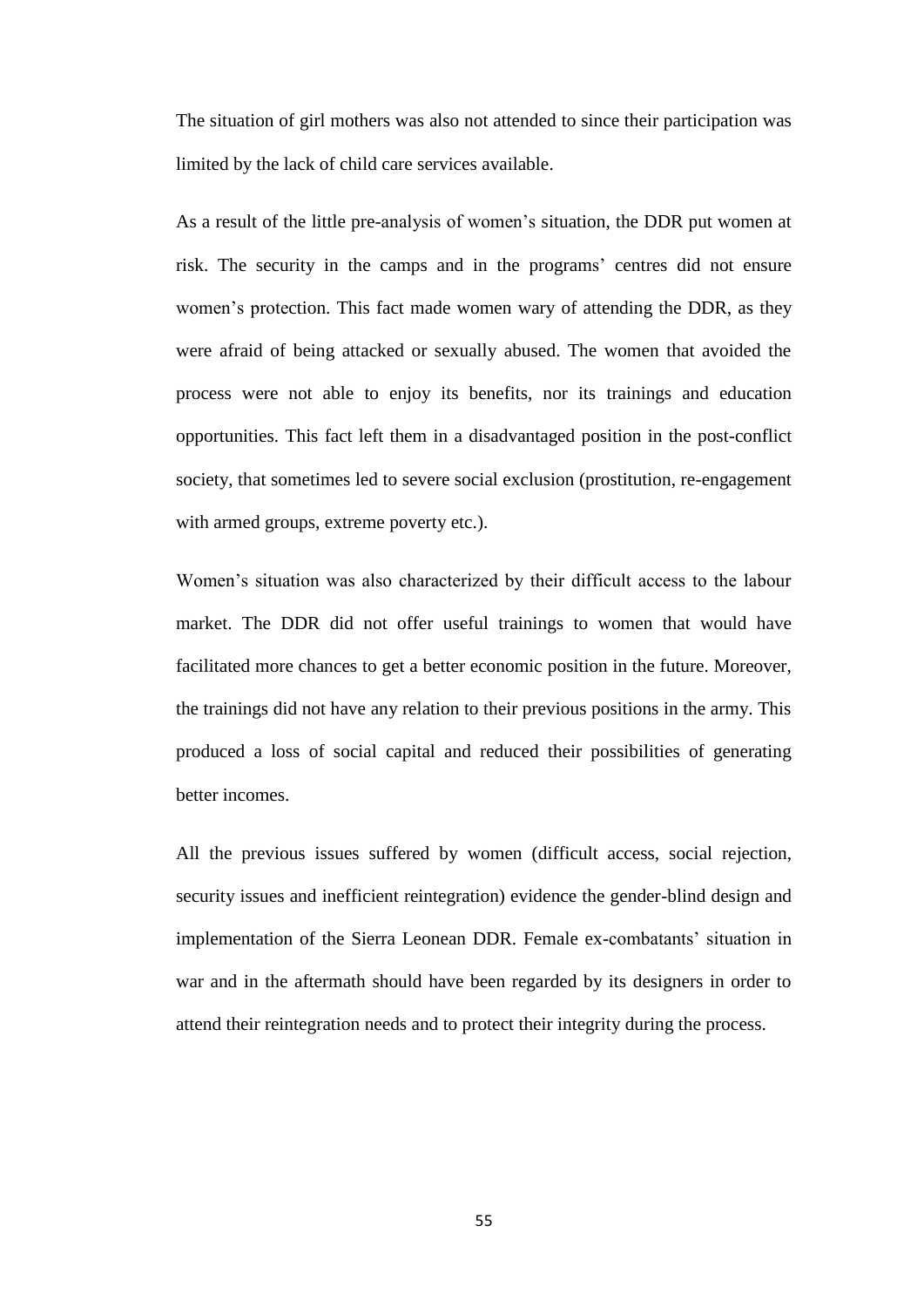### **Chapter 5. Conclusion**

The Sierra Leone's Civil War spread suffering, cruelty, chaos (Asher, 2004) among the population of the country. Women were one of the most targeted groups during the conflict time. They suffered the greatest casualties; they were *"recruited, manned, and exploited by all part concerned"* (Gershoni, 2004: 25). The first chapter of this dissertation highlights that, once the war was over, women were still vulnerable to abuses due to the lack of health, education and social services and to the destructed infrastructures of Sierra Leone (McKay and Mazurana, 2004). The Sierra Leonean country continues trying to repair the social welfare system's weaknesses caused by the war. Due to the deprived living conditions, its population continues suffering from structural violence. Women are especially affected by it because dominant patriarchal ideas legitimise their subordination to men. As a result, the women's position in the public sphere still being limited and marginalized.

Chapter 2 analyses the situation of women ex-combatants in the country using the feminine and masculine dichotomies in gender theory. Sierra Leonean women who were part of fighting groups faced difficulties to be part of the post-conflict community again. Their reintegration obstacles and their stigmatization have their roots in gender stereotypes that traditionally regard men as perpetrators and women as victims. These patriarchal ideas prevented women being seen as soldiers and reduced them to passive actors. For this reason, women ex-soldiers were considered deviants from the social norms; they had broken the traditional values and were considered impure (Eno, 2000, cited in Bop, 2001: 29). Then, when women returned to their community they lived situations of extreme poverty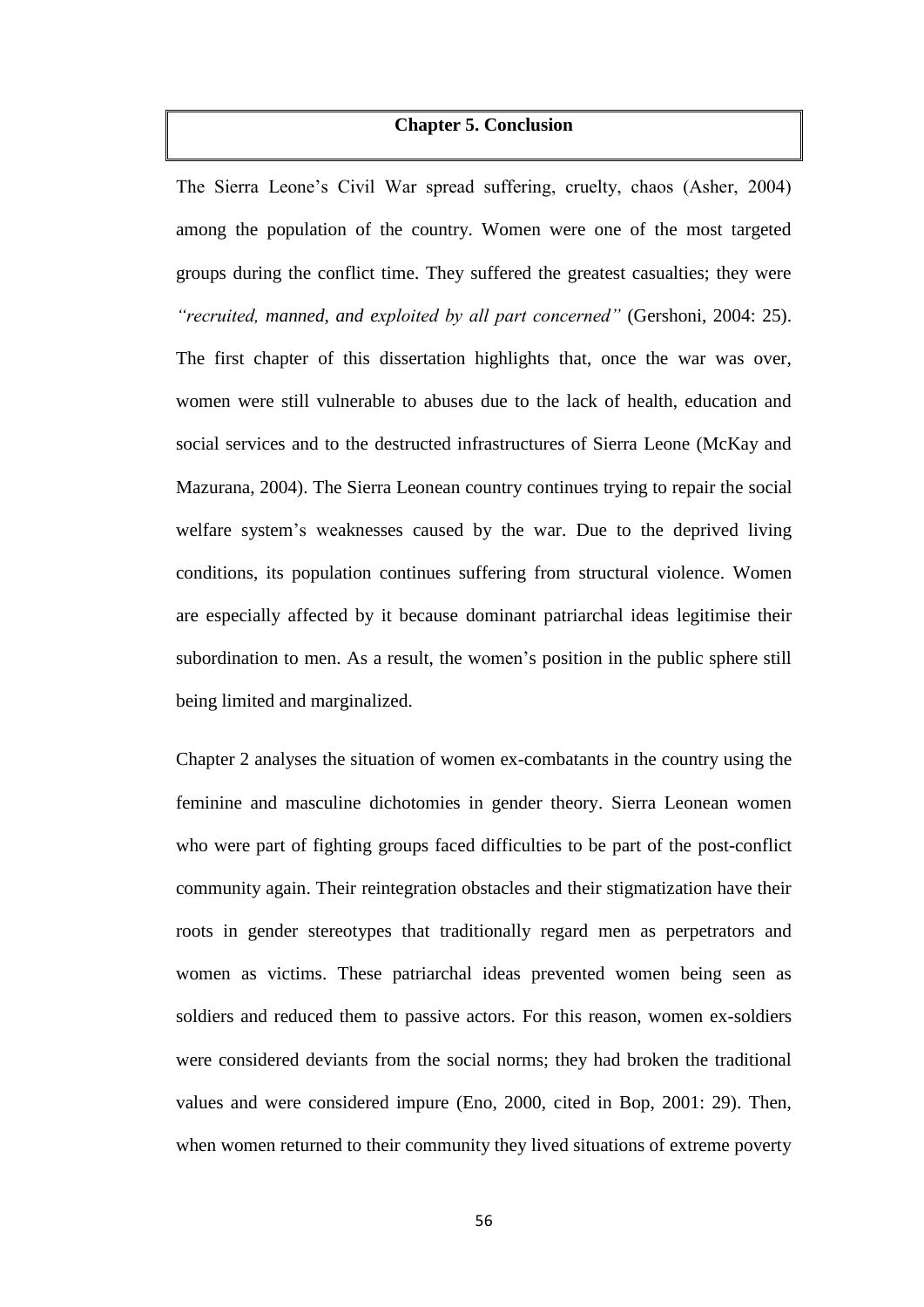and social degradation (Eno, 2000, cited in Bop, 2001: 29). As it is argued here, the peace-building process should have taken into account the situation lived by female ex-combatants in order to improve the social cohesion in the country.

Chapter 3 illustrates that DDR programmes are a key element in this process because they facilitate the transition from conflict to peace. However, genderblindness was an issue in the Sierra Leonean DDR, what put women in a disadvantaged position in the war-torn society. When they returned from the army they had no money, hardly any work, and little education, especially rural women (Hale, 1999, cited in Bop, 2001:29). Besides, women expected to get married is a very important value in the Sierra Leonean society. Marrying became a problem for female ex-fighters, as they *"find themselves unmarriageable"* (Hale, 1999, cited in Bop, 2001: 29). They thought no man would like to marry a woman who has been inside the armed forces. This is due to the fact that female ex-combatants are thought to be violent, unsubordinated and also to have had multiple sexual partners (what make them likely to be infected with HIV).

The female ex-fighters' aftermath experiences were linked to their training for war, the conditions of demobilization, and the availability of services (Meintjes *et al.,* 2001). Consequently, the fact of attending the DDR could have made a change in their life during the aftermath.

However, Chapter 4 shows that most of the Sierra Leonean women who were part of the fighting groups did not participate in the process. The main reason that explains the low female turnout in the DDR is that its policies were not gendersensitive. International DDR monitoring institutions that ensure and supervise the implementation of a gender perspective during the different parts of the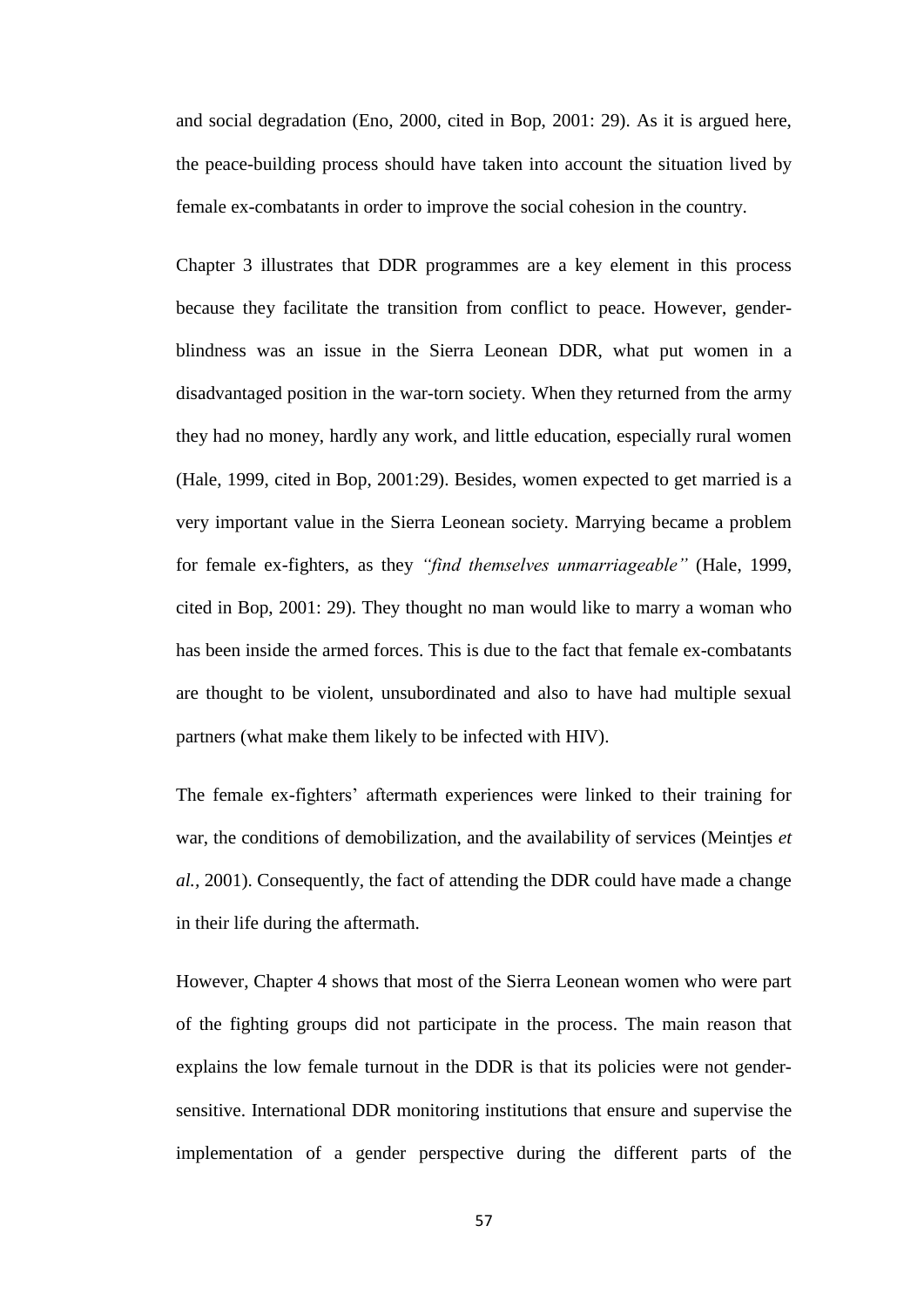programmes are required in order to avoid gender-blindness on them. Only turning to a gender sensitive approach as far as DDR processes are concerned is likely to empower women and to make a change in their subordinated position in the war-torn society.

As the dissertation makes clear, the official DDR programs in Sierra Leone did not address the issues that female ex-combatants faced in the post-conflict society. Particularly, deconstructing war masculinities and eliminating the social stigmas that the community had against women fighters, should have been priorities in their working plan. As a result, many women did not attend the process fearing being identified as a female ex-soldier. They avoided the DDR as they regarded this as counterproductive to their reintegration and inappropriate for women (Coulter *et al.,* 2008). Following Coulter *et al.* (2008:27), *"local cultural taboos"* about young women and violent practices must be considered by planners and implementers of DDR.

The fact of women traditionally been regarded as wives or sex slaves during the war prevented them from enjoying the DDR benefits. Their actual participation in the war was also denied because of as women that often did not own the weapons, no disarmament was applicable. Therefore, gender stereotypes prevented DDR measures to acknowledge the different positions of female ex-combatants within the forces and ignored the active role they played. These narrow understandings of the women's roles created a discriminatory and non-inclusive participation criterion in the Sierra Leonean DDR.

When using a *"gender perspective that analyses the impact of social constructions of the masculine and feminine"* (Ní Aoláin, 2011:135), a number of

58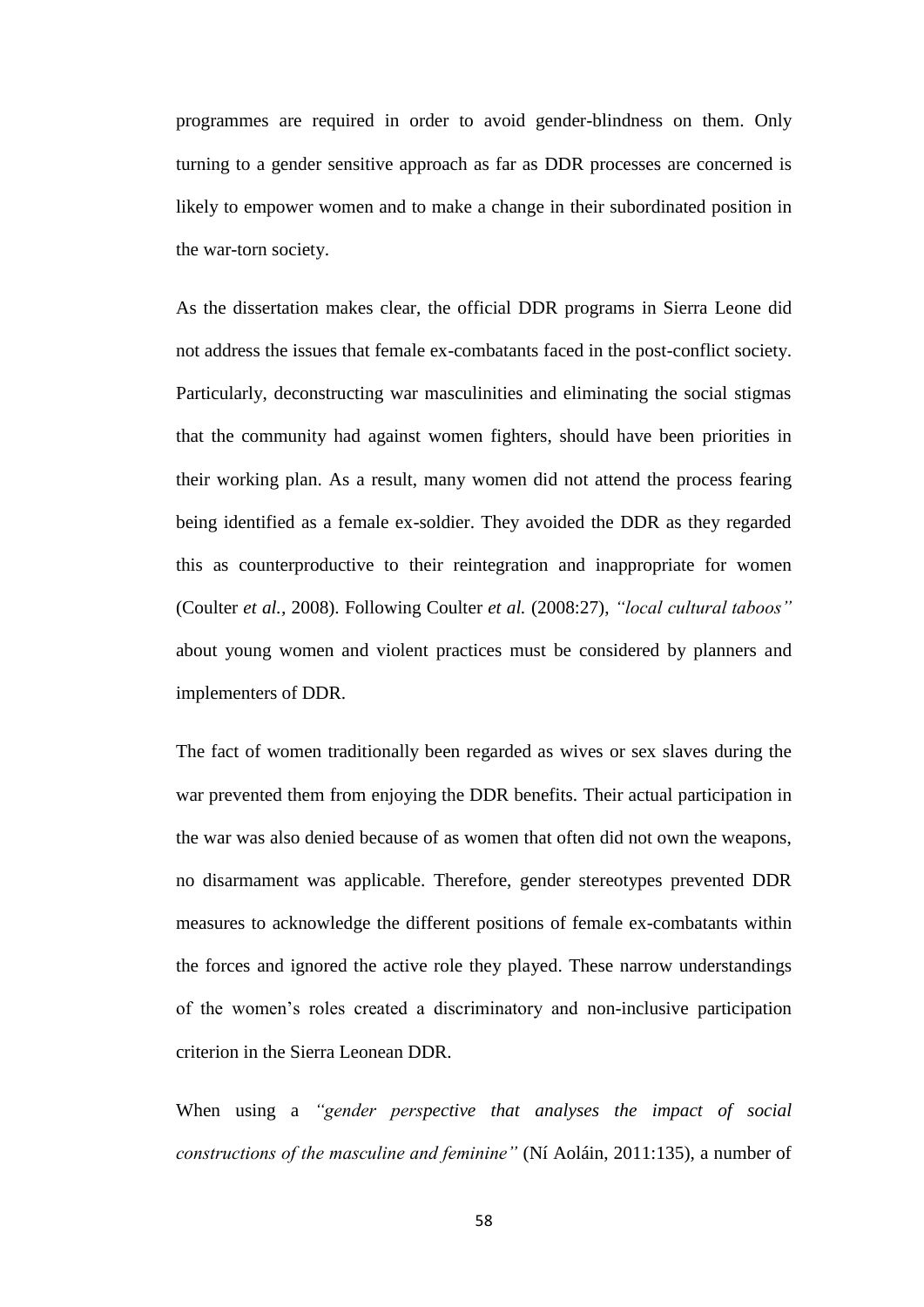female issues are detected in the DDR of Sierra Leone. Its strategies lacked gender sensitivity. Consequently, the integrity and the dignity of the women who achieved accessing the process were not protected. Women's security was not ensured on the programs, neither in the camps. The facilities were not adequate for female ex-combatants safety and did not take into account the needs of women soldiers who have children. As a result, women opted for self-demobilizing and lost their opportunities to benefit from the DDR monetary and service aids.

A gender-responsive DDR would have included issues such as setting the appropriate criteria for women to entering DDR processes; understanding identity issues, promoting women's post-conflict political participation; targeting women as larger units with their children and partners; ensuring women's health and psychological well-being; and dealing with the gender dimensions of violence and community acceptance (Tarnaala, 2016).

Moreover, it should have solved not only practical problems but also the disadvantaged women's position in society (Moser, 2001). The underpinning gender power relations should have been addressed by using DDR policies that recognize that traditional gender ideologies create women's exclusion. In spite of the United Nations Resolution 1325 declaring that women's needs in post-conflict time should be addressed, the situation of Sierra Leonean women was not taken into account (Coulter *et al.,* 2008).

As a consequence, female ex-combatants had a disadvantaged position in the wartorn society, which sometimes led to their extreme social exclusion. Although women ex-soldiers do not occupy a position that can be easily reconciled with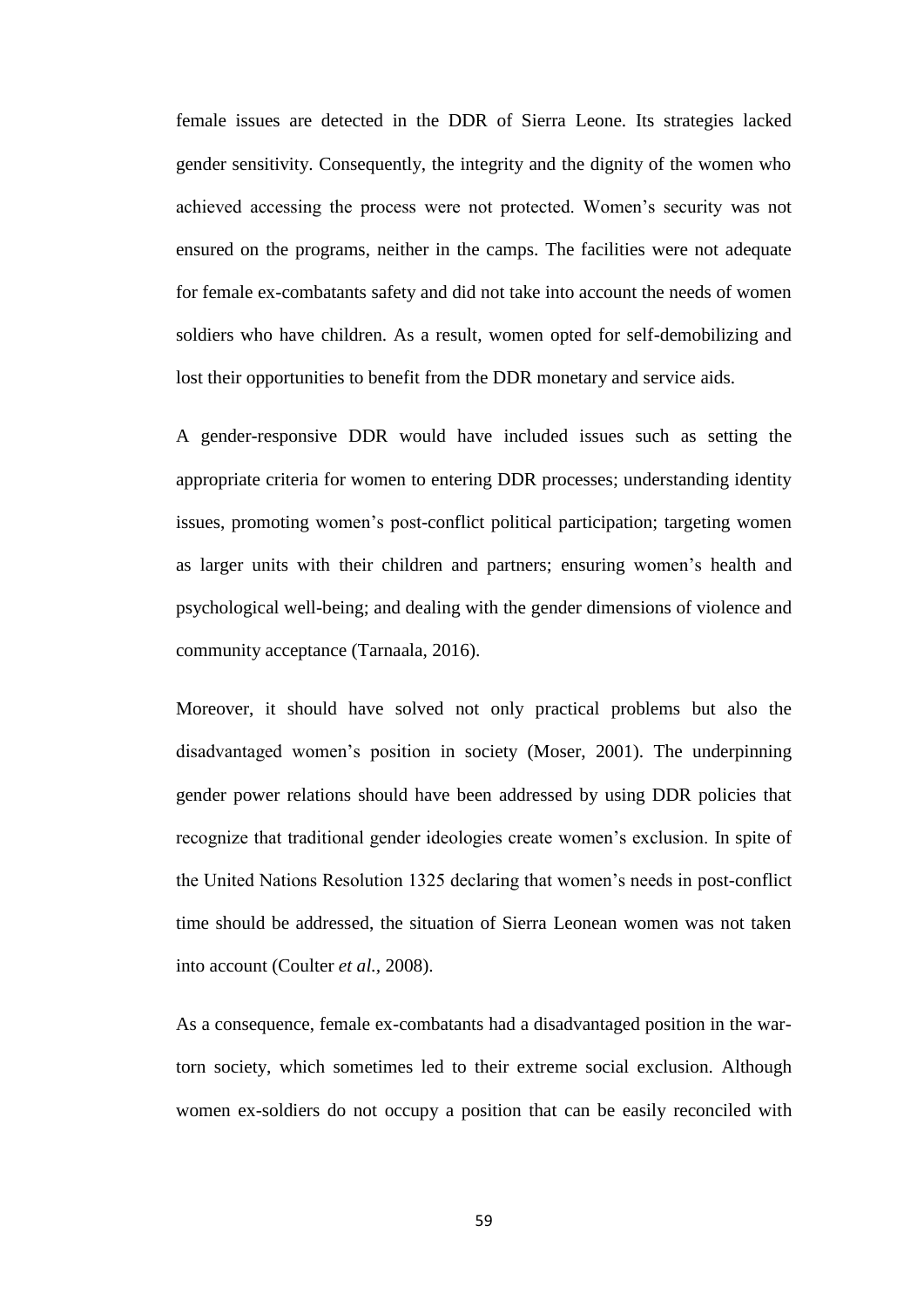predominant gender ideologies in Sierra Leone (Coulter *et al.,* 2008), the DDR services did not facilitate their reintegration in society.

The Sierra Leonean case evidences that women and men have different needs that require being addressed during the aftermath. They did not experience violence in the same way during the war, as victims and neither as perpetrators (Moser, 2001), and it needs to be reflected on the DDR interventions. A gender perspective was not effectively taken in the DDR design and implementation in Sierra Leone and that this perpetuated gender inequality in the war-torn society.

Gender mainstreaming should have been taken into account in its design in order to ensure the women ex-soldiers' attendance. Nevertheless, the majority of female fighters did not participate in the DDR programs, and the same occurred with women soldiers from Angola, Burundi, DRC, Liberia, Rwanda, Somalia, South Africa, Sudan, Uganda, and Zimbabwe (Coulter *et al.,* 2008). International agencies should take more seriously the supervision of the post-conflict gender agenda commitments and follow The United Nations Security Council Resolution 1325 (2000) in order to protect women and children's human rights during the aftermath. Furthermore, they should ensure the implementation of *The Beijing Declaration (A/52/231)* and of *The Convention on the Elimination of All Forms of Discrimination against Women (CEDAW).* 

Following the analysis in this dissertation, I urge international policy makers to implement more gender mainstreaming as the DDR has to be revised and reformed, accordingly. There also is a lack of the specific research that systematically analyses the distinctive needs of female ex-combatants, not only in Sierra Leone but also in other war-torn countries. DDR programmes have the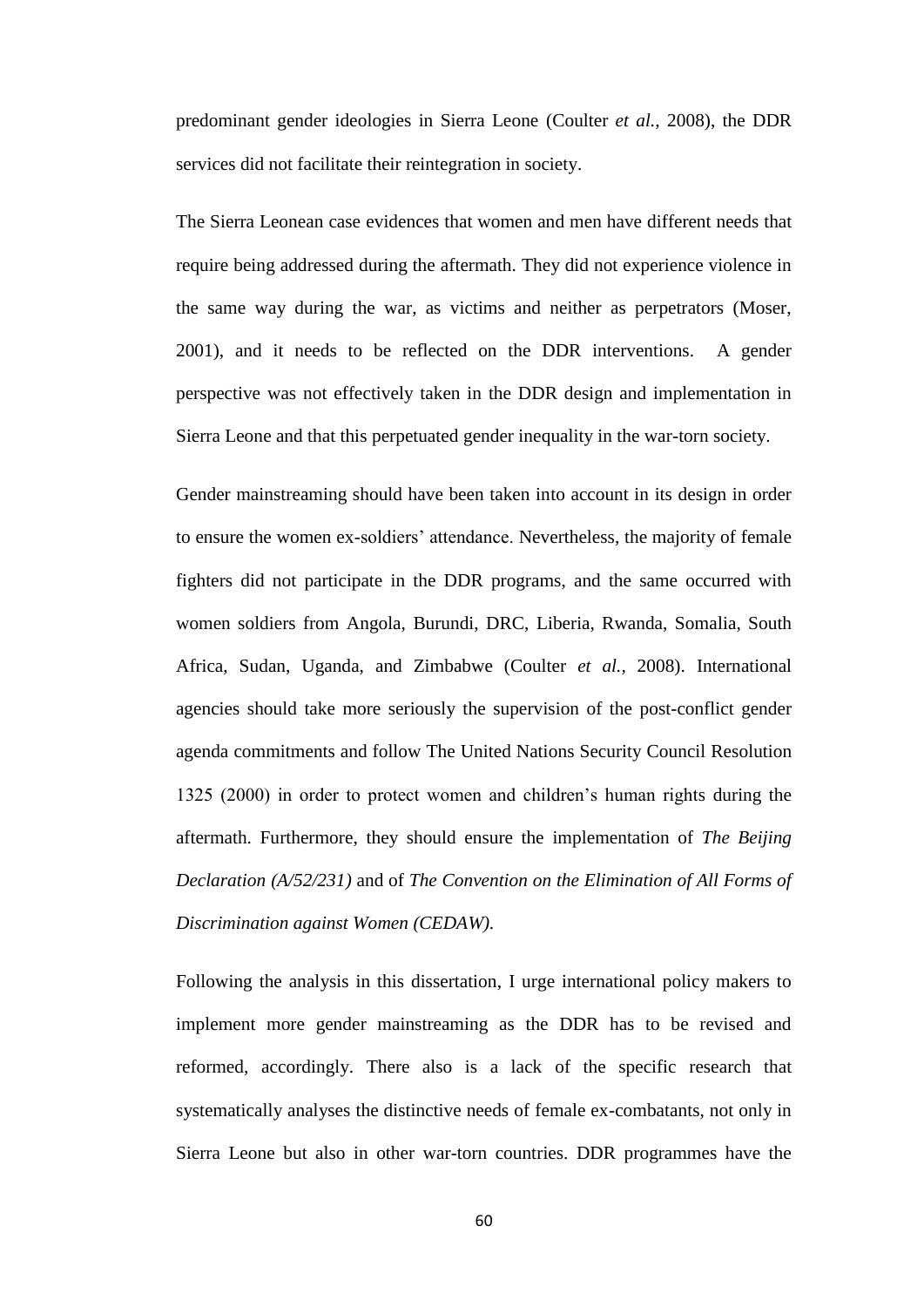potential to change women's disadvantaged position in society. Therefore, women's social conditions need to be acknowledged and consequently approached in DDR processes with the required gender-sensitivity.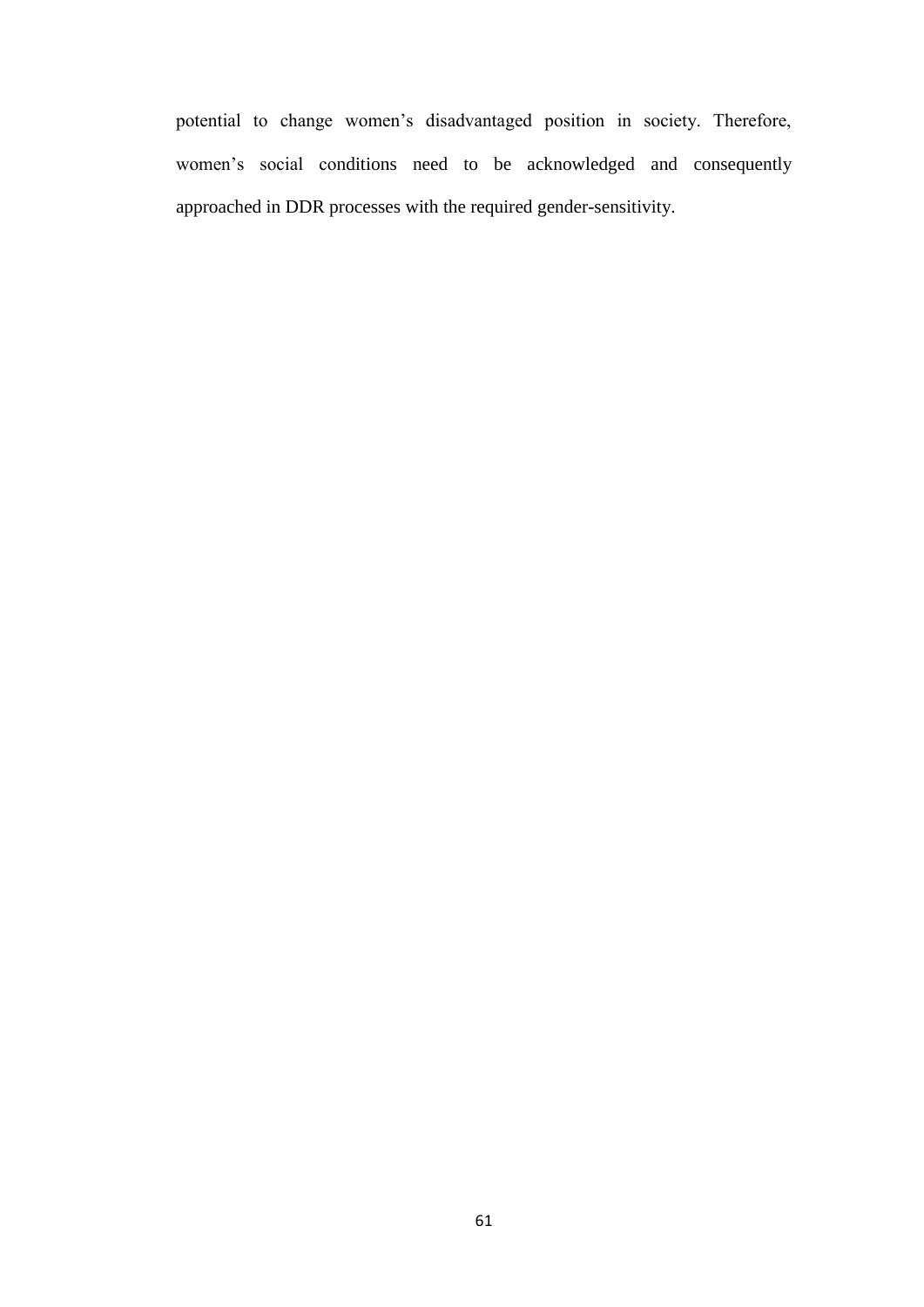# **Bibliography**

|                                                                                |  | African Development Bank Group (2011). Sierra Leone Country Gender Profile. |           |                    |     |
|--------------------------------------------------------------------------------|--|-----------------------------------------------------------------------------|-----------|--------------------|-----|
| [Online]                                                                       |  |                                                                             | Available |                    |     |
| https://www.afdb.org/fileadmin/uploads/afdb/Documents/Project-and-             |  |                                                                             |           |                    |     |
| Operations/Sierra%20Leone%20Country%20Gender%20long%20version%20fina           |  |                                                                             |           |                    |     |
| 1%20%282%29.pdf (Accessed 26 <sup>th</sup> June 2017).                         |  |                                                                             |           |                    |     |
|                                                                                |  | African Development Bank Group (2011). The Role of Disarmament,             |           |                    |     |
| Demobilization and Reintegration Programs in Post-Conflict Reconstruction:     |  |                                                                             |           |                    |     |
| Some                                                                           |  | Lessons Learnt.                                                             |           | [Online] Available | at: |
| http://reliefweb.int/sites/reliefweb.int/files/resources/Full%20Report_503.pdf |  |                                                                             |           |                    |     |

(Accessed:  $4<sup>th</sup>$  May 2017).

Anderlini, S. N., & Conaway, C. P. (2004). 'Disarmament, Demobilisation and Reintegration'. *International Alert and Women Waging Peace, Inclusive Security, Sustainable Peace: A Toolkit for Advocacy and Action*, pp. 1-9. [Online] Available at:

[https://gwbweb.wustl.edu/sites/DevPractice/Post%20Conflict%20Reports/Disarm](https://gwbweb.wustl.edu/sites/DevPractice/Post%20Conflict%20Reports/Disarmament,%20Demobilisation%20and%20Reintegration.pdf) [ament,%20Demobilisation%20and%20Reintegration.pdf](https://gwbweb.wustl.edu/sites/DevPractice/Post%20Conflict%20Reports/Disarmament,%20Demobilisation%20and%20Reintegration.pdf) (Accessed: 4<sup>th</sup> May 2017).

Bartoli, D. and Bundschuh, T. (2009). 'Working Together for Sustainable Peace: Conflict Resolvers and Human Rights Advocates in Sierra Leone' in Babbitt, E. F. and Lutz, E.L. (eds.). *Human Rights and Conflict Resolution in Context: Colombia, Sierra Leone and Northern Ireland*. Syracuse, New York: Syracuse University Press, pp. 154-184.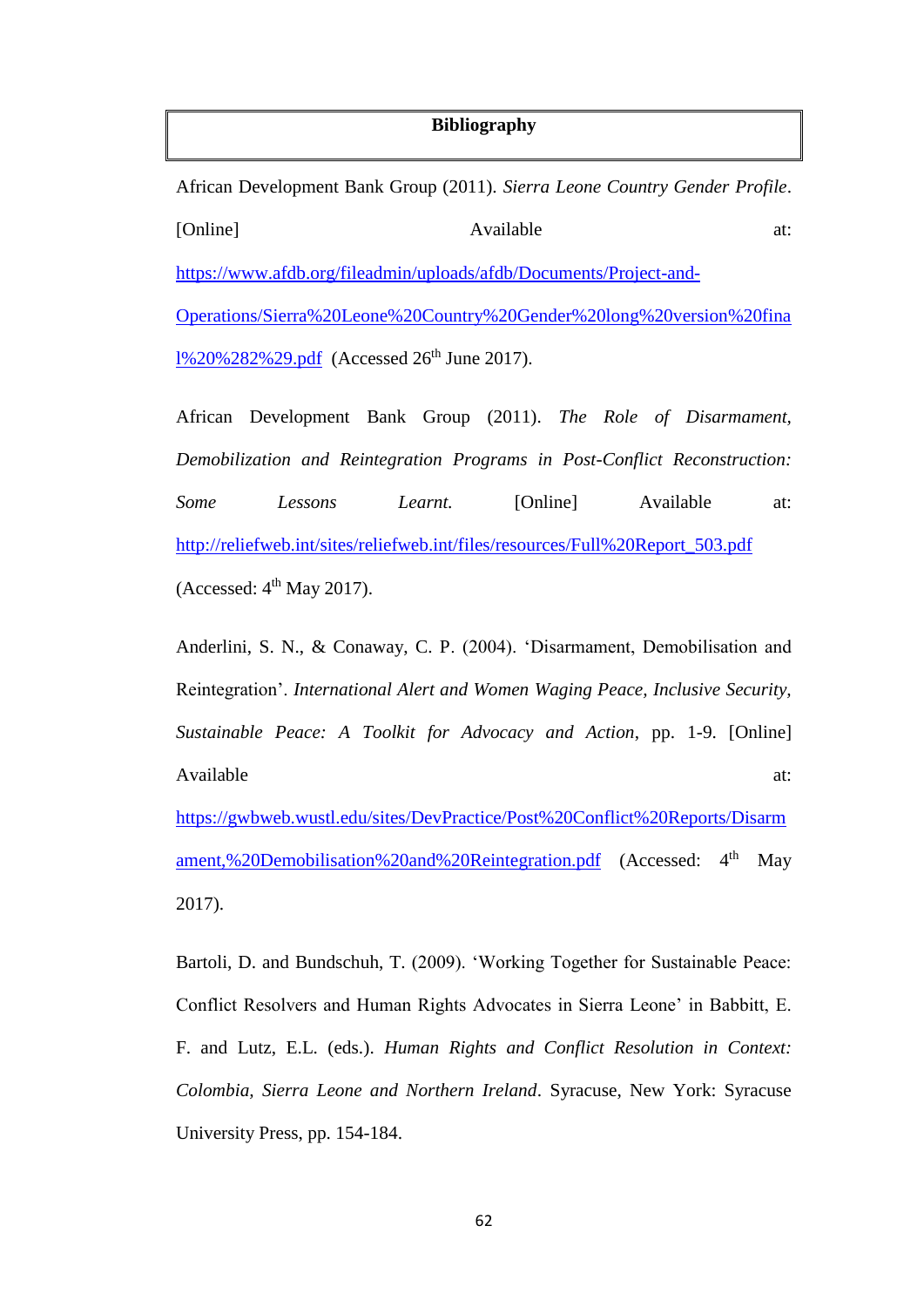Bop, C. (2002). 'Women in conflicts, their gains and their losses' in Meintjes, S., Pillay, A. and Turshen, M. (eds). *The aftermath: women in post-conflict transformation*. London: Zed, pp. 19-34.

Bouta, T. (2005). *Gender and Disarmament, Demobilization and Reintegration*: *Building Blocs for Dutch Policy*. Netherlands: Institute for International Relations "Clingendael", pp. 1-36. [Online] Available at: [http://pdf2.hegoa.efaber.net/entry/content/1504/BOUTA\\_\\_Tsjeard\\_2005\\_-](http://pdf2.hegoa.efaber.net/entry/content/1504/BOUTA__Tsjeard_2005_-_Gender_and_DDR.pdf) Gender and DDR.pdf (Accessed: 14<sup>th</sup> May 2017).

Cockburn, C. (2001). 'The Gendered Dynamics of Armed Conflict and Political Violence' in Moser, C. O. N., and Clark, F. C. (eds.). *Victims, Perpetrators or Actors?: Gender, Armed Conflict and Political Violence.* London: Zed, pp.13-29.

Coulter, C. (2009). 'Abduction and Everyday Rebel Life' in Coulter, C. *Bush Wives and Girl Soldiers: Women's Lives through War and Peace in Sierra Leone*. New York: Cornell University Press, pp. 95-124. [Online] Available at: <http://ebookcentral.proquest.com/lib/qub/reader.action?docID=3138025>

(Accessed:  $1<sup>st</sup>$  June 2017).

Coulter, C. (2009). 'From Rape Victims to Female Fighters: Women's Part in the War' in Coulter, C. *Bush Wives and Girl Soldiers: Women's Lives through War and Peace in Sierra Leone*. New York: Cornell University Press, pp. 125-153. [Online] Available at:

<http://ebookcentral.proquest.com/lib/qub/reader.action?docID=3138025>

(Accessed:  $1<sup>st</sup>$  June 2017).

Coulter, C. (2009). 'A Decade of War – Centuries of Uncertainty'. *Bush Wives and Girl Soldiers: Women's Lives through War and Peace in Sierra Leone*. New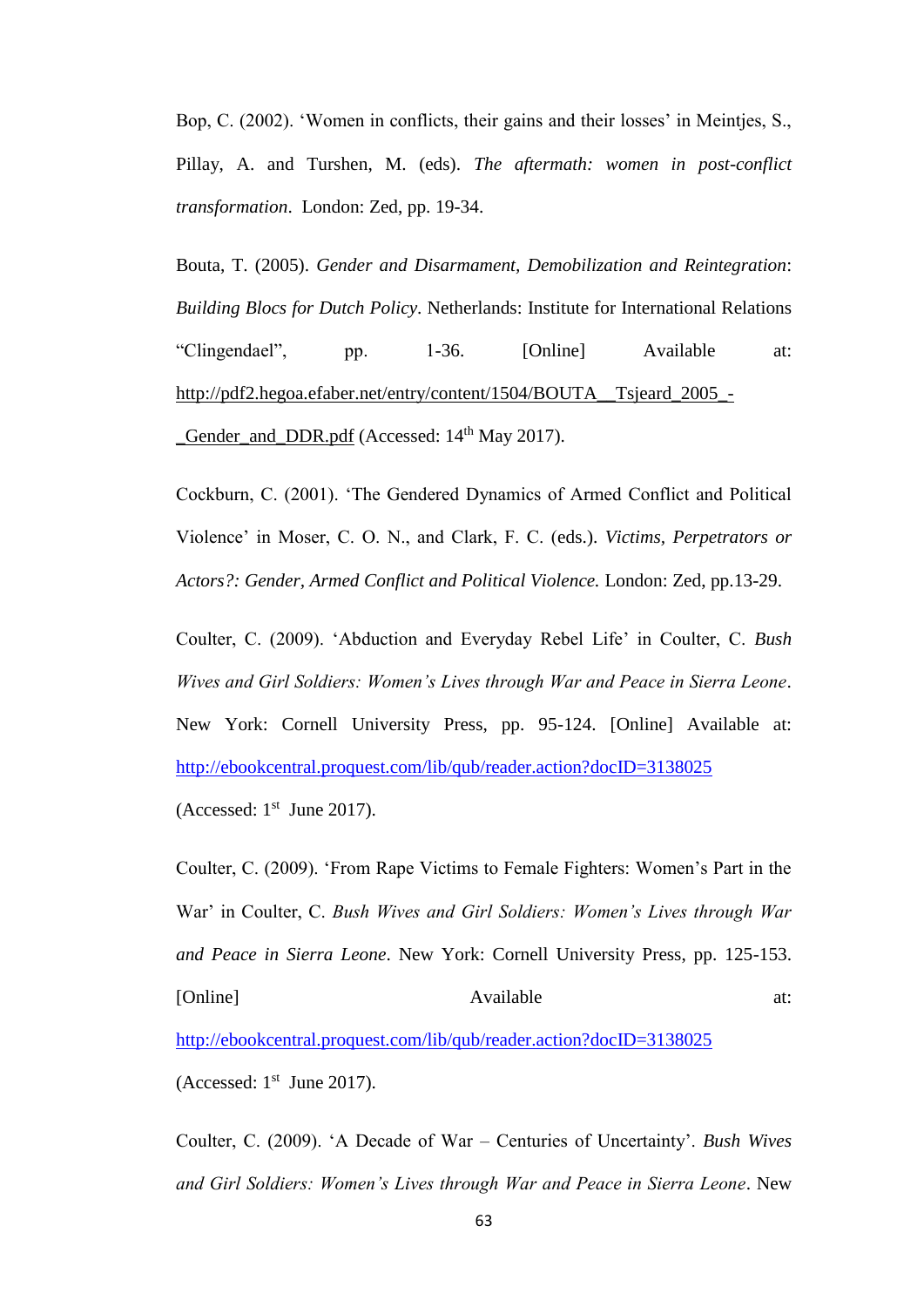York: Cornell University Press, pp. 31-56. [Online] Available at: <http://ebookcentral.proquest.com/lib/qub/reader.action?docID=3138025> (Accessed:  $1<sup>st</sup>$  June 2017).

Coulter, C., Persson, M. and Utas, M. (2008). 'Female Fighters: Disarmament and Demobilization'. *Young Female Fighters in African Wars. Conflict and its Consequences*. Policy dialogue No.3: The Nordic Africa Institute, pp. 20-27.

Coulter, C., Persson, M. and Utas, M. (2008). 'Surviving Peace'. *Young Female Fighters in African Wars. Conflict and its Consequences*. Policy dialogue No.3: The Nordic Africa Institute, pp. 28-39.

Coulter, C., Persson, M. and Utas, M. (2008). 'Women and War' in Coulter, C., Persson, M. and Utas, M. (eds.). *Young Female Fighters in African Wars. Conflict and its Consequences*. Policy dialogue No.3: The Nordic Africa Institute, pp. 7- 19.

Coulter, C., Persson, M. and Utas, M. (2008). 'Conclusion' in Coulter, C., Persson, M. and Utas, M. (eds). *Young Female Fighters in African Wars. Conflict and its Consequences*. Policy dialogue No.3: The Nordic Africa Institute, pp. 40- 41.

D' Amico, F. (1998). 'Feminist Perspectives on Women Warriors' in Lorentzen, L. A., and Turpin, J. (eds.). *The Women and War Reader*. New York : New York University Press, pp. 119-125

Denney, L. and Ibrahim, A. F. (2012). 'Violence against Women in Sierra Leone: How Women Seek Redress'. *The Overseas Development Institute (ODI*). [Online]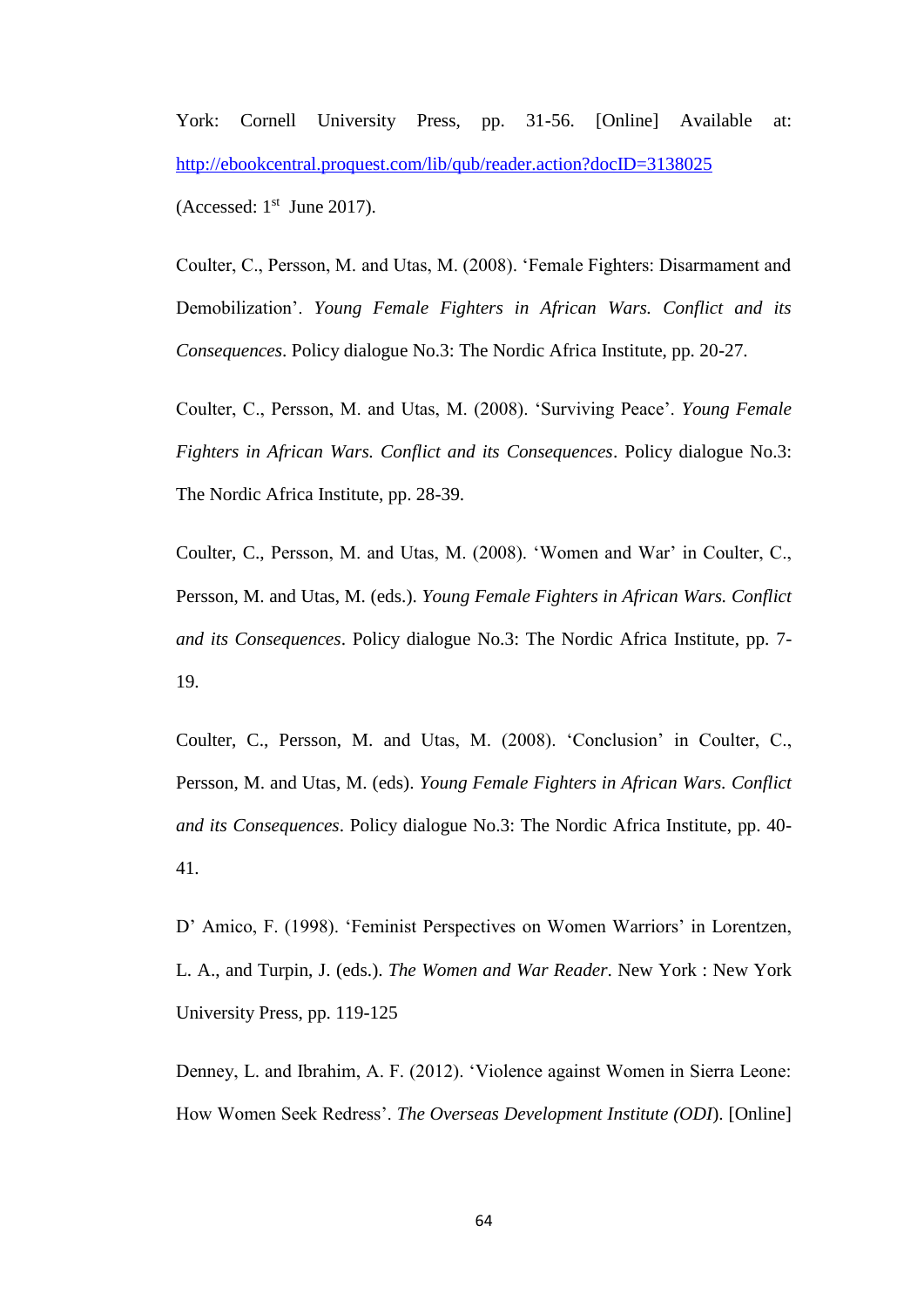Available at: [https://www.odi.org/sites/odi.org.uk/files/odi-assets/publications](https://www.odi.org/sites/odi.org.uk/files/odi-assets/publications-opinion-files/8175.pdf)[opinion-files/8175.pdf](https://www.odi.org/sites/odi.org.uk/files/odi-assets/publications-opinion-files/8175.pdf) (Accessed:  $26<sup>th</sup>$  June 2017).

Deutsche Gesellschaft für Internationale Zusammenarbeit (GIZ) GmbH Evaluation Unit (2011). *Ex-post evaluation 2010 – Brief Report: Cooperation Project: Reintegration of Ex-combatants in Sierra Leone,* pp. 1-8*.* [Online] Available at: <https://www.oecd.org/countries/sierraleone/48885033.pdf> (Accessed:  $4<sup>th</sup>$  May 2017).

Galtung, J. (1969). 'Violence, Peace, and Peace Research'. *Journal of Peace Research*, *6*(3), pp.167-191. [Online] Available at: <http://journals.sagepub.com/doi/pdf/10.1177/002234336900600301> (Accessed: 4<sup>th</sup> July 2017).

Gershoni, Y. (2004). 'The Civil Wars in Liberia and Sierra Leone' in Asher, M. and Harries, G. (eds.). *Woman See Lots of Things: a Project by Meira Asher*. Milan: Auditorium Edizioni in association with Bodylab Foundation, pp.18-25.

Graybill, L. S. (2011). 'Partial Justice and Reconciliation for Sierra Leone Women but Reparations and Reform Remain Elusive' in Snyder, A. C., and Phetsamay, S. (eds.). *Critical Aspects of Gender in Conflict Resolution, Peacebuilding, and Social Movements.* Bingley: Emerald, pp 101-120.

Hauge, W. I. (2016). 'Gender Dimensions of Disarmament, Demobilization and Reintegration (DDR)'. *PRIO Paper, Peace Research Institute Oslo*. Norway: Oslo, pp. 1-23. [Online] Available at: [http://files.prio.org/publication\\_files/PRIO/Hauge%20-](http://files.prio.org/publication_files/PRIO/Hauge%20-%20Gender%20Dimensions%20of%20DDR,%20PRIO%20Paper%202016.pdf)

[%20Gender%20Dimensions%20of%20DDR,%20PRIO%20Paper%202016.pdf](http://files.prio.org/publication_files/PRIO/Hauge%20-%20Gender%20Dimensions%20of%20DDR,%20PRIO%20Paper%202016.pdf) (Accessed:  $4<sup>th</sup>$  May 2017).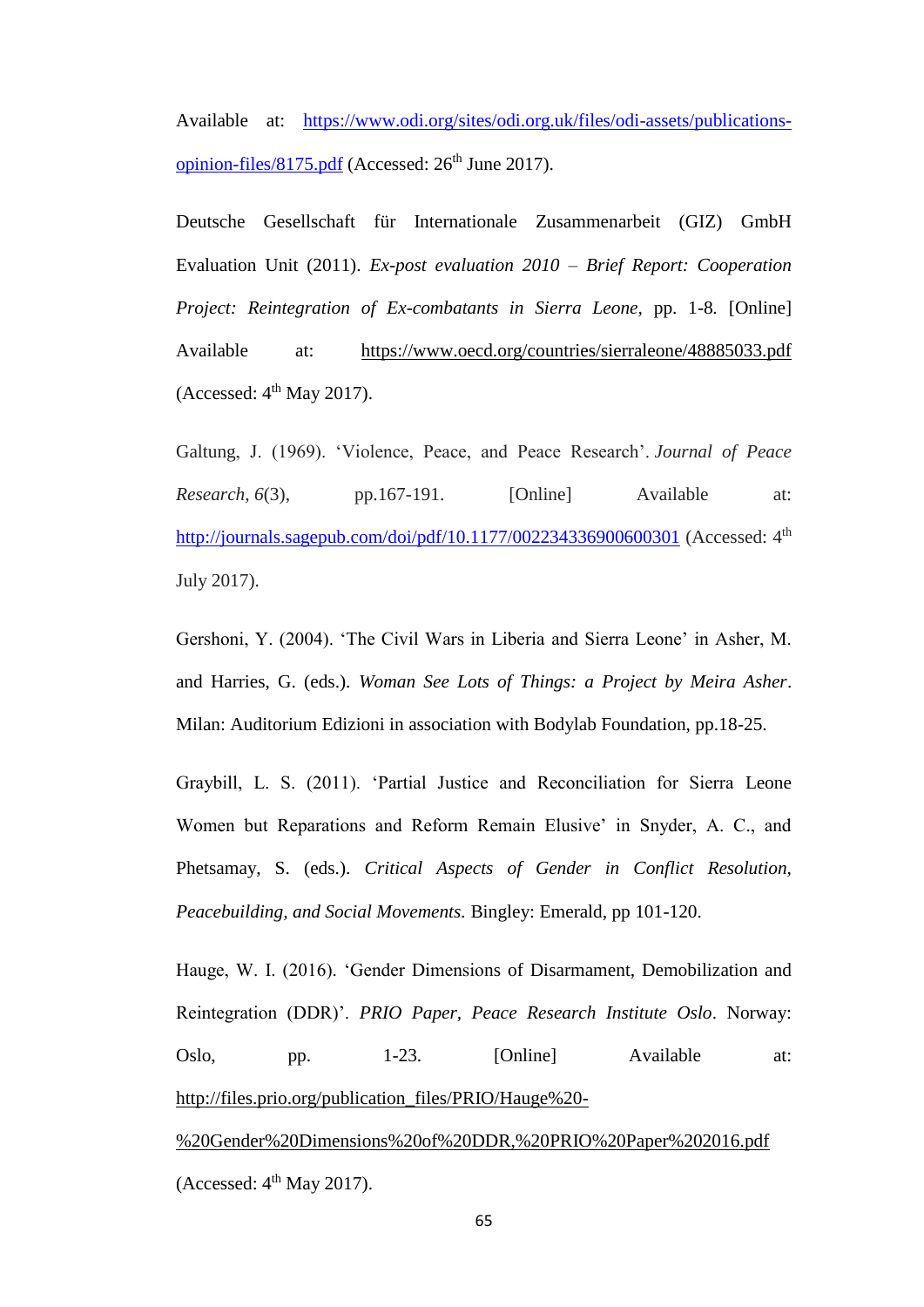Hosein, N. A. (2011). 'Female Ex-Combatants in Sierra Leone: Academic and Personal Narratives'. *Women in Arms: Feminist Narrations on Sierra Leonean and Liberian Female*. Netherlands: International Institute of Social Studies, pp. 14-23. [Online] Available at: [https://scholar.google.es/scholar?q=Women+in+arms%3A+Feminist+Narrations+](https://scholar.google.es/scholar?q=Women+in+arms%3A+Feminist+Narrations+on+Sierra+Leonean+and+Liberian+Female+Combatants&btnG=&hl=es&as_sdt=0%2C5) [on+Sierra+Leonean+and+Liberian+Female+Combatants&btnG=&hl=es&as\\_sdt=](https://scholar.google.es/scholar?q=Women+in+arms%3A+Feminist+Narrations+on+Sierra+Leonean+and+Liberian+Female+Combatants&btnG=&hl=es&as_sdt=0%2C5) [0%2C5](https://scholar.google.es/scholar?q=Women+in+arms%3A+Feminist+Narrations+on+Sierra+Leonean+and+Liberian+Female+Combatants&btnG=&hl=es&as_sdt=0%2C5) (Accessed: 20<sup>th</sup> June 2017).

Inter-Agency Working Group (IAWG) on Disarmament, Demobilization and Reintegration (DDR), (2012). *How to Guide a Gender-Responsive DDR,* pp- 5-59. [Online] Available at: [http://www.iddrtg.org/wp-content/uploads/2013/06/How](http://www.iddrtg.org/wp-content/uploads/2013/06/How-to-Guide-Gender-Responsive-DDR.pdf)[to-Guide-Gender-Responsive-DDR.pdf](http://www.iddrtg.org/wp-content/uploads/2013/06/How-to-Guide-Gender-Responsive-DDR.pdf) (Accessed: 1<sup>st</sup> June 2017).

Kanu, U. C. (2004). 'The Role of Women in Sierra Leon's Civil Conflict' in Asher, M. and Harries, G. (eds.). *Woman See Lots of Things: a Project by Meira Asher*. Milan: Auditorium Edizioni in association with Bodylab Foundation, pp.26-29.

Kenney, E. (2008). 'Women Ex-Combatants and DDR'. *Women Ex-Combatants and Peacebuilding in Sierra Leone*. University of Cape Town, pp. 37-52. [Online] Available at: <https://core.ac.uk/download/pdf/29052375.pdf> (Accessed: 4<sup>th</sup> May 2017).

Leff, J. (2008). 'The Nexus between Social Capital and Reintegration of Excombatants: A Case for Sierra Leone'. *African Journal on Conflict Resolution*, 8 (1), pp. 9-38. [Online] Available at: <https://www.ajol.info/index.php/ajcr/article/view/39419> (17<sup>th</sup> July 2017).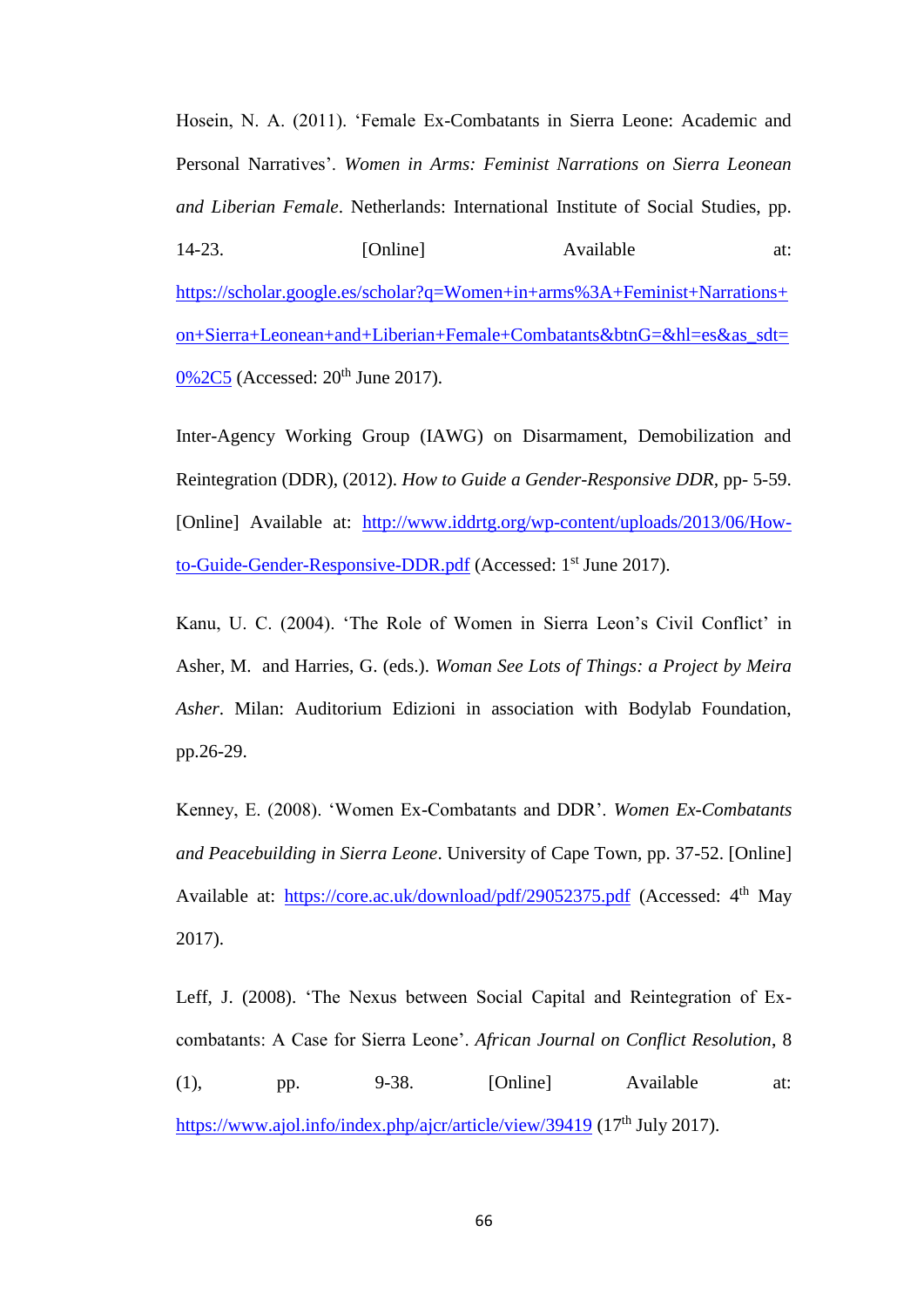Lema, J. W. (2009). 'DDR in Sierra Leone'. *Disarmament, Demobilization and Reintegration of Female Ex-Combatants in Sierra Leone*. University of the Witwatersrand, Johannesburg, South Africa, pp. 68-109. [Online] Available at: [http://wiredspace.wits.ac.za/bitstream/handle/10539/7203/Joan%20Lema%20Fina](http://wiredspace.wits.ac.za/bitstream/handle/10539/7203/Joan%20Lema%20Finally%20Research%20Report%202009.pdf?sequence=1&isAllowed=y) [lly%20Research%20Report%202009.pdf?sequence=1&isAllowed=y](http://wiredspace.wits.ac.za/bitstream/handle/10539/7203/Joan%20Lema%20Finally%20Research%20Report%202009.pdf?sequence=1&isAllowed=y) (Accessed: 20<sup>th</sup> June 2017).

Lema, J. W. (2009). 'Historical Background'. *Disarmament, Demobilization and Reintegration of Female Ex-combatants in Sierra Leone*. University of the Witwatersrand, Johannesburg, South Africa, pp. 50-67. [Online] Available at: [http://wiredspace.wits.ac.za/bitstream/handle/10539/7203/Joan%20Lema%20Fina](http://wiredspace.wits.ac.za/bitstream/handle/10539/7203/Joan%20Lema%20Finally%20Research%20Report%202009.pdf?sequence=1&isAllowed=y) [lly%20Research%20Report%202009.pdf?sequence=1&isAllowed=y](http://wiredspace.wits.ac.za/bitstream/handle/10539/7203/Joan%20Lema%20Finally%20Research%20Report%202009.pdf?sequence=1&isAllowed=y) (Accessed: 20th June 2017).

Letherby, G. (2003). 'Doing It from Ourselves: Feminist Research as Theory in Action'. *Feminist Research in Theory and Practice*. Buckingham; Philadelphia: Open University Press, pp. 61-79.

Macdonald, S. (1987). 'Drawing the Lines - Gender, Peace and War: An Introduction' in Macdonald, S., Holden, p., and Ardener, S. (eds.). *Images of Women in Peace and War*. Basingstoke : Macmillan Education in association with the Oxford University, Women's Studies Committee, pp. 1-26.

MacKenzie, M. H. (2012). 'Defining Soldiers'. *Female Soldiers in Sierra Leone: Sex, Security, and Post-Conflict Development*. New York: NYU Press, Project MUSE, pp. 45-62.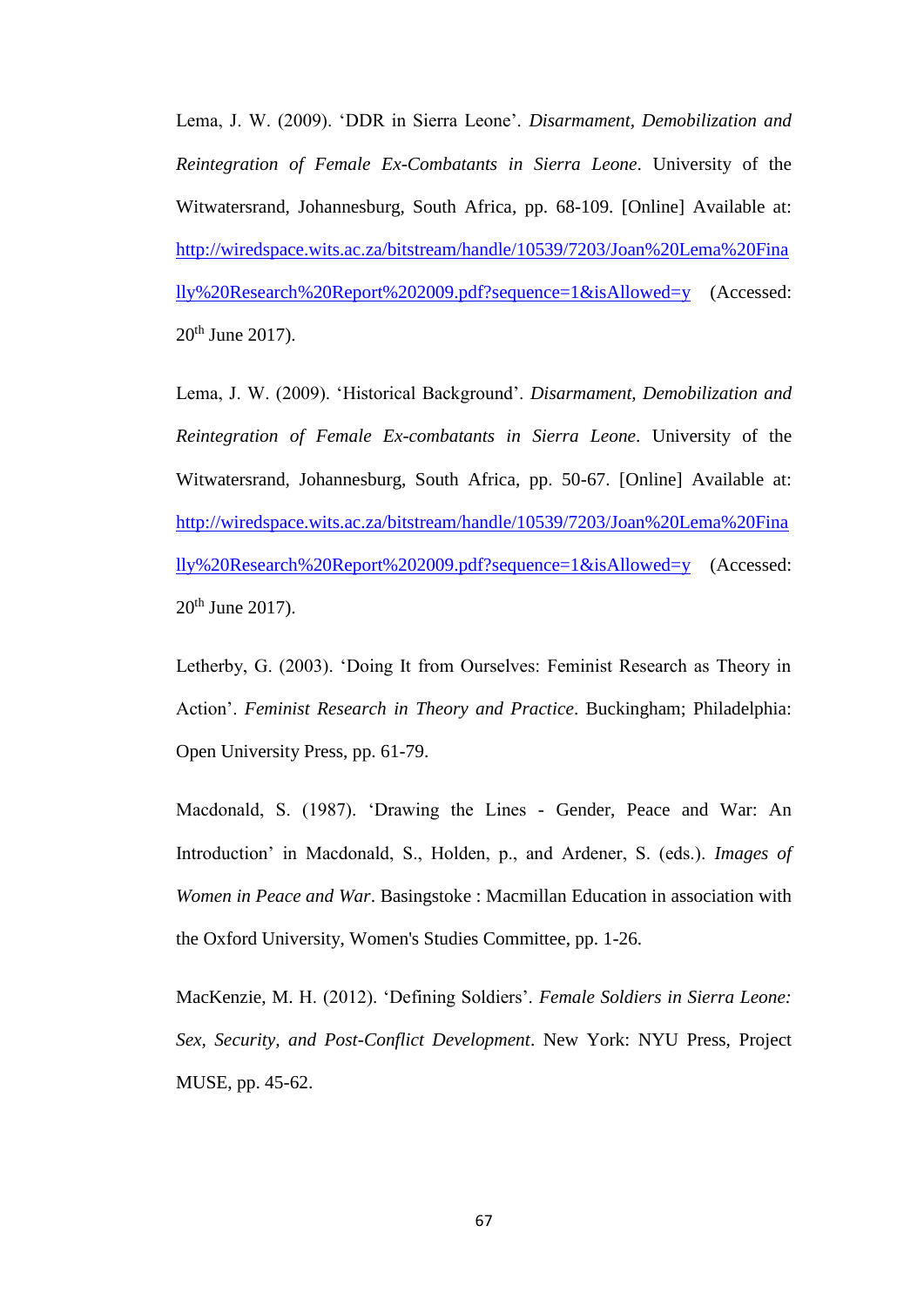MacKenzie, M. H. (2012). 'The History of Sex, Order, and Conflict in Sierra Leone'. *Female Soldiers in Sierra Leone: Sex, Security, and Post-Conflict Development*. New York: NYU Press, Project MUSE, pp. 23-44.

MacKenzie, M. H. (2012). 'Securitization and Desecuritization: Female Soldiers and the Reconstruction of Women'. *Female Soldiers in Sierra Leone: Sex, Security, and Post-Conflict Development*. New York: NYU Press, Project MUSE, pp. 85-98

McFerson, H. M. (2011). 'Women and Post-Conflict Society in Sierra Leone'. *Journal of International Women's Studies,* 12 (4) pp. 126-147. [Online] Available

at: <http://vc.bridgew.edu/cgi/viewcontent.cgi?article=1132&context=jiws> (Accessed:  $26<sup>th</sup>$  June 2017).

McKay, S. R. (1998). 'The Psychology of Societal Reconstruction of Peace: A Gender Perspective' in Lorentzen, L. A., and Turpin, J. (eds.). *The Women and War Reader*. New York : New York University Press, pp. 348-362.

McKay, S., and Mazurana, D. (2004). 'Armed Conflict in Sierra Leone (1991- 2002)'. *Where are the Girls? Girls in Fighting Forces in Northern Uganda, Sierra Leone, and Mozambique: Their Lives during and after War.* Quebec: Rights and Democracy, p. 30-32. [Online] Available at: [http://www.essex.ac.uk/armedcon/story\\_id/000478.pdf](http://www.essex.ac.uk/armedcon/story_id/000478.pdf) (Accessed:  $20<sup>th</sup>$  June 2017).

McKay, S., Robinson, M., Gonsalves, M., & Worthen, M. (2006). 'Girls Formerly Associated with Fighting Forces and their Children: Returned and Neglected'. *Coalition to Stop the Use of Child Soldiers, International Secretariat*, pp.1-12.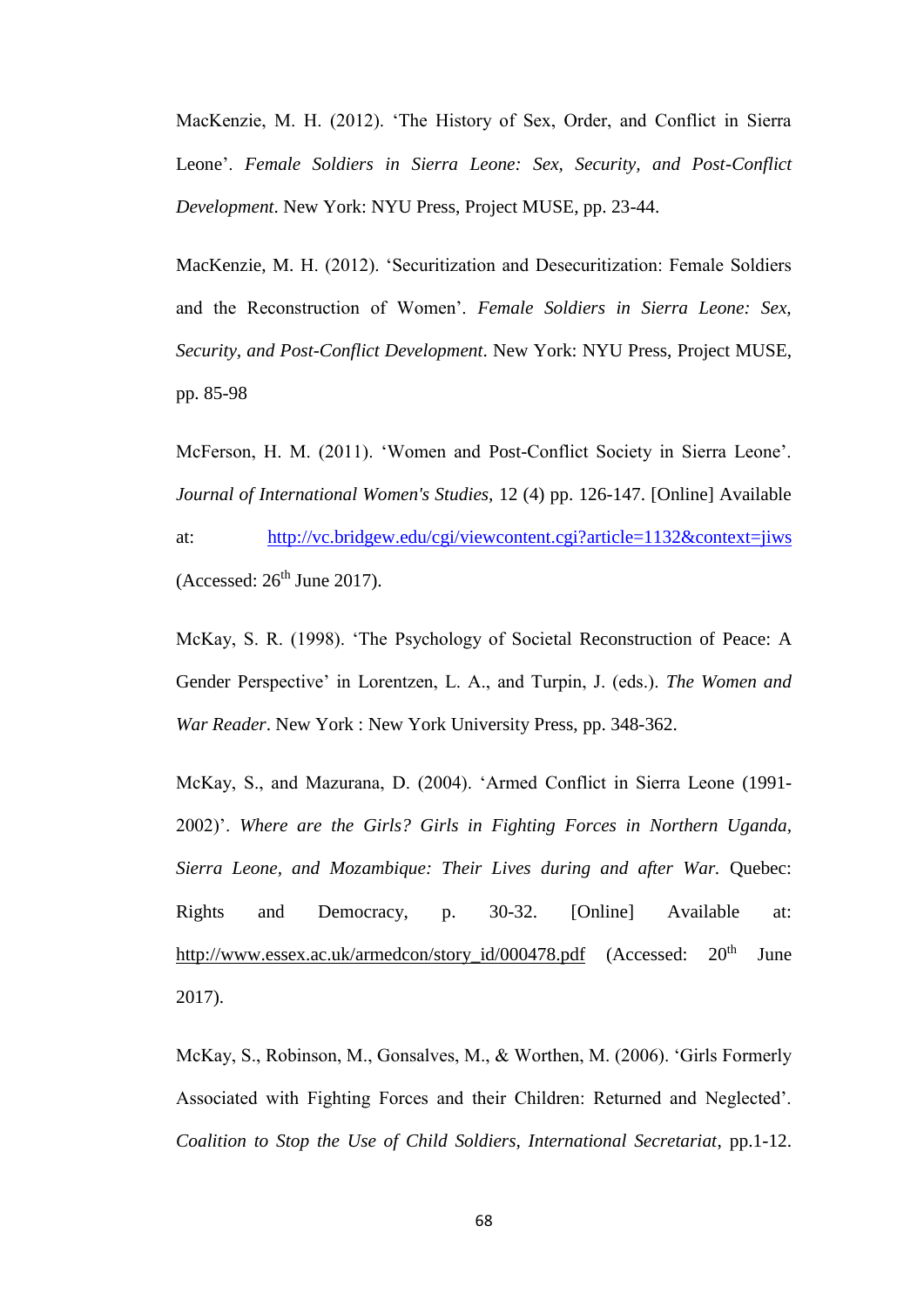[Online] Available at: [http://www.crin.org/en/docs/coalition\\_1.pdf](http://www.crin.org/en/docs/coalition_1.pdf) (Accessed: 4<sup>th</sup>) May 2017).

Maynard, M. (1994). 'Methods, Practice and Epistemology' in Maynard, M. and Purvis, J. (eds.). *Researching Women's Lives from a Feminist Perspective*. London: Taylor & Francis, pp. 10-26.

Maynard, M. and Purvis, J. (1994). 'Introduction: Doing Feminist Research'. *Researching Women's Lives from a Feminist Perspective*. London: Taylor & Francis, pp. 1-9.

Mazurana, D., & Carlson, K. (2004). *From Combat to Community: Women and girls of Sierra Leone.* Women Waging Peace Policy Commission: Hunt Alternatives Fund. [Online] Available at: [http://www.peacewomen.org/assets/file/Resources/NGO/PartPPGIssueDisp\\_Com](http://www.peacewomen.org/assets/file/Resources/NGO/PartPPGIssueDisp_CombatToCommunty_WomenWagePeace_2004.pdf) batToCommunty WomenWagePeace 2004.pdf (Accessed: 4<sup>th</sup> May 2017).

Meintjes, S., Pillay, A. and Turshen, M. (2001). 'There is No Aftermath for Women' in (eds.) *The Aftermath: Women in Post-conflict Transformation.*  London: Zed, pp. 3-18.

Moser, C. O. N. (2001). 'The Gendered Continuum of Violence and Conflict: An Operational Framework' in Moser, C. O. N., and Clark, F. C. (eds.). *Victims, Perpetrators or Actors?: Gender, Armed Conflict and Political Violence.* London: Zed, pp.30-52.

Ní Aoláin, F., Haynes, D., and Cahn, N. (2011)*.*'Disarmament, Demobilisation, and Reintegration (DDR) Programs'. *On the Frontlines: Gender, War, and the Post-conflict Process*. Oxford; New York: Oxford University Press, pp. 131-151.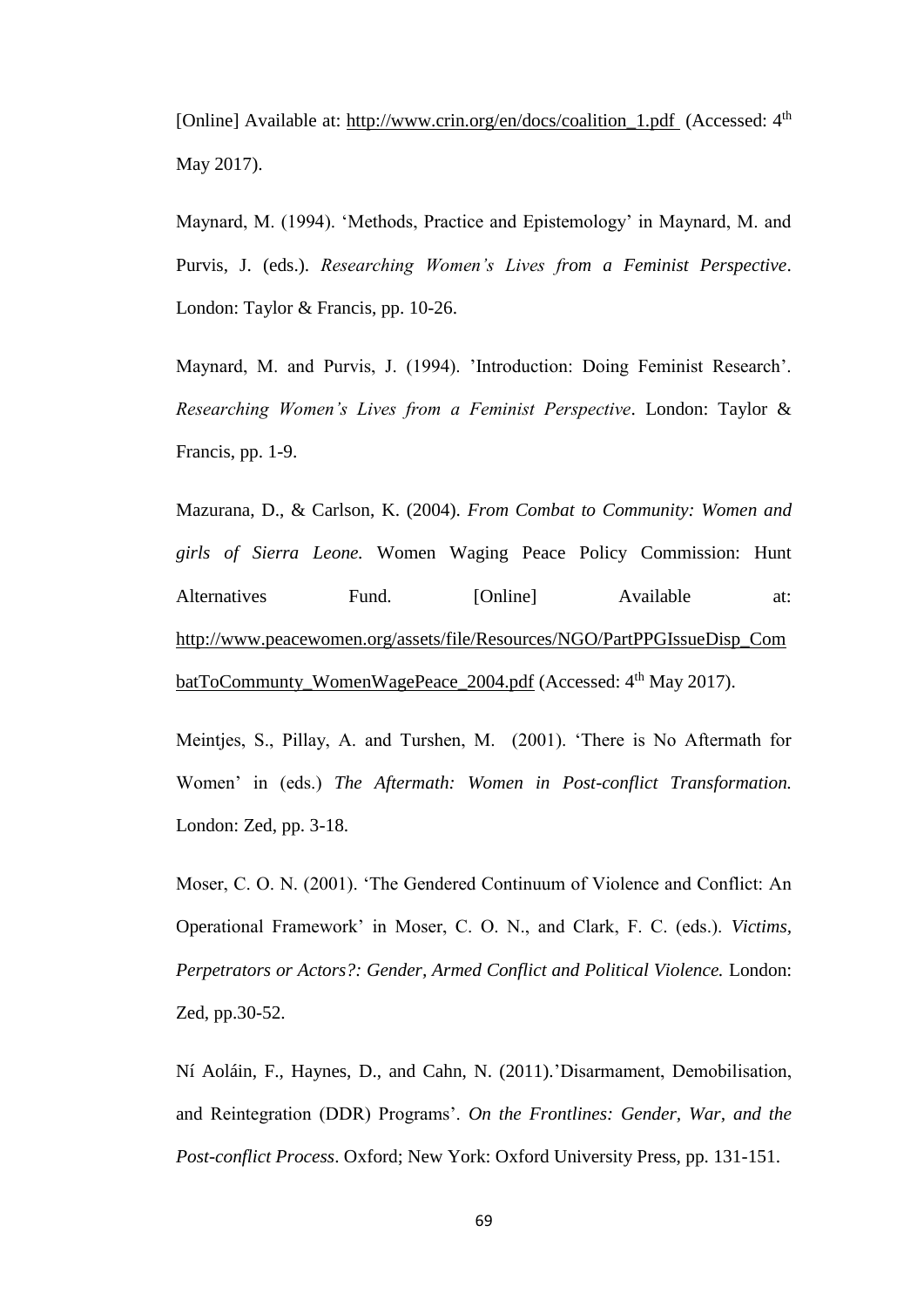Peterson, S. (1998). 'Gendered Nationalism: Reproducing "us" versus "them" ' in Lorentzen, L. A., and Turpin, J. (eds.). *The Women and War Reader*. New York : New York University Press, pp. 41-49.

Ramazanoglu, C. and Holland, J. (2002). 'Choices and Decisions: Doing a Feminist Research Project'. *Feminist Methodology: Challenges and Choices*. London: SAGE, pp.145-164.

Richards, P. (1996). 'Insurgency in Sierra Leone: Context, Events and Interpretations'. *Fighting for the Rain Forest: War, Youth & Resources in Sierra Leone*. London: International African Institute, pp. 1-33.

Richards, P. (1996). 'State Recession and Youth: The Political Culture of Patrimonial Decline'. *Fighting for the Rain Forest: War, Youth & Resources in Sierra Leone*. London: International African Institute, pp. 34-60.

Roth-Arriaza, N. (2009). 'Justice and Reconciliation after Conflict' in Babbitt, E. F. and Lutz, E.L. (eds.). *Human Rights and Conflict Resolution in Context: Colombia, Sierra Leone and Northern Ireland*. Syracuse, New York: Syracuse University Press, pp. 139-153.

Salla, M. (2001). 'Women and War, Men and Pacifism' in Skjelsbaek, I. and Smith, D. (eds.). *Gender, Peace and Conflict*. London: SAGE, pp. 68-79.

Sesay, M. G. and Suma, M. (2009). 'Transitional Justice and DDR: The Case of Sierra Leone'. *International Centre for Transitional Justice*, pp. 1-40. [Online] Available at: [https://ictj.org/sites/default/files/ICTJ-DDR-Sierra-Leone-](https://ictj.org/sites/default/files/ICTJ-DDR-Sierra-Leone-CaseStudy-2009-English.pdf) $\text{CaseStudy-2009-English.pdf}$  (Accessed:  $4^{\text{th}}$  May 2017).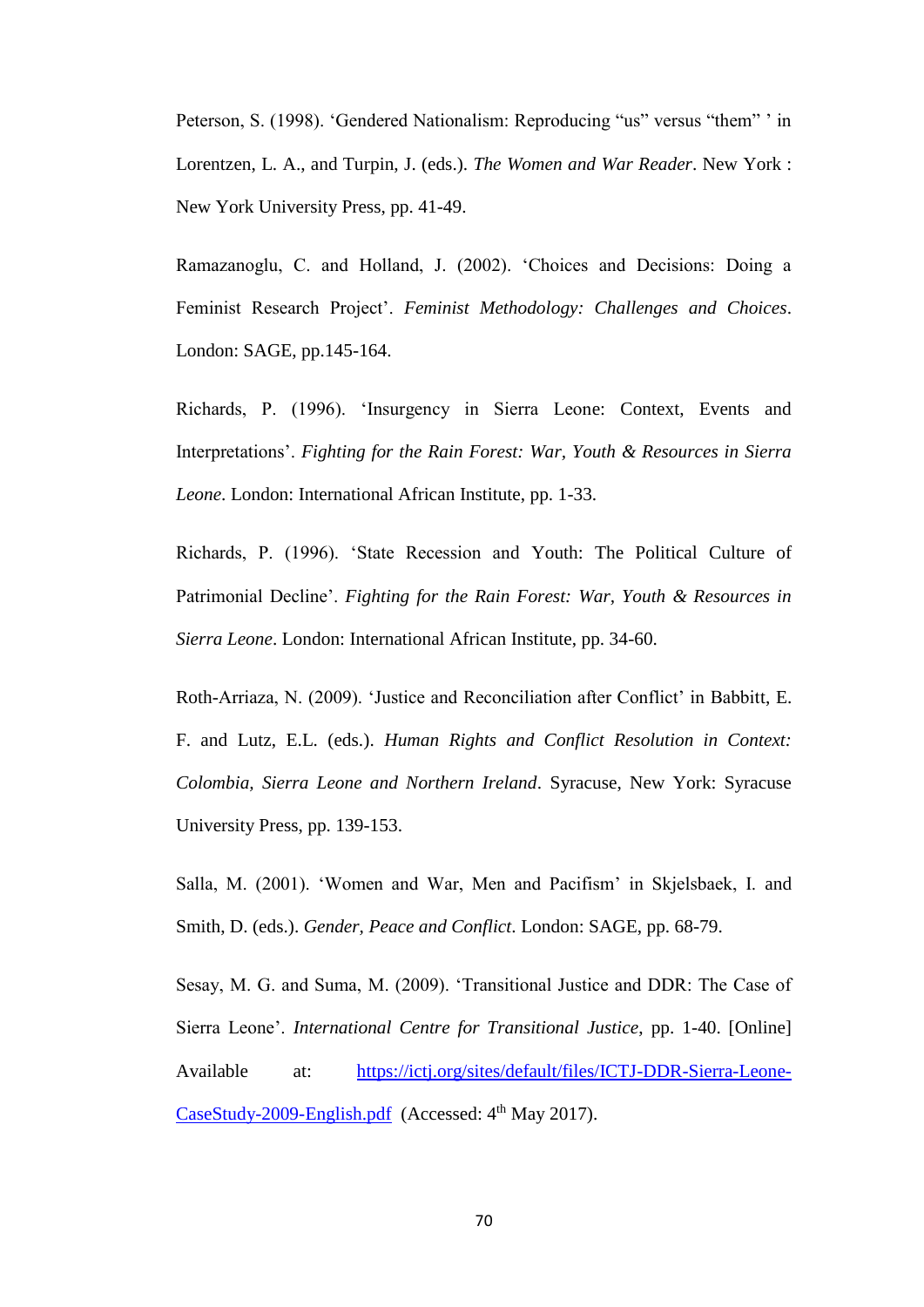Skjelsback, I. (2001). 'Is Femininity Inherently Peaceful?: The Construction of Femininity in War' in Skjelsbaek, I. and Smith, D. (eds.). *Gender, Peace and Conflict*. London: SAGE, pp. 47-67.

Skjelsback, I. and Smith, D. (2001). 'Introduction' in Skjelsbaek, I. and Smith, D. *Gender, Peace and Conflict*. London: SAGE, pp. 1-13.

Solomon, C. and Ginifer, J. (2008). 'Disarmament, Demobilisation and Reintegration in Sierra Leone'. *Centre for International Cooperation and Security*, pp. 1-52. [Online] Available at: [http://www.operationspaix.net/DATA/DOCUMENT/4024~v~Disarmament\\_Dem](http://www.operationspaix.net/DATA/DOCUMENT/4024~v~Disarmament_Demobilisation_and_Reintegration_in_Sierra_Leone.pdf) obilisation and Reintegration in Sierra Leone.pdf (Accessed: 4<sup>th</sup> May 2017).

Specht, I. (2010). 'Socio-economic Reintegration of Ex-combatants' in Canan Gündüz, C. and Van der Zwan, J. (eds.) Peacebuilding Essentials for Economic Development Practitioners, International Alert, pp. 2-15. [Online] Available at: [http://www.enterprise-development.org/wp-](http://www.enterprise-development.org/wp-content/uploads/InternationalAlert_ExCombatants.pdf)

[content/uploads/InternationalAlert\\_ExCombatants.pdf](http://www.enterprise-development.org/wp-content/uploads/InternationalAlert_ExCombatants.pdf) (Accessed: 1<sup>st</sup> June 2017).

Stanley, L. and Wise, S. (1993). 'The Research Process'. *Breaking out Again: Feminist Ontology and Epistemology (2nd Ed.)*. London: Routledge, pp.150-172.

Tarnaala, E. (2016). 'Women in Armed Groups and Fighting Forces: Lessons Learned from Gender-sensitive DDR Programmes'. *NOREF Norwegian Peacebuilding Resource Centre.* [Online] Available at: [http://noref.no/Regions/Latin-America-and-the-](http://noref.no/Regions/Latin-America-and-the-Caribbean/Colombia/Publications2/Women-in-armed-groups-and-fighting-forces-lessons-learned-from-gender-sensitive-DDR-programmes)

[Caribbean/Colombia/Publications2/Women-in-armed-groups-and-fighting-forces-](http://noref.no/Regions/Latin-America-and-the-Caribbean/Colombia/Publications2/Women-in-armed-groups-and-fighting-forces-lessons-learned-from-gender-sensitive-DDR-programmes)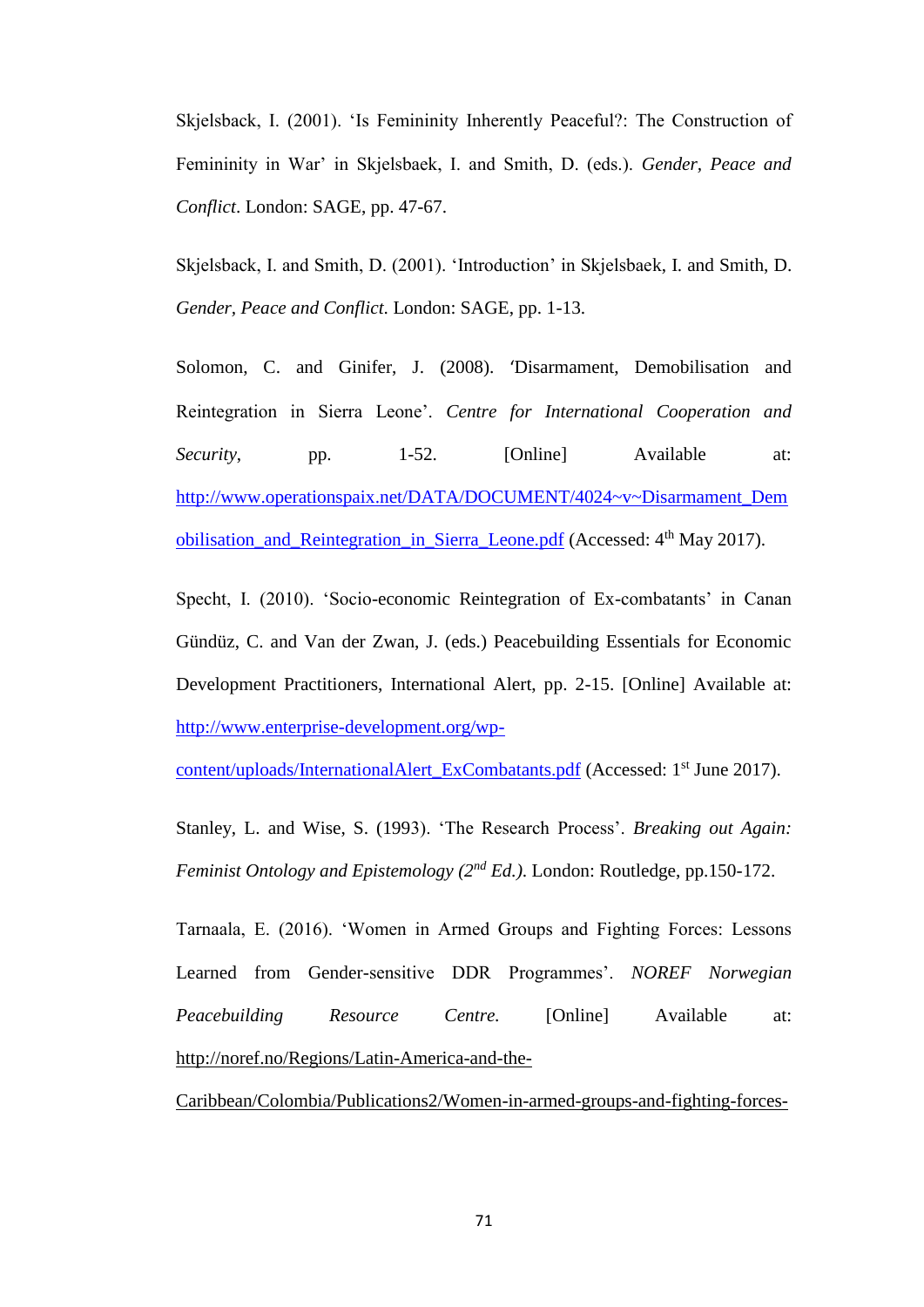[lessons-learned-from-gender-sensitive-DDR-programmes](http://noref.no/Regions/Latin-America-and-the-Caribbean/Colombia/Publications2/Women-in-armed-groups-and-fighting-forces-lessons-learned-from-gender-sensitive-DDR-programmes) (Accessed: 4<sup>th</sup> May 2017).

Turpin, J. (1998). 'Many Faces: Women Confronting War' in Lorentzen, L. A., and Turpin, J. (eds.). The Women and War Reader. New York : New York University Press, pp. 3-18.

Turshen, M. (1998). 'Women's War Stories' in Turshen, M. and Twagiramariya, C. (eds.). *What Women Do in Wartime: Gender and Conflict in Africa*. London: Zed Books, pp.1-26.

Turshen, M. (2001). 'Endengering Relations of State to Society in the Aftermath' in Meintjes, S., Pillay, A. and Turshen, M. (eds.) *The Aftermath: Women in Postconflict Transformation.* London: Zed, pp. 78-96.

UNICEF (2011). *Gender Analysis of the Situation of Women and Children in Sierra Leone.* [Online] Available at: [https://www.humanitarianresponse.info/sites/www.humanitarianresponse.info/file](https://www.humanitarianresponse.info/sites/www.humanitarianresponse.info/files/assessments/unicef_gender_analysis_report.pdf) [s/assessments/unicef\\_gender\\_analysis\\_report.pdf](https://www.humanitarianresponse.info/sites/www.humanitarianresponse.info/files/assessments/unicef_gender_analysis_report.pdf) (Accessed: 26<sup>th</sup> June 2017).

United Nations. (2006a). 'Introduction to the IDDRS'. *Integrated Disarmament, Demobilization and Reintegration Standards.* United States: New York, pp. 1-6. [Online] Available at: [http://cpwg.net/wp-content/uploads/sites/2/2013/08/UN-](http://cpwg.net/wp-content/uploads/sites/2/2013/08/UN-2006-IDDRS.pdf) $2006$ -IDDRS.pdf (Accessed:  $4<sup>th</sup>$  May 2017).

United Nations. (2006b). 'Glossary: Terms and Definitions'. *Integrated Disarmament, Demobilization and Reintegration Standards.* United States: New York, pp.1-27. [Online] Available at: [http://cpwg.net/wp](http://cpwg.net/wp-content/uploads/sites/2/2013/08/UN-2006-IDDRS.pdf)[content/uploads/sites/2/2013/08/UN-2006-IDDRS.pdf](http://cpwg.net/wp-content/uploads/sites/2/2013/08/UN-2006-IDDRS.pdf) (Accessed: 4<sup>th</sup> May 2017).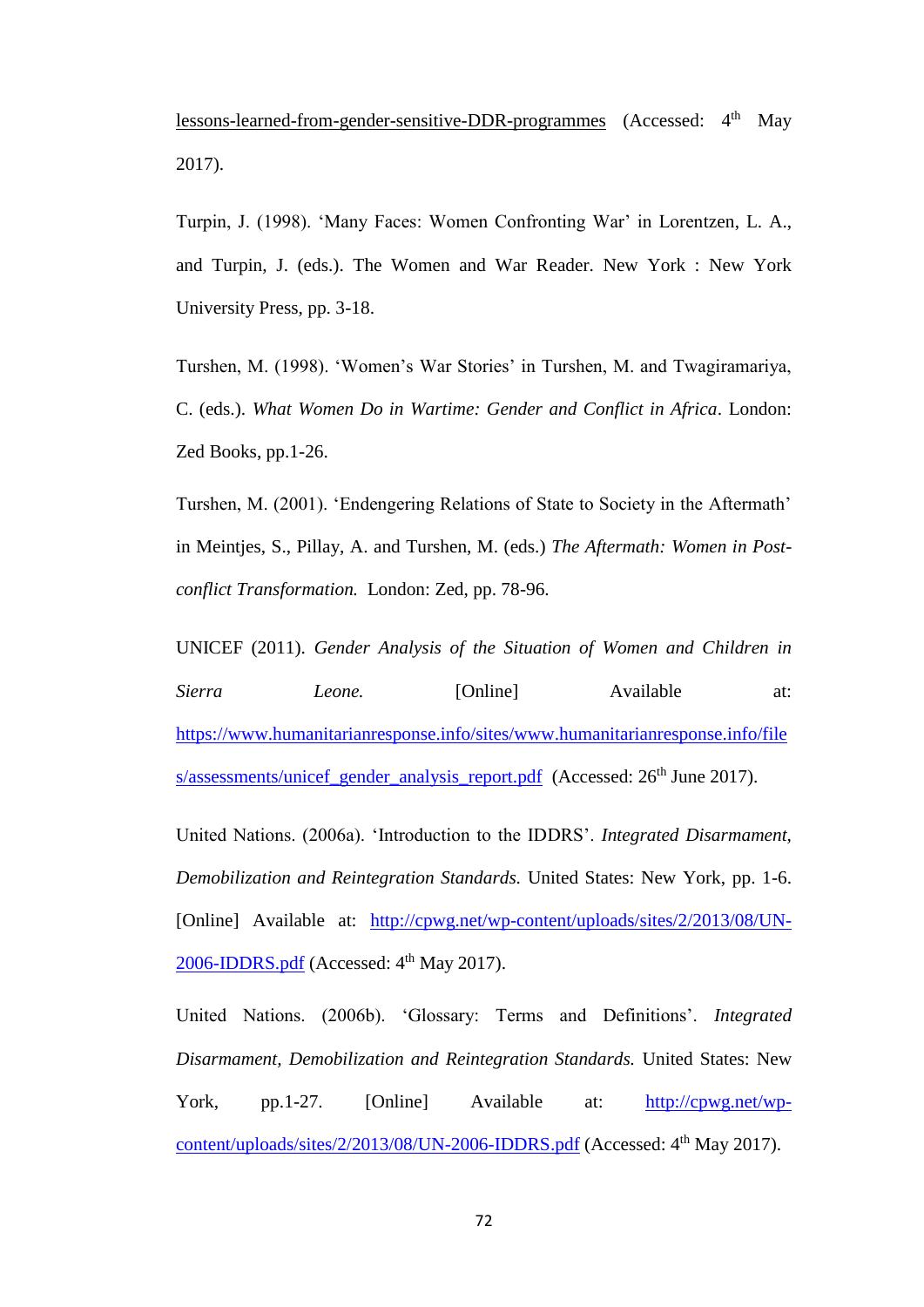United Nations, (2006c). 'Women, Gender and DDR'. *Integrated Disarmament, Demobilization and Reintegration Standards.* United States: New York, pp.1-40. [Online] Available at: [http://cpwg.net/wp-content/uploads/sites/2/2013/08/UN-](http://cpwg.net/wp-content/uploads/sites/2/2013/08/UN-2006-IDDRS.pdf)[2006-IDDRS.pdf](http://cpwg.net/wp-content/uploads/sites/2/2013/08/UN-2006-IDDRS.pdf) (Accessed: 4<sup>th</sup> May 2017).

United Nations Entity for Gender Equality and Empowerment for Women (1979). Convention on the Elimination of All Forms of Discrimination against Women (CEDAW) [Online] Available at: <http://www.ohchr.org/Documents/ProfessionalInterest/cedaw.pdf>(Accessed: 17 June 2017).

United Nations Entity for Gender Equality and Empowerment for Women (1995) Beijing Declaration and Platform for Action (A/52/231) [Online] Available at: <http://www.un.org/womenwatch/daw/beijing/pdf/BDPfA%20E.pdf>(Accessed: 17 June 2017).

United Nations Inter-Agency Group on DDR, (2012). 'Gender and DDR'. *How to Guide a Gender- Responsive Disarmament, Demobilzation and Reintegration*, pp. 7-15. [Online] Available at: [http://www.iddrtg.org/wp](http://www.iddrtg.org/wp-content/uploads/2013/06/How-to-Guide-Gender-Responsive-DDR.pdf)[content/uploads/2013/06/How-to-Guide-Gender-Responsive-DDR.pdf](http://www.iddrtg.org/wp-content/uploads/2013/06/How-to-Guide-Gender-Responsive-DDR.pdf) (Accesed: 1st June 2017).

United Nations Security Council, Security Council Resolution 1325 (2000) [on Women and Peace and Security], 31 October 2000, S/RES/1325 (2000), [Online] Available at:<http://www.refworld.org/docid/3b00f4672e.html> (Accessed: 17 June 2017).